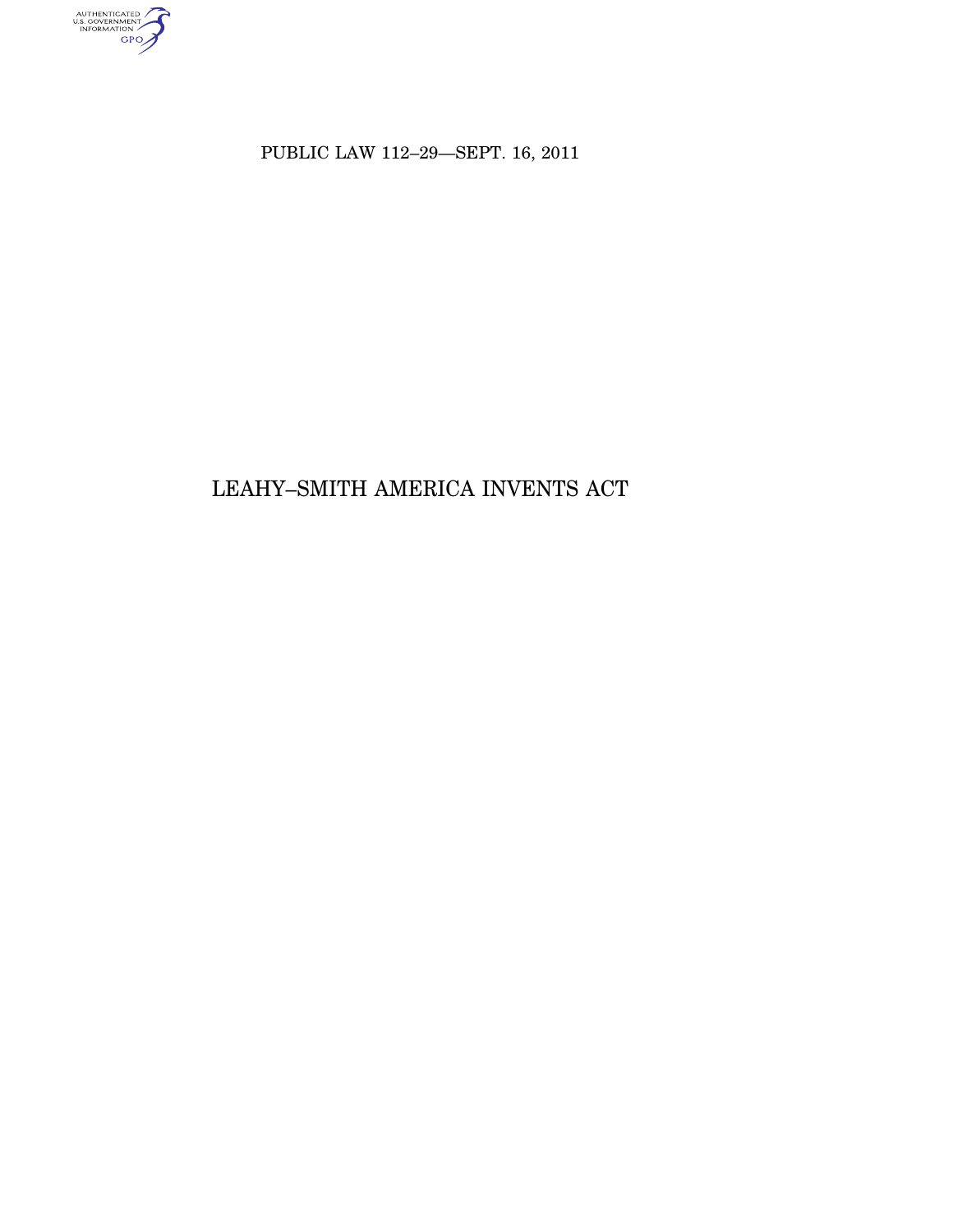# Public Law 112–29 112th Congress

# An Act

Sept. 16, 2011 [H.R. 1249]

To amend title 35, United States Code, to provide for patent reform.

*Be it enacted by the Senate and House of Representatives of the United States of America in Congress assembled,* 

35 USC 1 note. Leahy-Smith America Invents Act.

**SECTION 1. SHORT TITLE; TABLE OF CONTENTS.** 

(a) SHORT TITLE.—This Act may be cited as the ''Leahy-Smith America Invents Act''.

(b) TABLE OF CONTENTS.—The table of contents for this Act is as follows:

- Sec. 1. Short title; table of contents. Sec. 2. Definitions.
- 
- Sec. 3. First inventor to file.
- Sec. 4. Inventor's oath or declaration.
- Sec. 5. Defense to infringement based on prior commercial use. Sec. 6. Post-grant review proceedings. Sec. 7. Patent Trial and Appeal Board. Sec. 8. Preissuance submissions by third parties. Sec. 9. Venue.
- 
- 
- 
- Sec. 10. Fee setting authority.
- Sec. 11. Fees for patent services.
- Sec. 12. Supplemental examination.
- 
- Sec. 13. Funding agreements. Sec. 14. Tax strategies deemed within the prior art.
- 
- 
- 
- Sec. 15. Best mode requirement. Sec. 16. Marking. Sec. 17. Advice of counsel. Sec. 18. Transitional program for covered business method patents.
- Sec. 19. Jurisdiction and procedural matters. Sec. 20. Technical amendments.
- 
- Sec. 21. Travel expenses and payment of administrative judges. Sec. 22. Patent and Trademark Office funding.
- 
- 
- Sec. 23. Satellite offices. Sec. 24. Designation of Detroit satellite office.
- Sec. 25. Priority examination for important technologies. Sec. 26. Study on implementation.
- 
- 
- Sec. 27. Study on genetic testing. Sec. 28. Patent Ombudsman Program for small business concerns. Sec. 29. Establishment of methods for studying the diversity of applicants.
- 
- 
- Sec. 30. Sense of Congress. Sec. 31. USPTO study on international patent protections for small businesses.
- Sec. 32. Pro bono program.
- Sec. 33. Limitation on issuance of patents.
- Sec. 34. Study of patent litigation.
- Sec. 35. Effective date.
- Sec. 36. Budgetary effects.
- Sec. 37. Calculation of 60-day period for application of patent term extension.

35 USC 1 note.

#### **SEC. 2. DEFINITIONS.**

In this Act:

(1) DIRECTOR.—The term ''Director'' means the Under Secretary of Commerce for Intellectual Property and Director of the United States Patent and Trademark Office.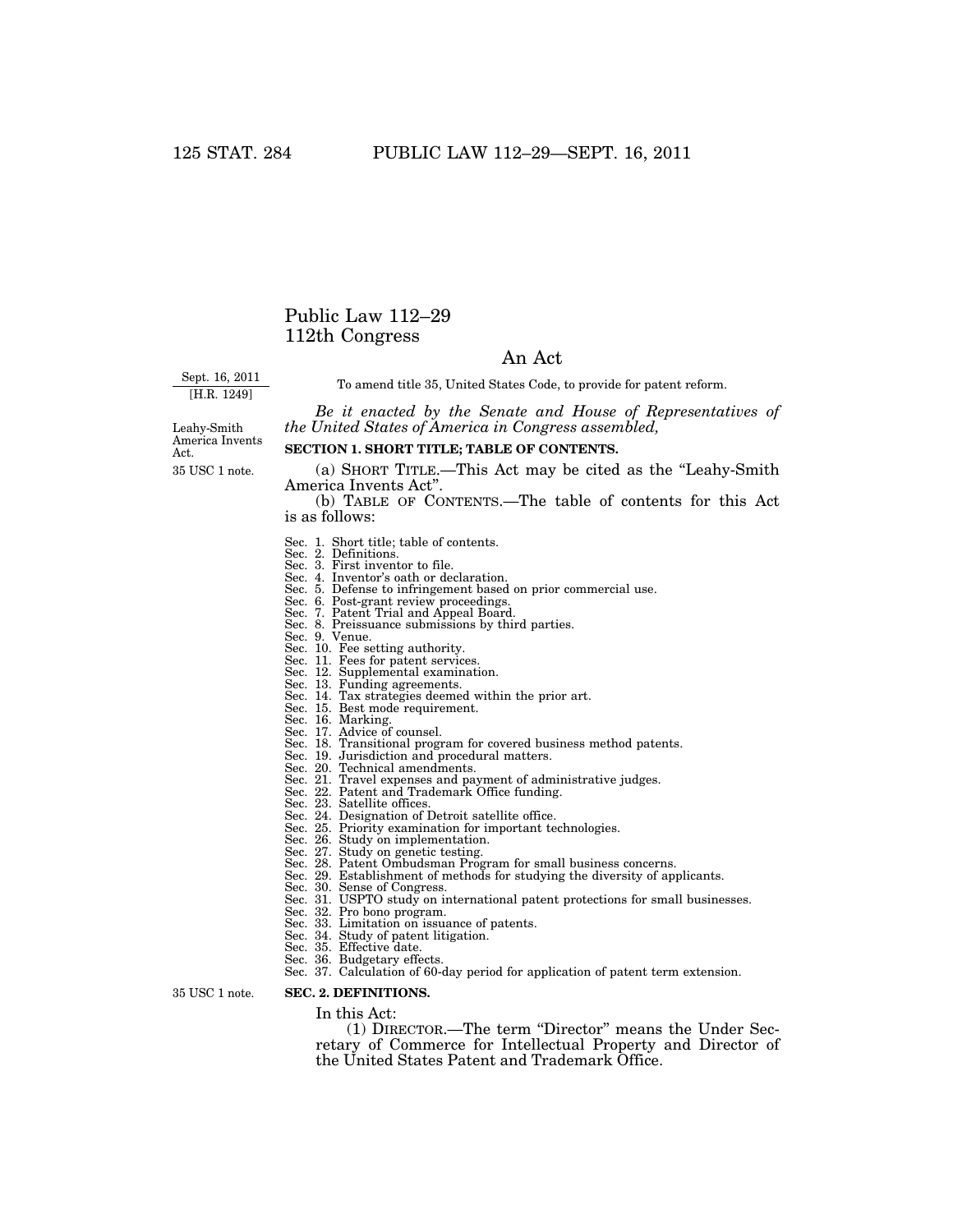(2) OFFICE.—The term ''Office'' means the United States Patent and Trademark Office.

(3) PATENT PUBLIC ADVISORY COMMITTEE.—The term ''Patent Public Advisory Committee'' means the Patent Public Advisory Committee established under section 5(a) of title 35, United States Code.

(4) TRADEMARK ACT OF 1946.—The term ''Trademark Act of 1946'' means the Act entitled ''An Act to provide for the registration and protection of trademarks used in commerce, to carry out the provisions of certain international conventions, and for other purposes'', approved July 5, 1946 (15 U.S.C. 1051 et seq.) (commonly referred to as the ''Trademark Act of 1946" or the "Lanham Act").

(5) TRADEMARK PUBLIC ADVISORY COMMITTEE.—The term ''Trademark Public Advisory Committee'' means the Trademark Public Advisory Committee established under section 5(a) of title 35, United States Code.

#### **SEC. 3. FIRST INVENTOR TO FILE.**

(a) DEFINITIONS.—Section 100 of title 35, United States Code, is amended—

(1) in subsection (e), by striking ''or inter partes reexamination under section 311''; and

(2) by adding at the end the following:

"(f) The term 'inventor' means the individual or, if a joint invention, the individuals collectively who invented or discovered the subject matter of the invention.

"(g) The terms 'joint inventor' and 'coinventor' mean any 1 of the individuals who invented or discovered the subject matter of a joint invention.

''(h) The term 'joint research agreement' means a written contract, grant, or cooperative agreement entered into by 2 or more persons or entities for the performance of experimental, developmental, or research work in the field of the claimed invention.

" $(i)(1)$  The term 'effective filing date' for a claimed invention in a patent or application for patent means—

"(A) if subparagraph  $(B)$  does not apply, the actual filing date of the patent or the application for the patent containing a claim to the invention; or

''(B) the filing date of the earliest application for which the patent or application is entitled, as to such invention, to a right of priority under section 119, 365(a), or 365(b) or to the benefit of an earlier filing date under section 120, 121, or 365(c).

" $(2)$  The effective filing date for a claimed invention in an application for reissue or reissued patent shall be determined by deeming the claim to the invention to have been contained in the patent for which reissue was sought.

''(j) The term 'claimed invention' means the subject matter defined by a claim in a patent or an application for a patent.''. (b) CONDITIONS FOR PATENTABILITY.—

(1) IN GENERAL.—Section 102 of title 35, United States Code, is amended to read as follows:

#### **''§ 102. Conditions for patentability; novelty**

"(a) NOVELTY; PRIOR ART.—A person shall be entitled to a patent unless—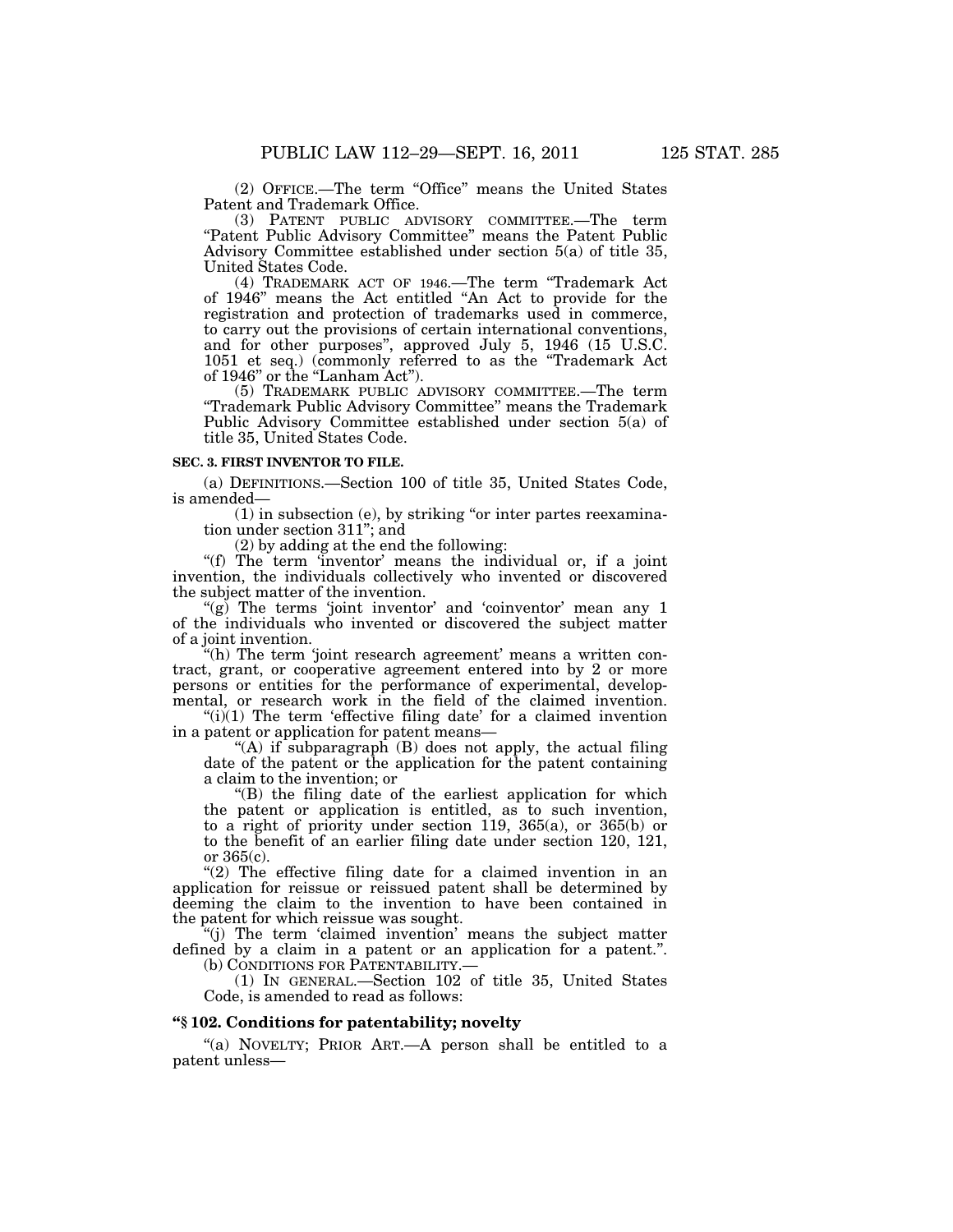''(1) the claimed invention was patented, described in a printed publication, or in public use, on sale, or otherwise available to the public before the effective filing date of the claimed invention; or

" $(2)$  the claimed invention was described in a patent issued under section 151, or in an application for patent published or deemed published under section 122(b), in which the patent or application, as the case may be, names another inventor and was effectively filed before the effective filing date of the claimed invention.<br>"(b) EXCEPTIONS.—

"(1) DISCLOSURES MADE 1 YEAR OR LESS BEFORE THE EFFECTIVE FILING DATE OF THE CLAIMED INVENTION.—A disclosure made 1 year or less before the effective filing date of a claimed invention shall not be prior art to the claimed invention under subsection  $(a)(1)$  if—

''(A) the disclosure was made by the inventor or joint inventor or by another who obtained the subject matter disclosed directly or indirectly from the inventor or a joint inventor; or

''(B) the subject matter disclosed had, before such disclosure, been publicly disclosed by the inventor or a joint inventor or another who obtained the subject matter disclosed directly or indirectly from the inventor or a joint inventor.

"(2) DISCLOSURES APPEARING IN APPLICATIONS AND PAT-ENTS.—A disclosure shall not be prior art to a claimed invention under subsection  $(a)(2)$  if—

''(A) the subject matter disclosed was obtained directly or indirectly from the inventor or a joint inventor;

''(B) the subject matter disclosed had, before such subject matter was effectively filed under subsection (a)(2), been publicly disclosed by the inventor or a joint inventor or another who obtained the subject matter disclosed directly or indirectly from the inventor or a joint inventor; or

''(C) the subject matter disclosed and the claimed invention, not later than the effective filing date of the claimed invention, were owned by the same person or subject to an obligation of assignment to the same person.

"(c) COMMON OWNERSHIP UNDER JOINT RESEARCH AGREE-MENTS.—Subject matter disclosed and a claimed invention shall be deemed to have been owned by the same person or subject to an obligation of assignment to the same person in applying the provisions of subsection  $(b)(2)(C)$  if-

''(1) the subject matter disclosed was developed and the claimed invention was made by, or on behalf of, 1 or more parties to a joint research agreement that was in effect on or before the effective filing date of the claimed invention;

 $(2)$  the claimed invention was made as a result of activities undertaken within the scope of the joint research agreement; and

''(3) the application for patent for the claimed invention discloses or is amended to disclose the names of the parties to the joint research agreement.

''(d) PATENTS AND PUBLISHED APPLICATIONS EFFECTIVE AS PRIOR ART.—For purposes of determining whether a patent or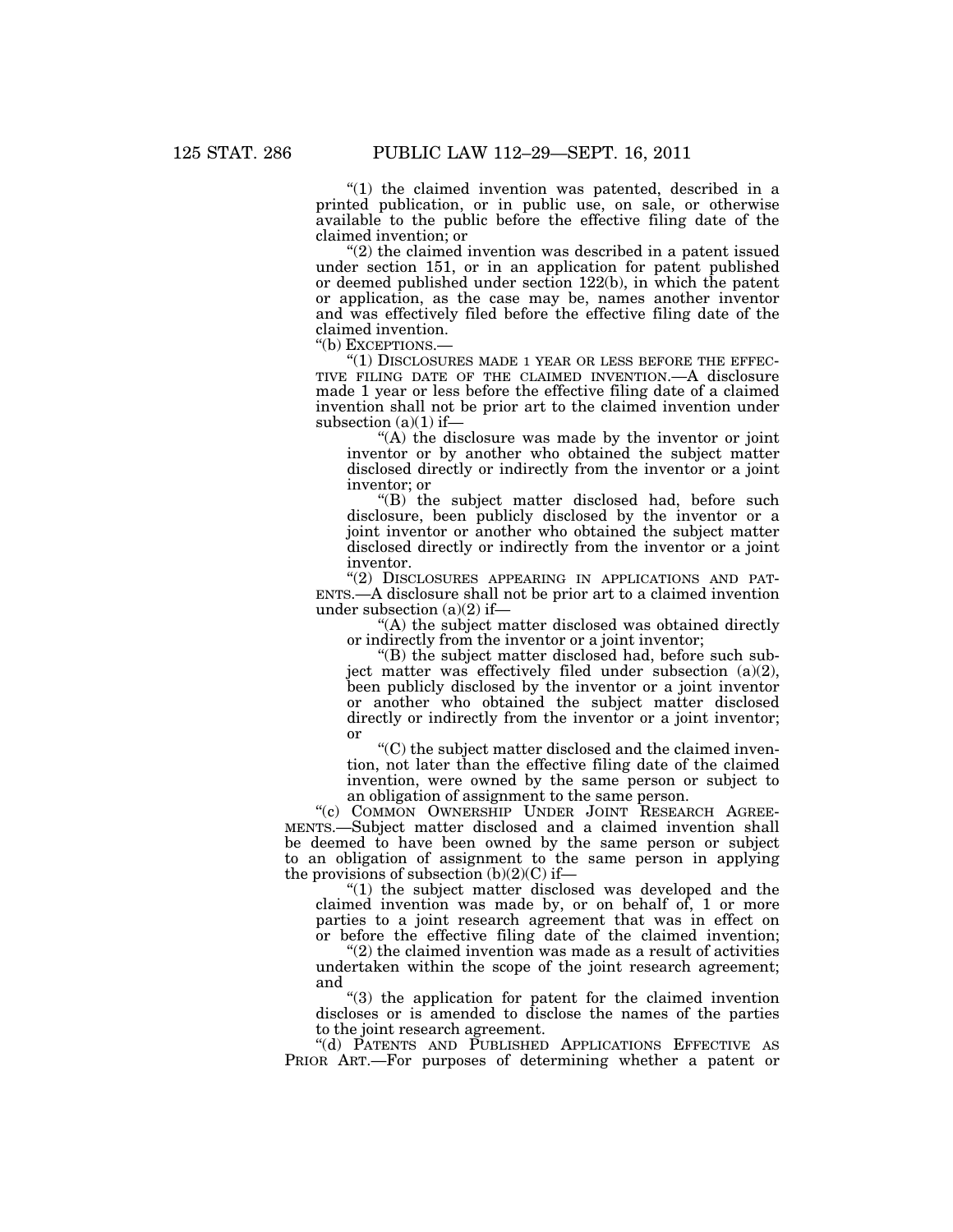application for patent is prior art to a claimed invention under subsection  $(a)(2)$ , such patent or application shall be considered to have been effectively filed, with respect to any subject matter described in the patent or application—

"(1) if paragraph  $(2)$  does not apply, as of the actual filing date of the patent or the application for patent; or

" $(2)$  if the patent or application for patent is entitled to claim a right of priority under section 119, 365(a), or 365(b), or to claim the benefit of an earlier filing date under section 120, 121, or 365(c), based upon 1 or more prior filed applications for patent, as of the filing date of the earliest such application that describes the subject matter.''.

35 USC 102 note.

(2) CONTINUITY OF INTENT UNDER THE CREATE ACT.—The enactment of section 102(c) of title 35, United States Code, under paragraph (1) of this subsection is done with the same intent to promote joint research activities that was expressed, including in the legislative history, through the enactment of the Cooperative Research and Technology Enhancement Act of 2004 (Public Law 108–453; the "CREATE Act"), the amendments of which are stricken by subsection (c) of this section. The United States Patent and Trademark Office shall administer section 102(c) of title 35, United States Code, in a manner consistent with the legislative history of the CREATE Act that was relevant to its administration by the United States Patent and Trademark Office.

(3) CONFORMING AMENDMENT.—The item relating to section 102 in the table of sections for chapter 10 of title 35, United States Code, is amended to read as follows:

''102. Conditions for patentability; novelty.''.

(c) CONDITIONS FOR PATENTABILITY; NONOBVIOUS SUBJECT MATTER.—Section 103 of title 35, United States Code, is amended to read as follows:

# **''§ 103. Conditions for patentability; non-obvious subject matter**

''A patent for a claimed invention may not be obtained, notwithstanding that the claimed invention is not identically disclosed as set forth in section 102, if the differences between the claimed invention and the prior art are such that the claimed invention as a whole would have been obvious before the effective filing date of the claimed invention to a person having ordinary skill in the art to which the claimed invention pertains. Patentability shall not be negated by the manner in which the invention was made.''.

(d) REPEAL OF REQUIREMENTS FOR INVENTIONS MADE ABROAD.—Section 104 of title 35, United States Code, and the item relating to that section in the table of sections for chapter 10 of title 35, United States Code, are repealed.

(e) REPEAL OF STATUTORY INVENTION REGISTRATION.—

(1) IN GENERAL.—Section 157 of title 35, United States Code, and the item relating to that section in the table of sections for chapter 14 of title 35, United States Code, are repealed.

(2) REMOVAL OF CROSS REFERENCES.—Section 111(b)(8) of title 35, United States Code, is amended by striking ''sections 115, 131, 135, and 157'' and inserting ''sections 131 and 135''.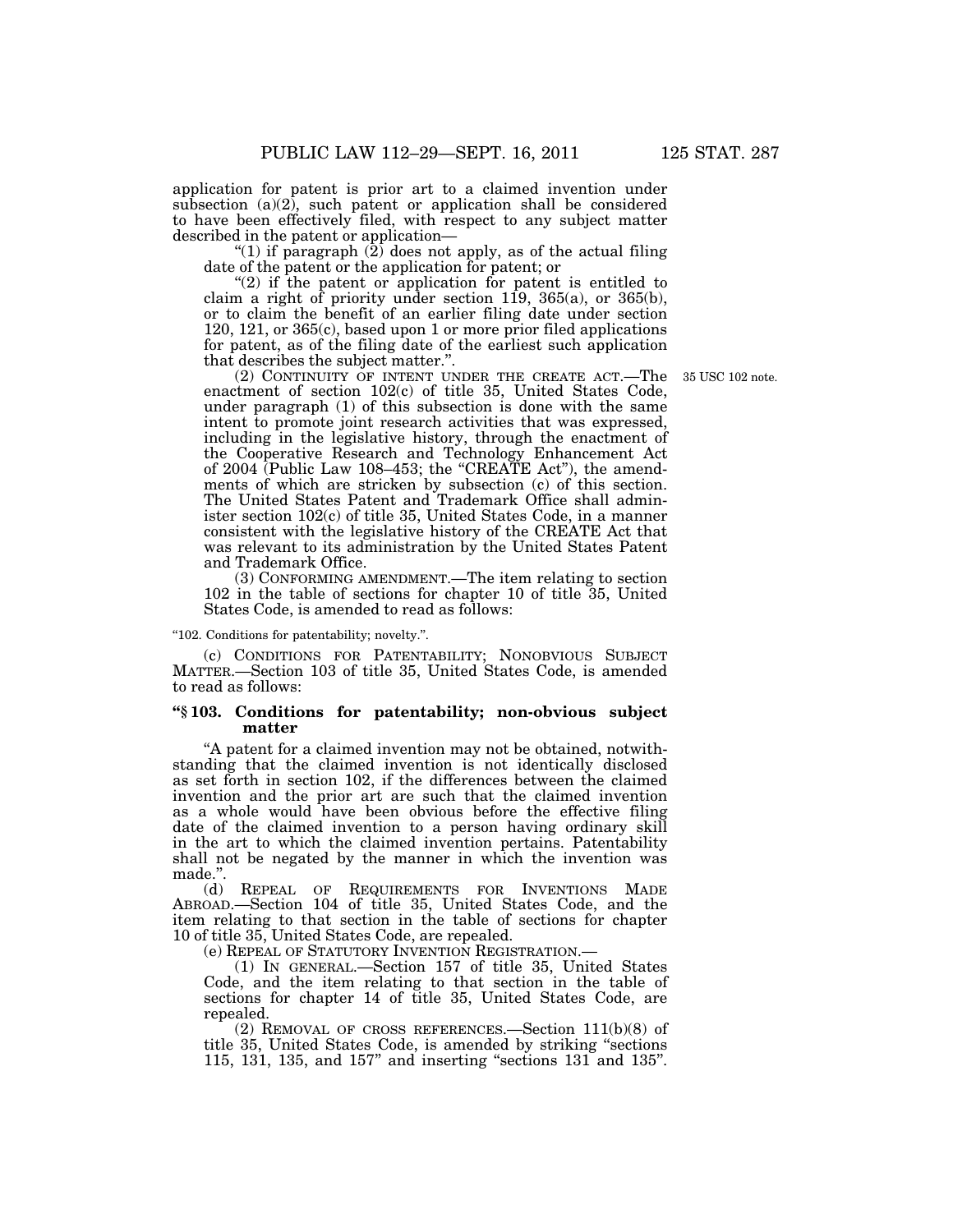Applicability. 35 USC 111 note.

(3) EFFECTIVE DATE.—The amendments made by this subsection shall take effect upon the expiration of the 18-month period beginning on the date of the enactment of this Act, and shall apply to any request for a statutory invention registration filed on or after that effective date.

(f) EARLIER FILING DATE FOR INVENTOR AND JOINT INVENTOR.— Section 120 of title 35, United States Code, is amended by striking ''which is filed by an inventor or inventors named'' and inserting "which names an inventor or joint inventor".

(g) CONFORMING AMENDMENTS.—

(1) RIGHT OF PRIORITY.—Section 172 of title 35, United States Code, is amended by striking "and the time specified in section  $102(d)$ ".

(2) LIMITATION ON REMEDIES.—Section  $287(c)(4)$  of title 35, United States Code, is amended by striking ''the earliest effective filing date of which is prior to'' and inserting ''which has an effective filing date before''.

(3) INTERNATIONAL APPLICATION DESIGNATING THE UNITED STATES: EFFECT.—Section 363 of title 35, United States Code, is amended by striking ''except as otherwise provided in section 102(e) of this title''.

(4) PUBLICATION OF INTERNATIONAL APPLICATION: EFFECT.— Section 374 of title 35, United States Code, is amended by striking "sections  $102(e)$  and  $154(d)$ " and inserting "section  $154(d)$ ".

(5) PATENT ISSUED ON INTERNATIONAL APPLICATION: EFFECT.—The second sentence of section 375(a) of title 35, United States Code, is amended by striking ''Subject to section 102(e) of this title, such'' and inserting ''Such''.

(6) LIMIT ON RIGHT OF PRIORITY.—Section 119(a) of title 35, United States Code, is amended by striking ''; but no patent shall be granted'' and all that follows through ''one year prior to such filing''.

(7) INVENTIONS MADE WITH FEDERAL ASSISTANCE.—Section 202(c) of title 35, United States Code, is amended—

 $(A)$  in paragraph  $(2)$ —

(i) by striking ''publication, on sale, or public use,'' and all that follows through ''obtained in the United States'' and inserting ''the 1-year period referred to in section 102(b) would end before the end of that 2-year period''; and

(ii) by striking ''prior to the end of the statutory'' and inserting ''before the end of that 1-year''; and

(B) in paragraph (3), by striking ''any statutory bar date that may occur under this title due to publication, on sale, or public use'' and inserting ''the expiration of the 1-year period referred to in section  $102(b)$ ".

(h) DERIVED PATENTS.—

(1) IN GENERAL.—Section 291 of title 35, United States Code, is amended to read as follows:

# **''§ 291. Derived Patents**

"(a) IN GENERAL.—The owner of a patent may have relief by civil action against the owner of another patent that claims the same invention and has an earlier effective filing date, if the invention claimed in such other patent was derived from the inventor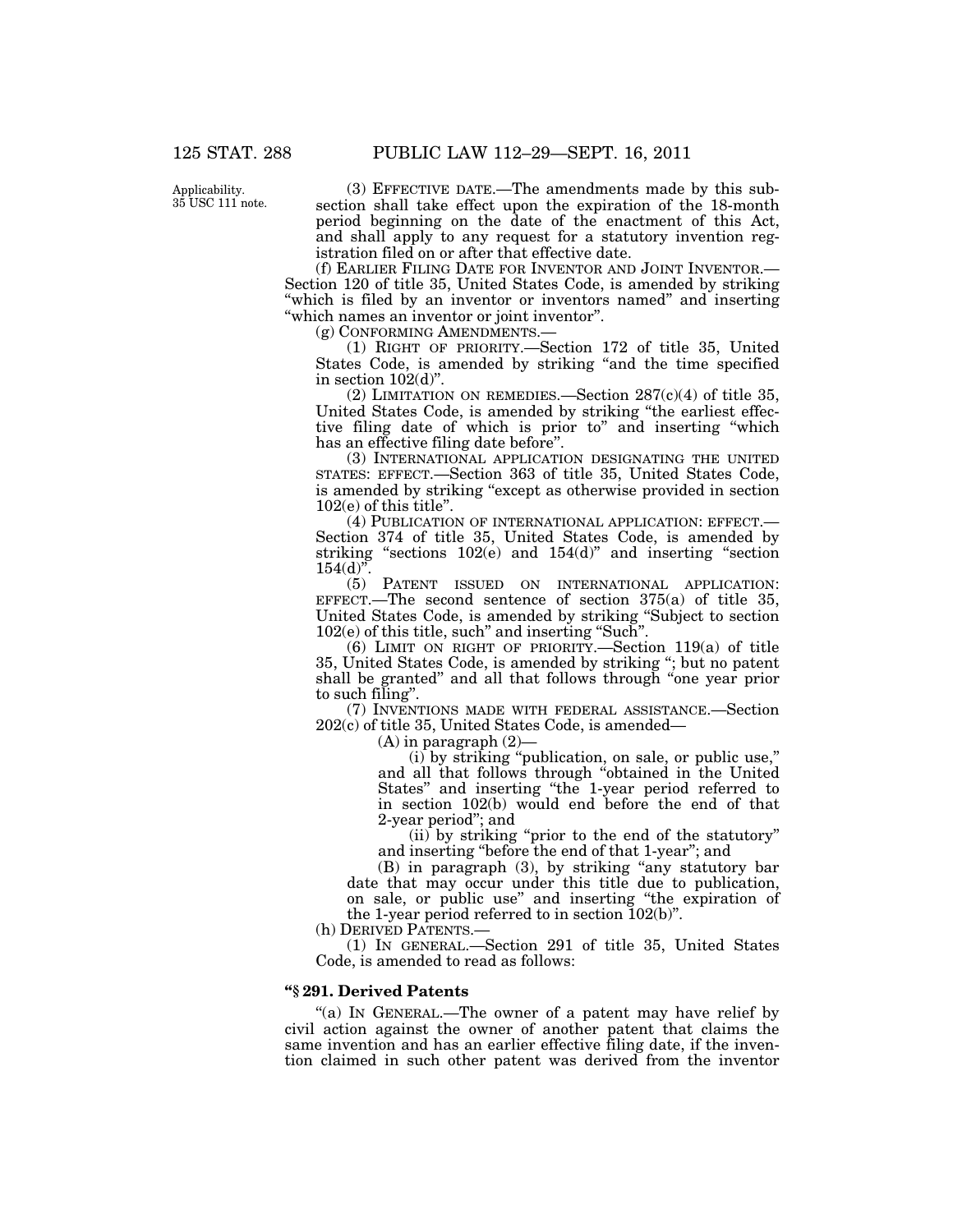of the invention claimed in the patent owned by the person seeking relief under this section.

''(b) FILING LIMITATION.—An action under this section may be filed only before the end of the 1-year period beginning on the date of the issuance of the first patent containing a claim to the allegedly derived invention and naming an individual alleged to have derived such invention as the inventor or joint inventor.''.

(2) CONFORMING AMENDMENT.—The item relating to section 291 in the table of sections for chapter 29 of title 35, United

States Code, is amended to read as follows:

''291. Derived patents.''.

(i) DERIVATION PROCEEDINGS.—Section 135 of title 35, United States Code, is amended to read as follows:

#### **''§ 135. Derivation proceedings**

''(a) INSTITUTION OF PROCEEDING.—An applicant for patent may file a petition to institute a derivation proceeding in the Office. The petition shall set forth with particularity the basis for finding that an inventor named in an earlier application derived the claimed invention from an inventor named in the petitioner's application and, without authorization, the earlier application claiming such invention was filed. Any such petition may be filed only within the 1-year period beginning on the date of the first publication of a claim to an invention that is the same or substantially the same as the earlier application's claim to the invention, shall be made under oath, and shall be supported by substantial evidence. Whenever the Director determines that a petition filed under this subsection demonstrates that the standards for instituting a derivation proceeding are met, the Director may institute a derivation proceeding. The determination by the Director whether to institute a derivation proceeding shall be final and nonappealable.

"(b) DETERMINATION BY PATENT TRIAL AND APPEAL BOARD. In a derivation proceeding instituted under subsection (a), the Patent Trial and Appeal Board shall determine whether an inventor named in the earlier application derived the claimed invention from an inventor named in the petitioner's application and, without authorization, the earlier application claiming such invention was filed. In appropriate circumstances, the Patent Trial and Appeal Board may correct the naming of the inventor in any application or patent at issue. The Director shall prescribe regulations setting forth standards for the conduct of derivation proceedings, including requiring parties to provide sufficient evidence to prove and rebut a claim of derivation.

''(c) DEFERRAL OF DECISION.—The Patent Trial and Appeal Board may defer action on a petition for a derivation proceeding until the expiration of the 3-month period beginning on the date on which the Director issues a patent that includes the claimed invention that is the subject of the petition. The Patent Trial and Appeal Board also may defer action on a petition for a derivation proceeding, or stay the proceeding after it has been instituted, until the termination of a proceeding under chapter 30, 31, or 32 involving the patent of the earlier applicant.

"(d) EFFECT OF FINAL DECISION.—The final decision of the Patent Trial and Appeal Board, if adverse to claims in an application for patent, shall constitute the final refusal by the Office on those claims. The final decision of the Patent Trial and Appeal

Time period.

Regulations.

Time period.

Time period.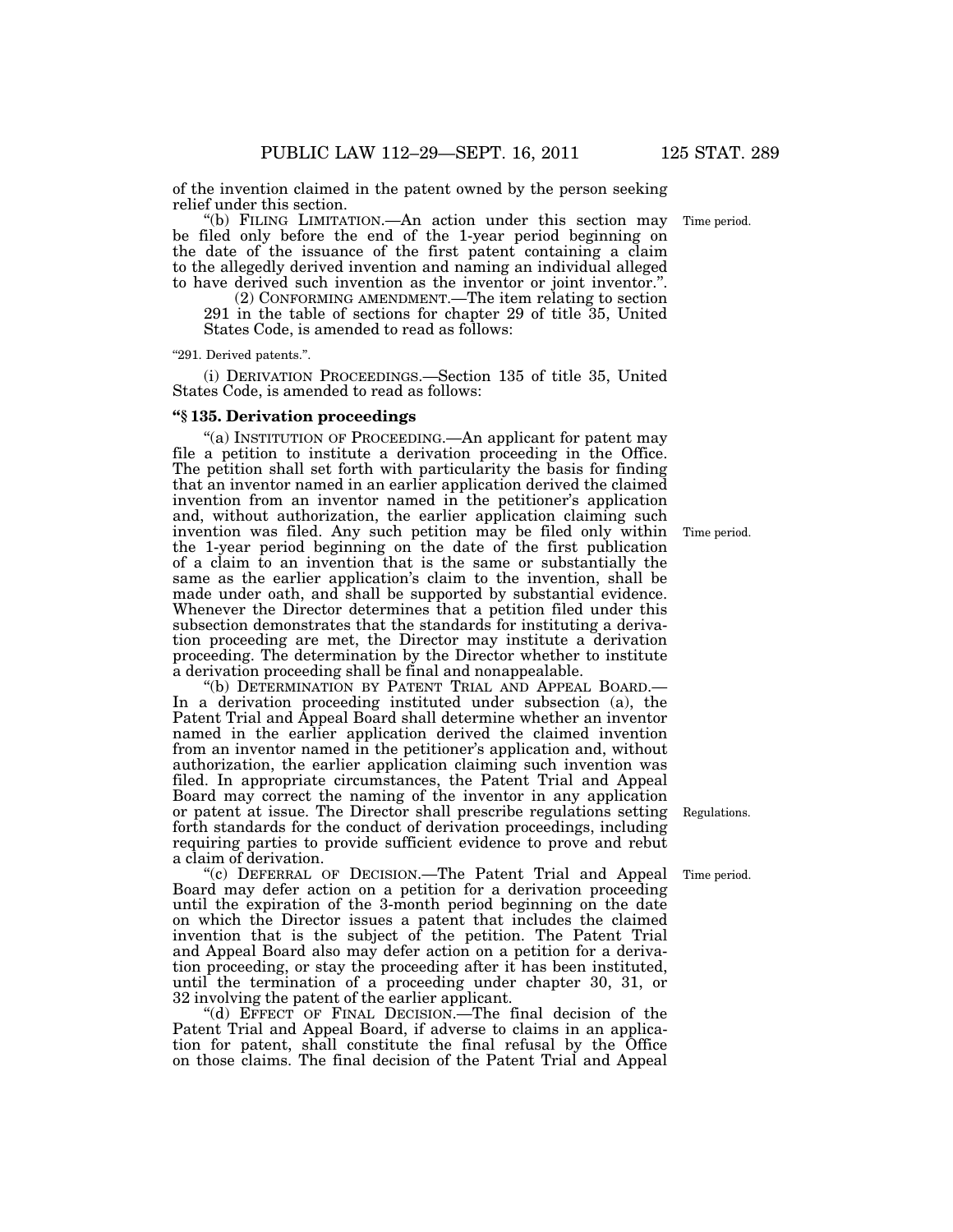Board, if adverse to claims in a patent, shall, if no appeal or other review of the decision has been or can be taken or had, constitute cancellation of those claims, and notice of such cancellation shall be endorsed on copies of the patent distributed after such cancellation.

''(e) SETTLEMENT.—Parties to a proceeding instituted under subsection (a) may terminate the proceeding by filing a written statement reflecting the agreement of the parties as to the correct inventors of the claimed invention in dispute. Unless the Patent Trial and Appeal Board finds the agreement to be inconsistent with the evidence of record, if any, it shall take action consistent with the agreement. Any written settlement or understanding of the parties shall be filed with the Director. At the request of a party to the proceeding, the agreement or understanding shall be treated as business confidential information, shall be kept separate from the file of the involved patents or applications, and shall be made available only to Government agencies on written request, or to any person on a showing of good cause.

''(f) ARBITRATION.—Parties to a proceeding instituted under subsection (a) may, within such time as may be specified by the Director by regulation, determine such contest or any aspect thereof by arbitration. Such arbitration shall be governed by the provisions of title 9, to the extent such title is not inconsistent with this section. The parties shall give notice of any arbitration award to the Director, and such award shall, as between the parties to the arbitration, be dispositive of the issues to which it relates. The arbitration award shall be unenforceable until such notice is given. Nothing in this subsection shall preclude the Director from determining the patentability of the claimed inventions involved in the proceeding.''.

(j) ELIMINATION OF REFERENCES TO INTERFERENCES.—(1) Sections 134, 145, 146, 154, and 305 of title 35, United States Code, are each amended by striking ''Board of Patent Appeals and Interferences'' each place it appears and inserting ''Patent Trial and Appeal Board''.

(2)(A) Section 146 of title 35, United States Code, is amended—

(i) by striking "an interference" and inserting "a derivation proceeding''; and

(ii) by striking ''the interference'' and inserting ''the derivation proceeding''.

(B) The subparagraph heading for section  $154(b)(1)(C)$  of title 35, United States Code, is amended to read as follows:

''(C) GUARANTEE OF ADJUSTMENTS FOR DELAYS DUE TO DERIVATION PROCEEDINGS, SECRECY ORDERS, AND APPEALS.—''.

(3) The section heading for section 134 of title 35, United States Code, is amended to read as follows:

#### **''§ 134. Appeal to the Patent Trial and Appeal Board''.**

(4) The section heading for section 146 of title 35, United States Code, is amended to read as follows:

Confidentiality.

Regulations.

Notice.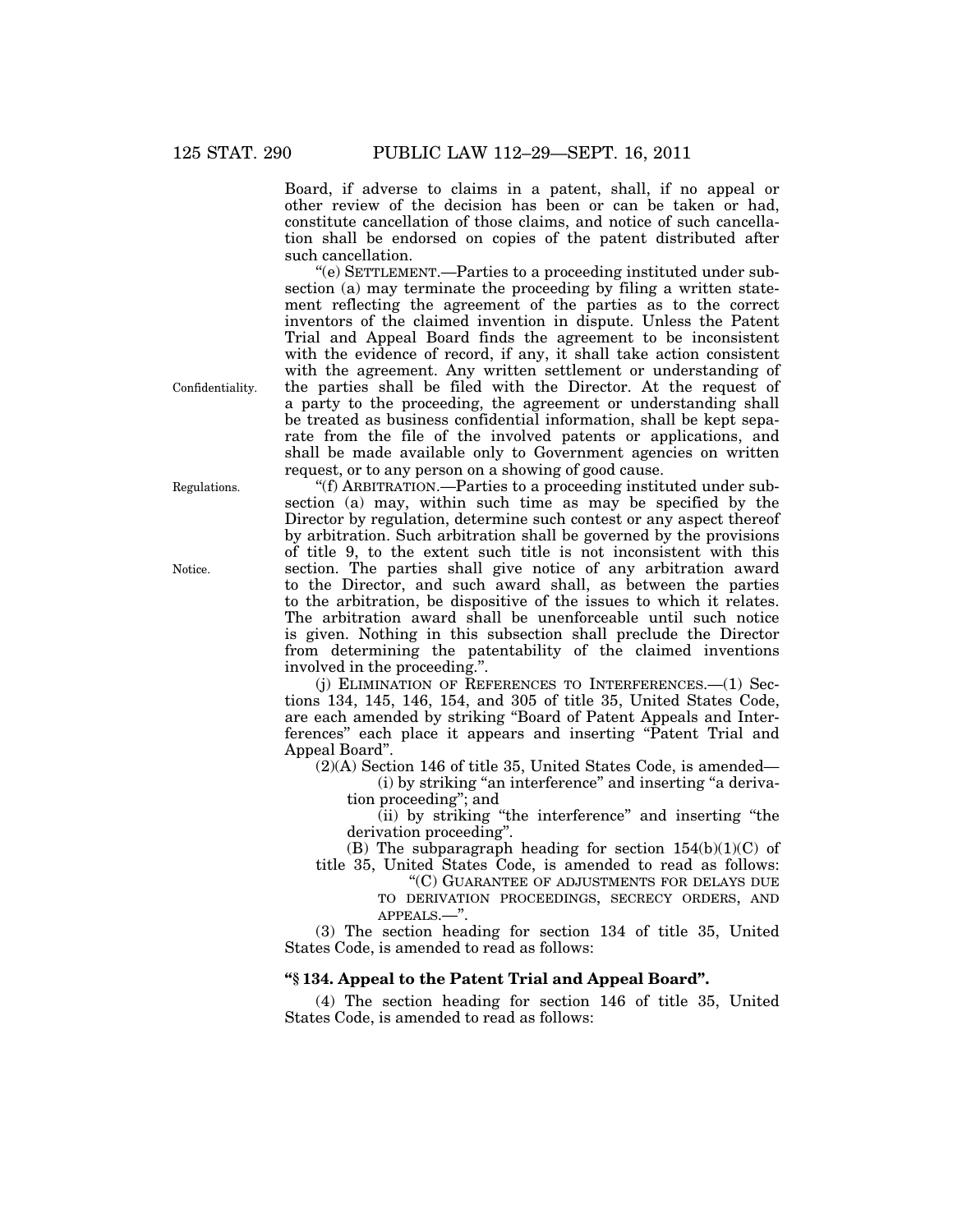#### **''§ 146. Civil action in case of derivation proceeding''.**

(5) The items relating to sections 134 and 135 in the table of sections for chapter 12 of title 35, United States Code, are amended to read as follows:

''134. Appeal to the Patent Trial and Appeal Board.

''135. Derivation proceedings.''.

(6) The item relating to section 146 in the table of sections for chapter 13 of title 35, United States Code, is amended to read as follows:

''146. Civil action in case of derivation proceeding.''.

(k) STATUTE OF LIMITATIONS.— (1) IN GENERAL.—Section 32 of title 35, United States Code, is amended by inserting between the third and fourth sentences the following: ''A proceeding under this section shall be commenced not later than the earlier of either the date that is 10 years after the date on which the misconduct forming the basis for the proceeding occurred, or 1 year after the date on which the misconduct forming the basis for the proceeding is made known to an officer or employee of the Office as prescribed in the regulations established under section  $2(b)(2)(D)$ .".

(2) REPORT TO CONGRESS.—The Director shall provide on a biennial basis to the Judiciary Committees of the Senate and House of Representatives a report providing a short description of incidents made known to an officer or employee of the Office as prescribed in the regulations established under section  $2(b)(2)(D)$  of title 35, United States Code, that reflect substantial evidence of misconduct before the Office but for which the Office was barred from commencing a proceeding under section 32 of title 35, United States Code, by the time limitation established by the fourth sentence of that section.

(3) EFFECTIVE DATE.—The amendment made by paragraph (1) shall apply in any case in which the time period for instituting a proceeding under section 32 of title 35, United States Code, had not lapsed before the date of the enactment of this Act.

(l) SMALL BUSINESS STUDY.—

(1) DEFINITIONS.—In this subsection—

(A) the term ''Chief Counsel'' means the Chief Counsel for Advocacy of the Small Business Administration;

(B) the term ''General Counsel'' means the General Counsel of the United States Patent and Trademark Office; and

(C) the term ''small business concern'' has the meaning given that term under section 3 of the Small Business Act (15 U.S.C. 632).

 $(2)$  STUDY.

(A) IN GENERAL.—The Chief Counsel, in consultation with the General Counsel, shall conduct a study of the effects of eliminating the use of dates of invention in determining whether an applicant is entitled to a patent under title 35, United States Code.

(B) AREAS OF STUDY.—The study conducted under subparagraph (A) shall include examination of the effects

35 USC 32 note.

35 USC 32 note.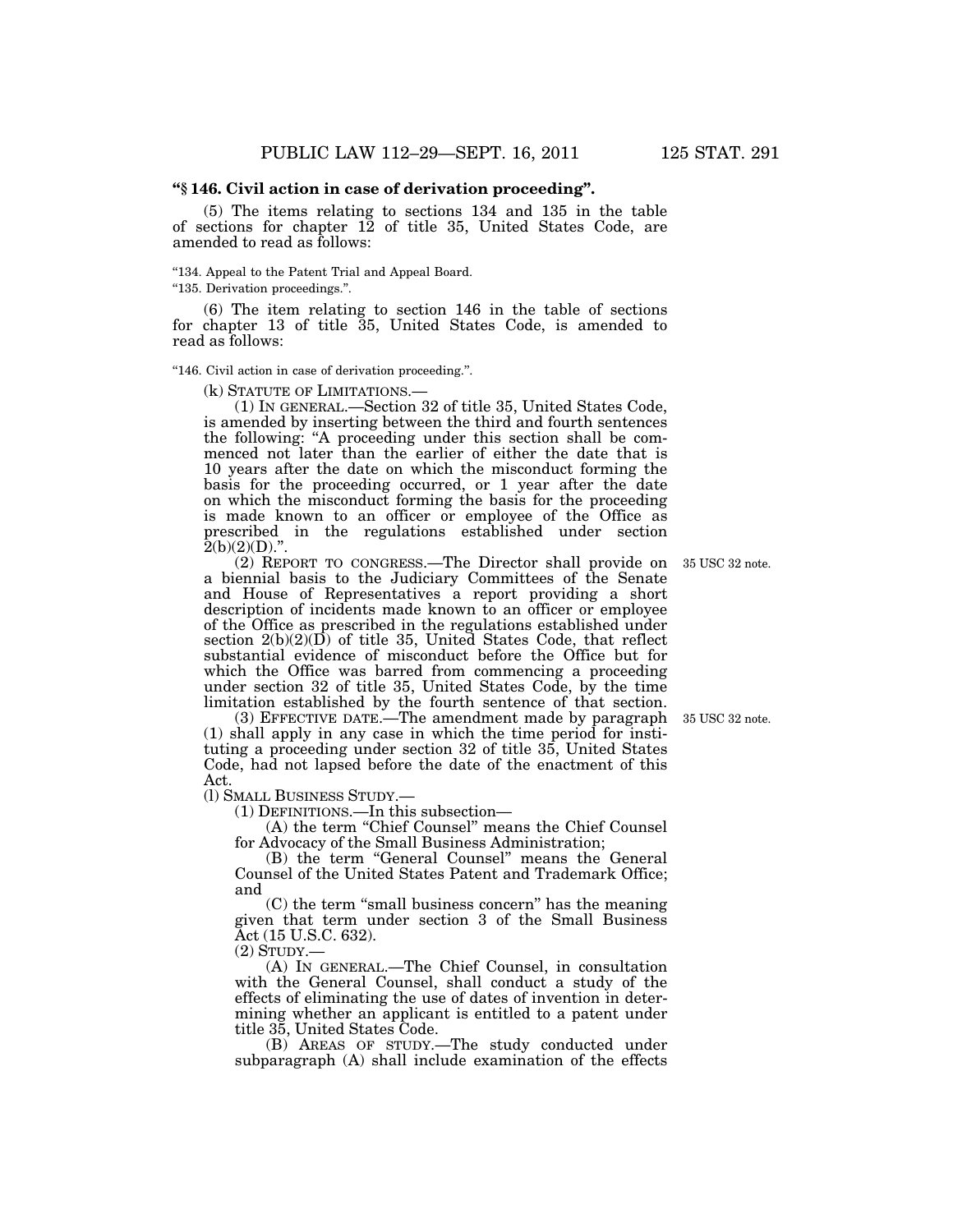of eliminating the use of invention dates, including examining—

(i) how the change would affect the ability of small business concerns to obtain patents and their costs of obtaining patents;

(ii) whether the change would create, mitigate, or exacerbate any disadvantages for applicants for patents that are small business concerns relative to applicants for patents that are not small business concerns, and whether the change would create any advantages for applicants for patents that are small business concerns relative to applicants for patents that are not small business concerns;

(iii) the cost savings and other potential benefits to small business concerns of the change; and

(iv) the feasibility and costs and benefits to small business concerns of alternative means of determining whether an applicant is entitled to a patent under title 35, United States Code.

(3) REPORT.—Not later than the date that is 1 year after the date of the enactment of this Act, the Chief Counsel shall submit to the Committee on Small Business and Entrepreneurship and the Committee on the Judiciary of the Senate and the Committee on Small Business and the Committee on the Judiciary of the House of Representatives a report on the results of the study under paragraph (2).

(m) REPORT ON PRIOR USER RIGHTS.—

(1) IN GENERAL.—Not later than the end of the 4-month period beginning on the date of the enactment of this Act, the Director shall report, to the Committee on the Judiciary of the Senate and the Committee on the Judiciary of the House of Representatives, the findings and recommendations of the Director on the operation of prior user rights in selected countries in the industrialized world. The report shall include the following:

(A) A comparison between patent laws of the United States and the laws of other industrialized countries, including members of the European Union and Japan, Canada, and Australia.

(B) An analysis of the effect of prior user rights on innovation rates in the selected countries.

(C) An analysis of the correlation, if any, between prior user rights and start-up enterprises and the ability to attract venture capital to start new companies.

(D) An analysis of the effect of prior user rights, if any, on small businesses, universities, and individual inventors.

(E) An analysis of legal and constitutional issues, if any, that arise from placing trade secret law in patent law.

(F) An analysis of whether the change to a first-tofile patent system creates a particular need for prior user rights.

(2) CONSULTATION WITH OTHER AGENCIES.—In preparing the report required under paragraph (1), the Director shall consult with the United States Trade Representative, the Secretary of State, and the Attorney General.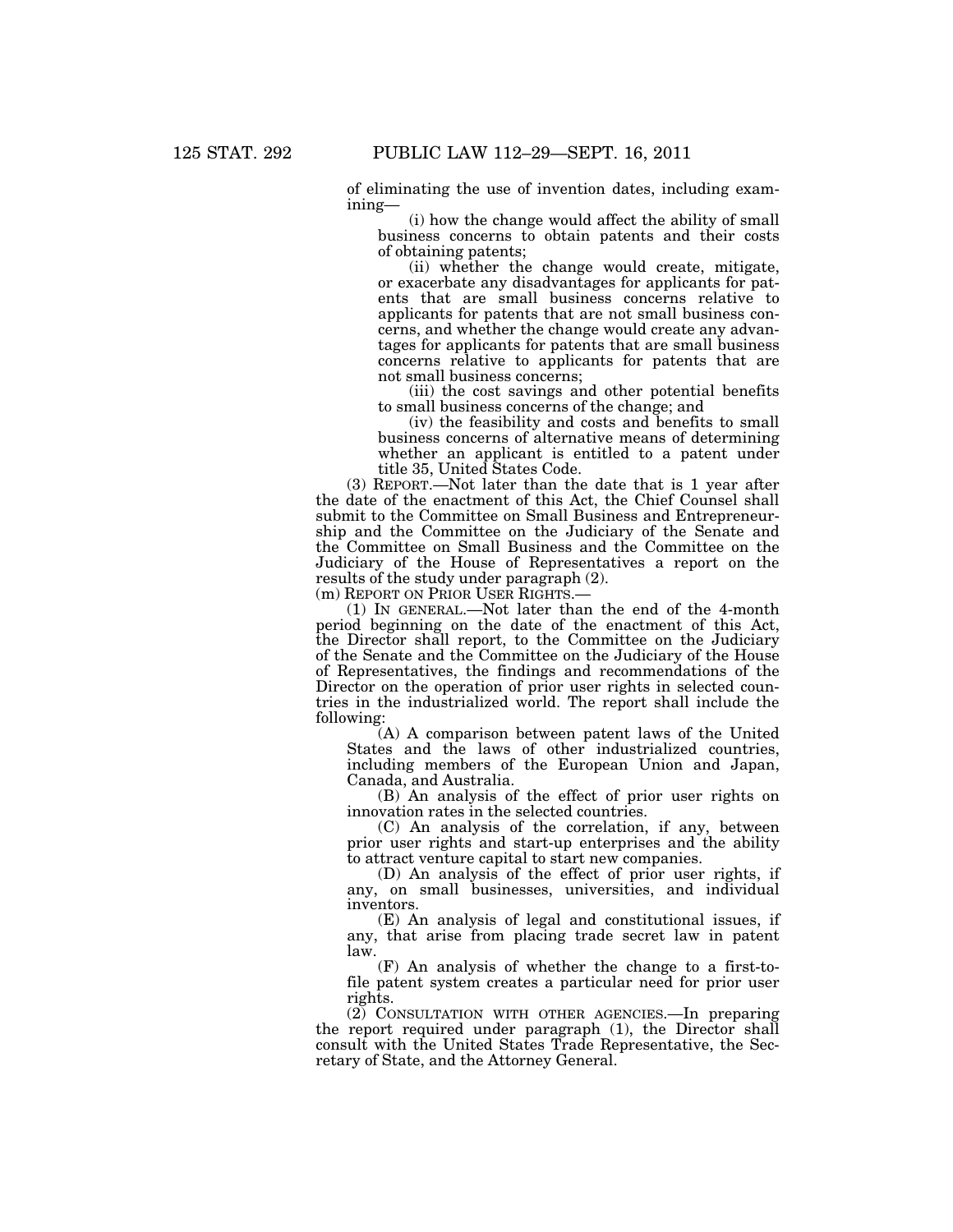Applicability. 35 USC 100 note.

(n)  $E$ FFECTIVE DATE.—<br>(1) IN GENERAL.—Except as otherwise provided in this section, the amendments made by this section shall take effect upon the expiration of the 18-month period beginning on the date of the enactment of this Act, and shall apply to any application for patent, and to any patent issuing thereon, that contains or contained at any time—

(A) a claim to a claimed invention that has an effective filing date as defined in section 100(i) of title 35, United States Code, that is on or after the effective date described in this paragraph; or

(B) a specific reference under section 120, 121, or 365(c) of title 35, United States Code, to any patent or application that contains or contained at any time such a claim.

(2) INTERFERING PATENTS.—The provisions of sections  $102(g)$ , 135, and 291 of title 35, United States Code, as in effect on the day before the effective date set forth in paragraph (1) of this subsection, shall apply to each claim of an application for patent, and any patent issued thereon, for which the amendments made by this section also apply, if such application or patent contains or contained at any time—

(A) a claim to an invention having an effective filing date as defined in section 100(i) of title 35, United States Code, that occurs before the effective date set forth in paragraph (1) of this subsection; or

 $(B)$  a specific reference under section 120, 121, or 365 $(c)$ of title 35, United States Code, to any patent or application that contains or contained at any time such a claim.

(o) SENSE OF CONGRESS.—It is the sense of the Congress that converting the United States patent system from ''first to invent'' to a system of ''first inventor to file'' will promote the progress of science and the useful arts by securing for limited times to inventors the exclusive rights to their discoveries and provide inventors with greater certainty regarding the scope of protection provided by the grant of exclusive rights to their discoveries.

(p) SENSE OF CONGRESS.—It is the sense of the Congress that converting the United States patent system from ''first to invent'' to a system of ''first inventor to file'' will improve the United States patent system and promote harmonization of the United States patent system with the patent systems commonly used in nearly all other countries throughout the world with whom the United States conducts trade and thereby promote greater international uniformity and certainty in the procedures used for securing the exclusive rights of inventors to their discoveries.

#### **SEC. 4. INVENTOR'S OATH OR DECLARATION.**

(a) INVENTOR'S OATH OR DECLARATION.—

(1) IN GENERAL.—Section 115 of title 35, United States Code, is amended to read as follows:

#### **''§ 115. Inventor's oath or declaration**

"(a) NAMING THE INVENTOR; INVENTOR'S OATH OR DECLARA-TION.—An application for patent that is filed under section 111(a) or commences the national stage under section 371 shall include, or be amended to include, the name of the inventor for any invention claimed in the application. Except as otherwise provided in this section, each individual who is the inventor or a joint inventor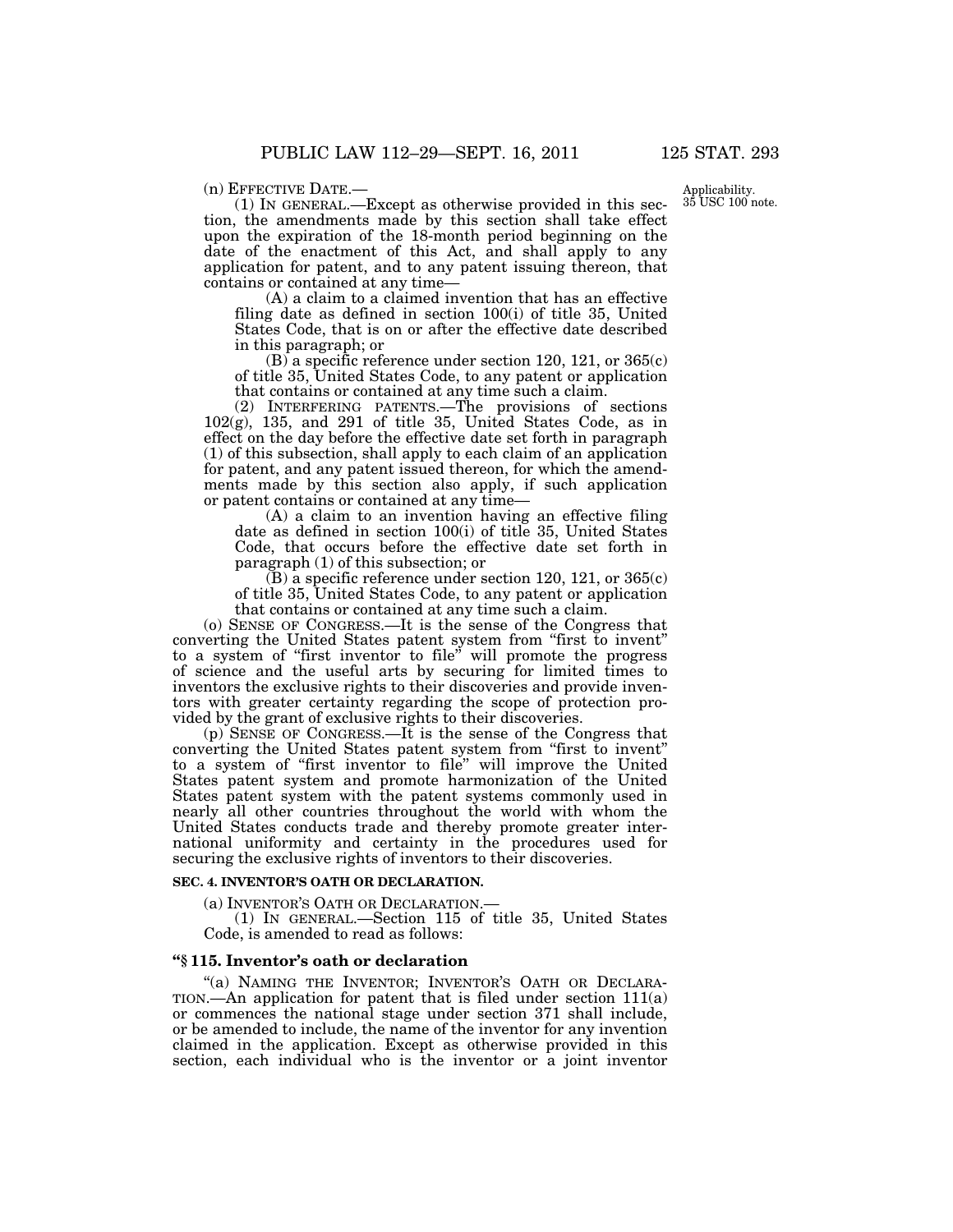of a claimed invention in an application for patent shall execute an oath or declaration in connection with the application.

''(b) REQUIRED STATEMENTS.—An oath or declaration under subsection (a) shall contain statements that—

" $(1)$  the application was made or was authorized to be made by the affiant or declarant; and

"(2) such individual believes himself or herself to be the original inventor or an original joint inventor of a claimed invention in the application.

"(c) ADDITIONAL REQUIREMENTS.—The Director may specify additional information relating to the inventor and the invention that is required to be included in an oath or declaration under subsection  $(a)$ .

''(d) SUBSTITUTE STATEMENT.—

Regulations.

''(1) IN GENERAL.—In lieu of executing an oath or declaration under subsection (a), the applicant for patent may provide a substitute statement under the circumstances described in paragraph (2) and such additional circumstances that the Director may specify by regulation.

''(2) PERMITTED CIRCUMSTANCES.—A substitute statement under paragraph (1) is permitted with respect to any individual who—

''(A) is unable to file the oath or declaration under subsection (a) because the individual—

"(i) is deceased;

''(ii) is under legal incapacity; or

"(iii) cannot be found or reached after diligent effort; or

 $'(B)$  is under an obligation to assign the invention but has refused to make the oath or declaration required under subsection (a).

''(3) CONTENTS.—A substitute statement under this subsection shall—

''(A) identify the individual with respect to whom the statement applies;

''(B) set forth the circumstances representing the permitted basis for the filing of the substitute statement in

lieu of the oath or declaration under subsection (a); and ''(C) contain any additional information, including any

showing, required by the Director.

''(e) MAKING REQUIRED STATEMENTS IN ASSIGNMENT OF RECORD.—An individual who is under an obligation of assignment of an application for patent may include the required statements under subsections (b) and (c) in the assignment executed by the individual, in lieu of filing such statements separately.

''(f) TIME FOR FILING.—A notice of allowance under section 151 may be provided to an applicant for patent only if the applicant for patent has filed each required oath or declaration under subsection (a) or has filed a substitute statement under subsection (d) or recorded an assignment meeting the requirements of subsection (e).

''(g) EARLIER-FILED APPLICATION CONTAINING REQUIRED STATE-MENTS OR SUBSTITUTE STATEMENT.—

''(1) EXCEPTION.—The requirements under this section shall not apply to an individual with respect to an application for patent in which the individual is named as the inventor or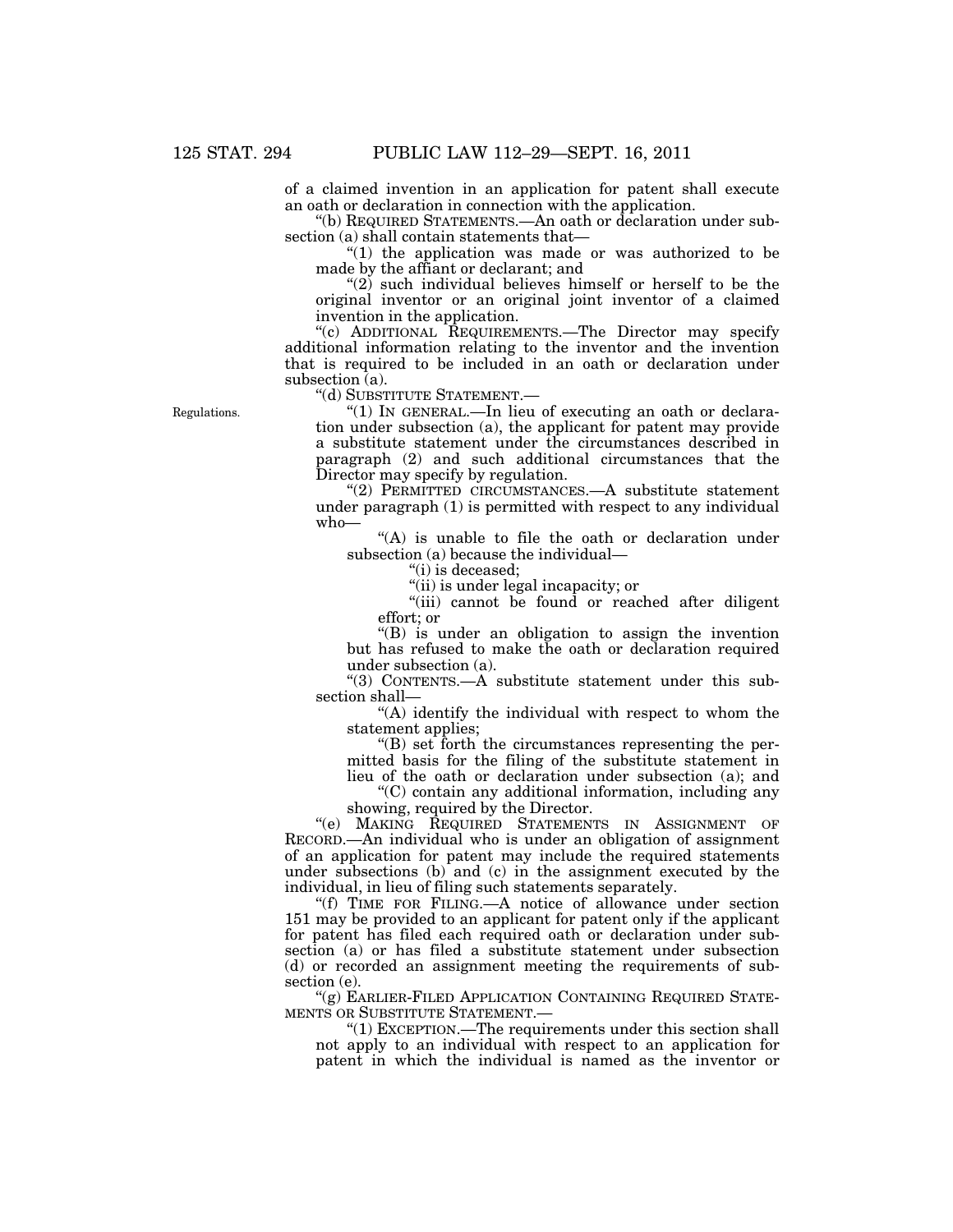a joint inventor and who claims the benefit under section 120, 121, or 365(c) of the filing of an earlier-filed application, if—

''(A) an oath or declaration meeting the requirements of subsection (a) was executed by the individual and was filed in connection with the earlier-filed application;

 $E(B)$  a substitute statement meeting the requirements of subsection (d) was filed in connection with the earlier filed application with respect to the individual; or

 $C$ ) an assignment meeting the requirements of subsection (e) was executed with respect to the earlier-filed application by the individual and was recorded in connection with the earlier-filed application.

"(2) COPIES OF OATHS, DECLARATIONS, STATEMENTS, OR ASSIGNMENTS.—Notwithstanding paragraph (1), the Director may require that a copy of the executed oath or declaration, the substitute statement, or the assignment filed in connection with the earlier-filed application be included in the later-filed application.

''(h) SUPPLEMENTAL AND CORRECTED STATEMENTS; FILING ADDI-TIONAL STATEMENTS.—

Regulations.

''(1) IN GENERAL.—Any person making a statement required under this section may withdraw, replace, or otherwise correct the statement at any time. If a change is made in the naming of the inventor requiring the filing of 1 or more additional statements under this section, the Director shall establish regulations under which such additional statements may be filed.

''(2) SUPPLEMENTAL STATEMENTS NOT REQUIRED.—If an individual has executed an oath or declaration meeting the requirements of subsection (a) or an assignment meeting the requirements of subsection (e) with respect to an application for patent, the Director may not thereafter require that individual to make any additional oath, declaration, or other statement equivalent to those required by this section in connection with the application for patent or any patent issuing thereon.

''(3) SAVINGS CLAUSE.—A patent shall not be invalid or unenforceable based upon the failure to comply with a requirement under this section if the failure is remedied as provided under paragraph (1).

''(i) ACKNOWLEDGMENT OF PENALTIES.—Any declaration or statement filed pursuant to this section shall contain an acknowledgment that any willful false statement made in such declaration or statement is punishable under section 1001 of title 18 by fine or imprisonment of not more than 5 years, or both.''.

(2) RELATIONSHIP TO DIVISIONAL APPLICATIONS.—Section 121 of title 35, United States Code, is amended by striking "If a divisional application" and all that follows through "inventor.".

(3) REQUIREMENTS FOR NONPROVISIONAL APPLICATIONS.— Section 111(a) of title 35, United States Code, is amended—

 $(A)$  in paragraph  $(2)(C)$ , by striking "by the applicant" and inserting "or declaration";

(B) in the heading for paragraph (3), by inserting ''OR DECLARATION'' after ''AND OATH''; and

(C) by inserting "or declaration" after "and oath" each place it appears.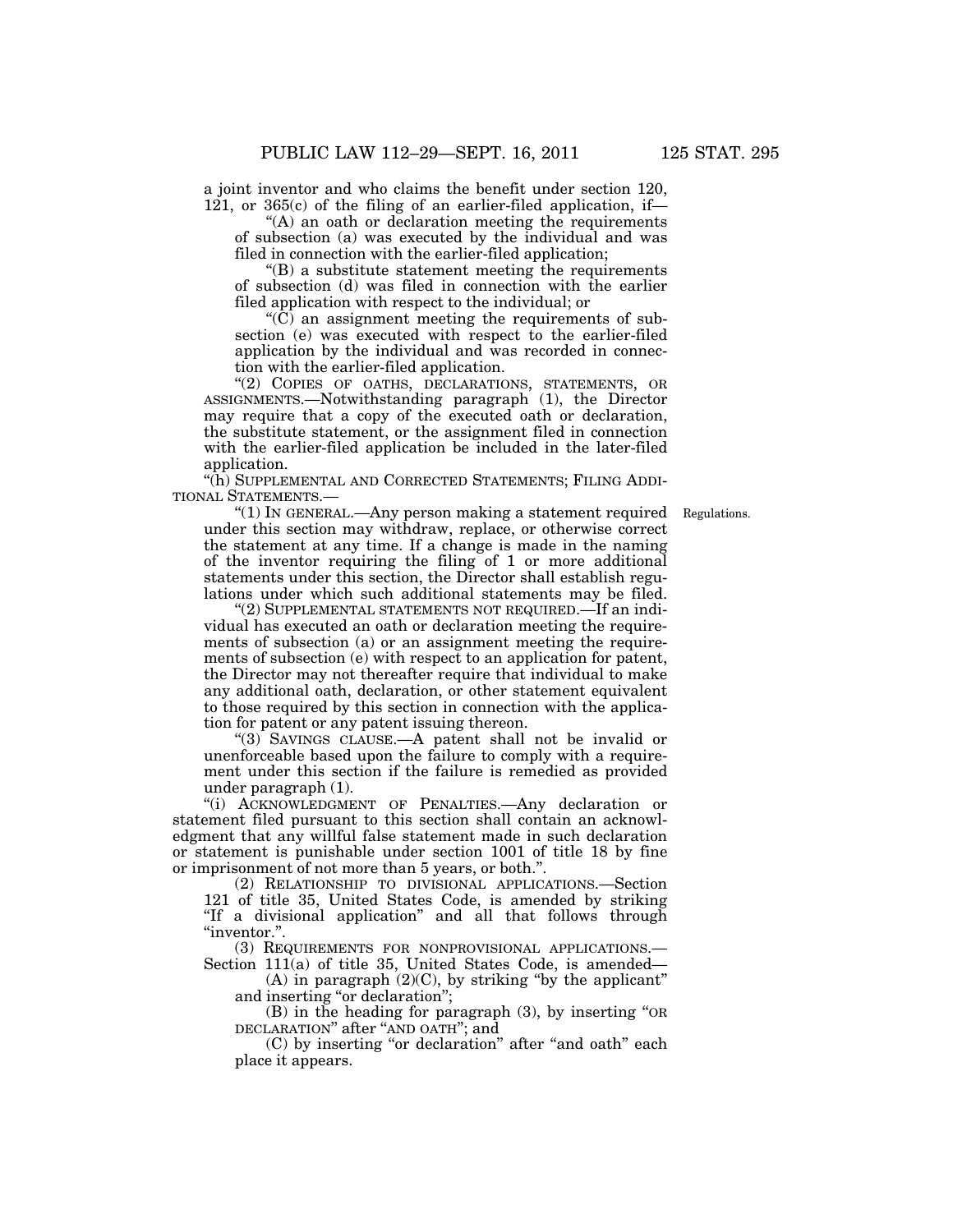(4) CONFORMING AMENDMENT.—The item relating to section 115 in the table of sections for chapter 11 of title 35, United States Code, is amended to read as follows:

''115. Inventor's oath or declaration.''.

(b) FILING BY OTHER THAN INVENTOR.—

(1) IN GENERAL.—Section 118 of title 35, United States Code, is amended to read as follows:

### **''§ 118. Filing by other than inventor**

''A person to whom the inventor has assigned or is under an obligation to assign the invention may make an application for patent. A person who otherwise shows sufficient proprietary interest in the matter may make an application for patent on behalf of and as agent for the inventor on proof of the pertinent facts and a showing that such action is appropriate to preserve the rights of the parties. If the Director grants a patent on an application filed under this section by a person other than the inventor, the patent shall be granted to the real party in interest and upon such notice to the inventor as the Director considers to be sufficient."

(2) CONFORMING AMENDMENT.—Section 251 of title 35, United States Code, is amended in the third undesignated paragraph by inserting "or the application for the original patent was filed by the assignee of the entire interest" after 'claims of the original patent".

(c) SPECIFICATION.—Section 112 of title 35, United States Code, is amended—

(1) in the first undesignated paragraph—

(A) by striking "The specification" and inserting " $(a)$ IN GENERAL.—The specification''; and

(B) by striking ''of carrying out his invention'' and inserting "or joint inventor of carrying out the invention"; (2) in the second undesignated paragraph—

(A) by striking ''The specification'' and inserting ''(b) CONCLUSION.—The specification''; and

(B) by striking ''applicant regards as his invention'' and inserting ''inventor or a joint inventor regards as the invention'';

(3) in the third undesignated paragraph, by striking ''A claim" and inserting "(c) FORM.—A claim"

(4) in the fourth undesignated paragraph, by striking ''Subject to the following paragraph,'' and inserting ''(d) REFERENCE IN DEPENDENT FORMS.—Subject to subsection  $(e)$ ,";

(5) in the fifth undesignated paragraph, by striking ''A claim'' and inserting ''(e) REFERENCE IN MULTIPLE DEPENDENT FORM.—A claim''; and

(6) in the last undesignated paragraph, by striking ''An element" and inserting "(f) ELEMENT IN CLAIM FOR A COMBINA-TION.—An element''.

(d) CONFORMING AMENDMENTS.—

(1) Sections 111(b)(1)(A) of title 35, United States Code, is amended by striking "the first paragraph of section  $112$ of this title" and inserting "section  $11\overline{2}(a)$ ".

(2) Section  $111(b)(2)$  of title 35, United States Code, is amended by striking ''the second through fifth paragraphs of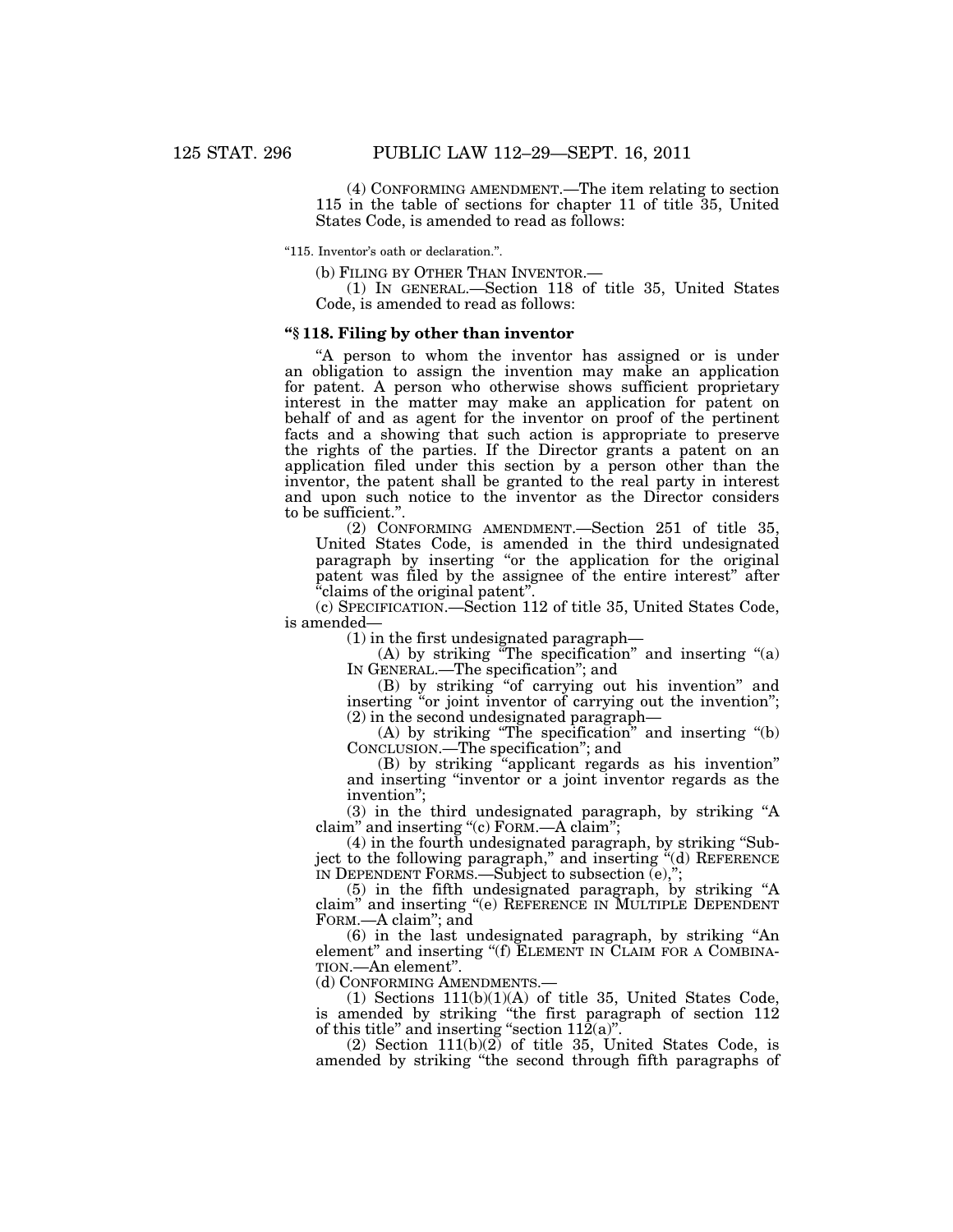section 112," and inserting "subsections (b) through (e) of section 112,''.

(e) EFFECTIVE DATE.—The amendments made by this section shall take effect upon the expiration of the 1-year period beginning on the date of the enactment of this Act and shall apply to any patent application that is filed on or after that effective date.

#### **SEC. 5. DEFENSE TO INFRINGEMENT BASED ON PRIOR COMMERCIAL USE.**

(a) IN GENERAL.—Section 273 of title 35, United States Code, is amended to read as follows:

#### **''§ 273. Defense to infringement based on prior commercial use**

"(a) IN GENERAL.—A person shall be entitled to a defense under section 282(b) with respect to subject matter consisting of a process, or consisting of a machine, manufacture, or composition of matter used in a manufacturing or other commercial process, that would otherwise infringe a claimed invention being asserted against the person if—

" $(1)$  such person, acting in good faith, commercially used the subject matter in the United States, either in connection with an internal commercial use or an actual arm's length sale or other arm's length commercial transfer of a useful end result of such commercial use; and

 $(2)$  such commercial use occurred at least 1 year before the earlier of either—

''(A) the effective filing date of the claimed invention; or

''(B) the date on which the claimed invention was disclosed to the public in a manner that qualified for the exception from prior art under section 102(b).

''(b) BURDEN OF PROOF.—A person asserting a defense under this section shall have the burden of establishing the defense by clear and convincing evidence.

''(c) ADDITIONAL COMMERCIAL USES.—

''(1) PREMARKETING REGULATORY REVIEW.—Subject matter for which commercial marketing or use is subject to a premarketing regulatory review period during which the safety or efficacy of the subject matter is established, including any period specified in section  $156(g)$ , shall be deemed to be commercially used for purposes of subsection  $(a)(1)$  during such regulatory review period.

 $(2)$  NONPROFIT LABORATORY USE.—A use of subject matter by a nonprofit research laboratory or other nonprofit entity, such as a university or hospital, for which the public is the intended beneficiary, shall be deemed to be a commercial use for purposes of subsection  $(a)(1)$ , except that a defense under this section may be asserted pursuant to this paragraph only for continued and noncommercial use by and in the laboratory or other nonprofit entity.

''(d) EXHAUSTION OF RIGHTS.—Notwithstanding subsection  $(e)(1)$ , the sale or other disposition of a useful end result by a person entitled to assert a defense under this section in connection with a patent with respect to that useful end result shall exhaust the patent owner's rights under the patent to the extent that

Applicability. 35 USC 111 note.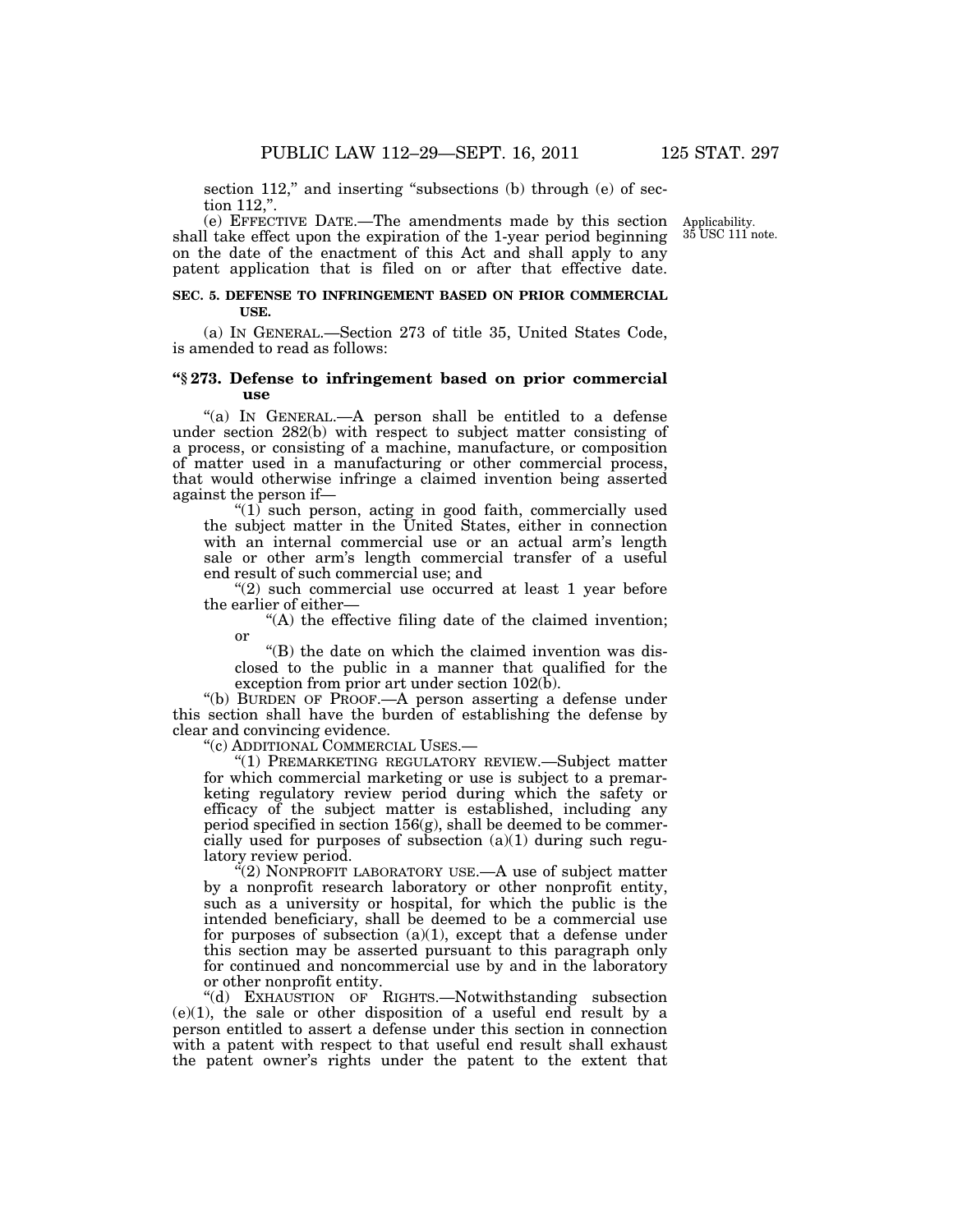such rights would have been exhausted had such sale or other disposition been made by the patent owner.

''(e) LIMITATIONS AND EXCEPTIONS.—

''(1) PERSONAL DEFENSE.—

"(A) IN GENERAL.—A defense under this section may be asserted only by the person who performed or directed the performance of the commercial use described in subsection (a), or by an entity that controls, is controlled by, or is under common control with such person.

''(B) TRANSFER OF RIGHT.—Except for any transfer to the patent owner, the right to assert a defense under this section shall not be licensed or assigned or transferred to another person except as an ancillary and subordinate part of a good-faith assignment or transfer for other reasons of the entire enterprise or line of business to which the defense relates.

''(C) RESTRICTION ON SITES.—A defense under this section, when acquired by a person as part of an assignment or transfer described in subparagraph (B), may only be asserted for uses at sites where the subject matter that would otherwise infringe a claimed invention is in use before the later of the effective filing date of the claimed invention or the date of the assignment or transfer of such enterprise or line of business.

''(2) DERIVATION.—A person may not assert a defense under this section if the subject matter on which the defense is based was derived from the patentee or persons in privity with the patentee.

''(3) NOT A GENERAL LICENSE.—The defense asserted by a person under this section is not a general license under all claims of the patent at issue, but extends only to the specific subject matter for which it has been established that a commercial use that qualifies under this section occurred, except that the defense shall also extend to variations in the quantity or volume of use of the claimed subject matter, and to improvements in the claimed subject matter that do not infringe additional specifically claimed subject matter of the patent.

"(4) ABANDONMENT OF USE.—A person who has abandoned commercial use (that qualifies under this section) of subject matter may not rely on activities performed before the date of such abandonment in establishing a defense under this section with respect to actions taken on or after the date of such abandonment.

''(5) UNIVERSITY EXCEPTION.—

''(A) IN GENERAL.—A person commercially using subject matter to which subsection (a) applies may not assert a defense under this section if the claimed invention with respect to which the defense is asserted was, at the time the invention was made, owned or subject to an obligation of assignment to either an institution of higher education (as defined in section 101(a) of the Higher Education Act of 1965  $(20 \text{ U.S.C. } 1001(a))$ , or a technology transfer organization whose primary purpose is to facilitate the commercialization of technologies developed by one or more such institutions of higher education.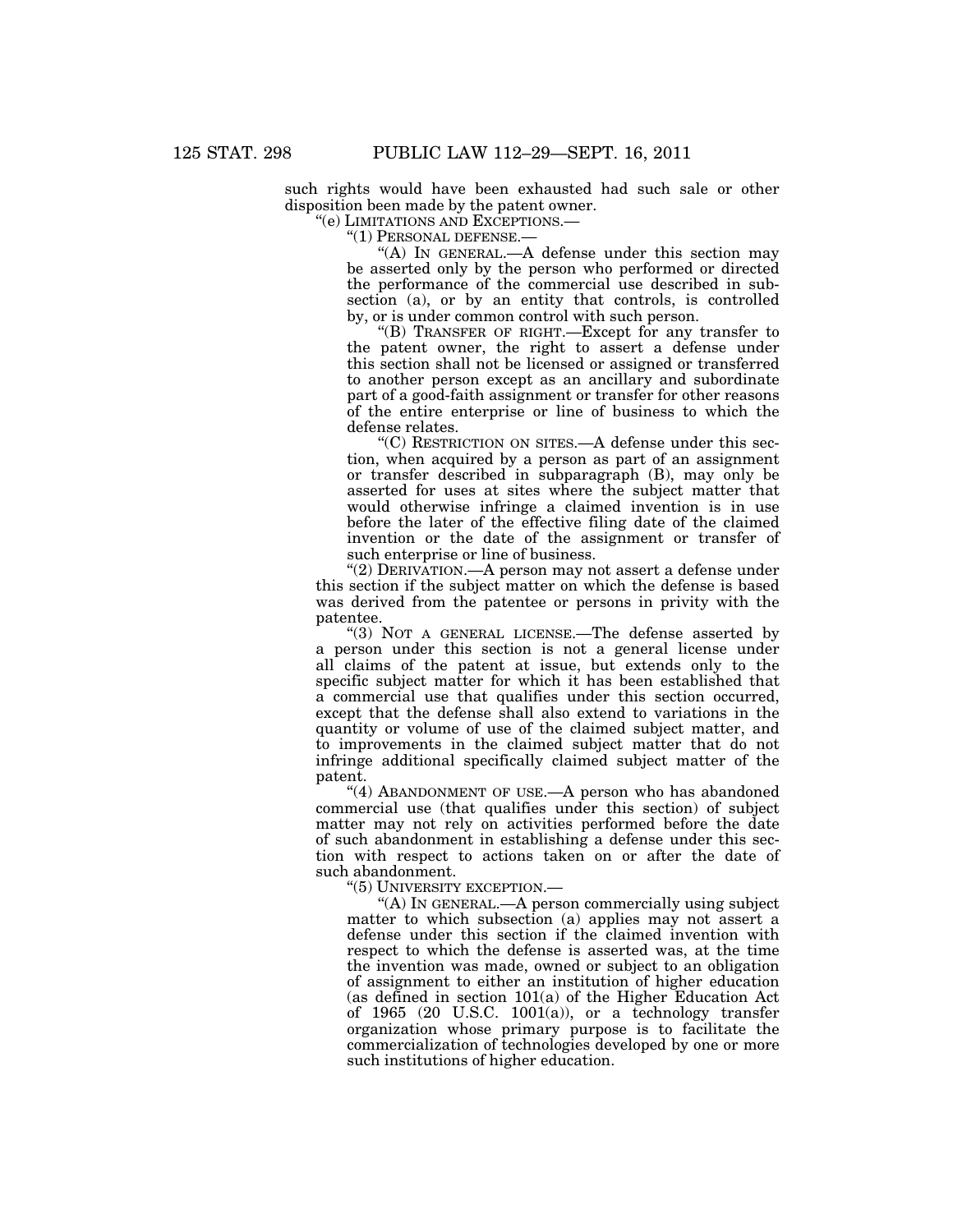''(B) EXCEPTION.—Subparagraph (A) shall not apply if any of the activities required to reduce to practice the subject matter of the claimed invention could not have been undertaken using funds provided by the Federal Government.

''(f) UNREASONABLE ASSERTION OF DEFENSE.—If the defense under this section is pleaded by a person who is found to infringe the patent and who subsequently fails to demonstrate a reasonable basis for asserting the defense, the court shall find the case exceptional for the purpose of awarding attorney fees under section 285.

"(g) INVALIDITY.—A patent shall not be deemed to be invalid under section 102 or 103 solely because a defense is raised or established under this section.''.

(b) CONFORMING AMENDMENT.—The item relating to section 273 in the table of sections for chapter 28 of title 35, United States Code, is amended to read as follows:

''273. Defense to infringement based on prior commercial use.''.

(c) EFFECTIVE DATE.—The amendments made by this section shall apply to any patent issued on or after the date of the enactment of this Act.

#### **SEC. 6. POST-GRANT REVIEW PROCEEDINGS.**

(a) INTER PARTES REVIEW.—Chapter 31 of title 35, United States Code, is amended to read as follows:

# **''CHAPTER 31—INTER PARTES REVIEW**

''Sec.

''311. Inter partes review.

''312. Petitions.

''313. Preliminary response to petition.

''314. Institution of inter partes review.

''315. Relation to other proceedings or actions. ''316. Conduct of inter partes review.

''317. Settlement.

''318. Decision of the Board. ''319. Appeal.

#### **''§ 311. Inter partes review**

''(a) IN GENERAL.—Subject to the provisions of this chapter, a person who is not the owner of a patent may file with the Office a petition to institute an inter partes review of the patent. The Director shall establish, by regulation, fees to be paid by the person requesting the review, in such amounts as the Director determines to be reasonable, considering the aggregate costs of the review.

''(b) SCOPE.—A petitioner in an inter partes review may request to cancel as unpatentable 1 or more claims of a patent only on a ground that could be raised under section 102 or 103 and only on the basis of prior art consisting of patents or printed publications.

"(c) FILING DEADLINE.—A petition for inter partes review shall be filed after the later of either—

" $(1)$  the date that is 9 months after the grant of a patent or issuance of a reissue of a patent; or

" $(2)$  if a post-grant review is instituted under chapter 32, the date of the termination of such post-grant review.

Regulations.

Applicability. 35 USC 273 note.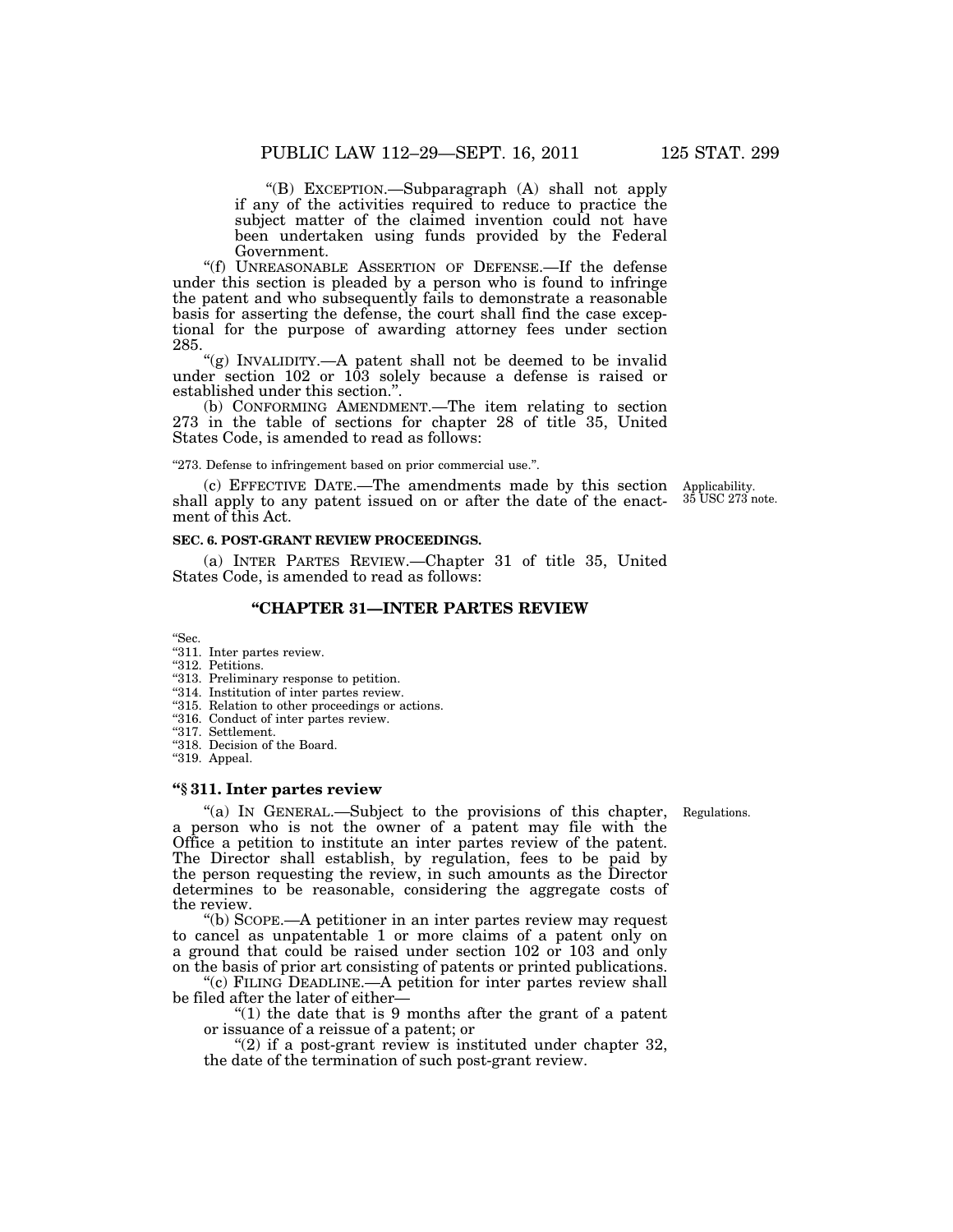# **''§ 312. Petitions**

"(a) REQUIREMENTS OF PETITION.—A petition filed under section 311 may be considered only if—

" $(1)$  the petition is accompanied by payment of the fee established by the Director under section 311;

" $(2)$  the petition identifies all real parties in interest;

"(3) the petition identifies, in writing and with particularity, each claim challenged, the grounds on which the challenge to each claim is based, and the evidence that supports the grounds for the challenge to each claim, including—

"(A) copies of patents and printed publications that the petitioner relies upon in support of the petition; and

 $\hat{f}(B)$  affidavits or declarations of supporting evidence and opinions, if the petitioner relies on expert opinions;

"(4) the petition provides such other information as the Director may require by regulation; and

''(5) the petitioner provides copies of any of the documents required under paragraphs  $(2)$ ,  $(3)$ , and  $(4)$  to the patent owner or, if applicable, the designated representative of the patent owner.

''(b) PUBLIC AVAILABILITY.—As soon as practicable after the receipt of a petition under section 311, the Director shall make the petition available to the public.

# **''§ 313. Preliminary response to petition**

''If an inter partes review petition is filed under section 311, the patent owner shall have the right to file a preliminary response to the petition, within a time period set by the Director, that sets forth reasons why no inter partes review should be instituted based upon the failure of the petition to meet any requirement of this chapter.

# **''§ 314. Institution of inter partes review**

''(a) THRESHOLD.—The Director may not authorize an inter partes review to be instituted unless the Director determines that the information presented in the petition filed under section 311 and any response filed under section 313 shows that there is a reasonable likelihood that the petitioner would prevail with respect to at least 1 of the claims challenged in the petition.

''(b) TIMING.—The Director shall determine whether to institute an inter partes review under this chapter pursuant to a petition filed under section 311 within 3 months after—

" $(1)$  receiving a preliminary response to the petition under section 313; or

" $(2)$  if no such preliminary response is filed, the last date on which such response may be filed.

''(c) NOTICE.—The Director shall notify the petitioner and patent owner, in writing, of the Director's determination under subsection (a), and shall make such notice available to the public as soon as is practicable. Such notice shall include the date on which the review shall commence.

''(d) NO APPEAL.—The determination by the Director whether to institute an inter partes review under this section shall be final and nonappealable.

#### **''§ 315. Relation to other proceedings or actions**

''(a) INFRINGER'S CIVIL ACTION.—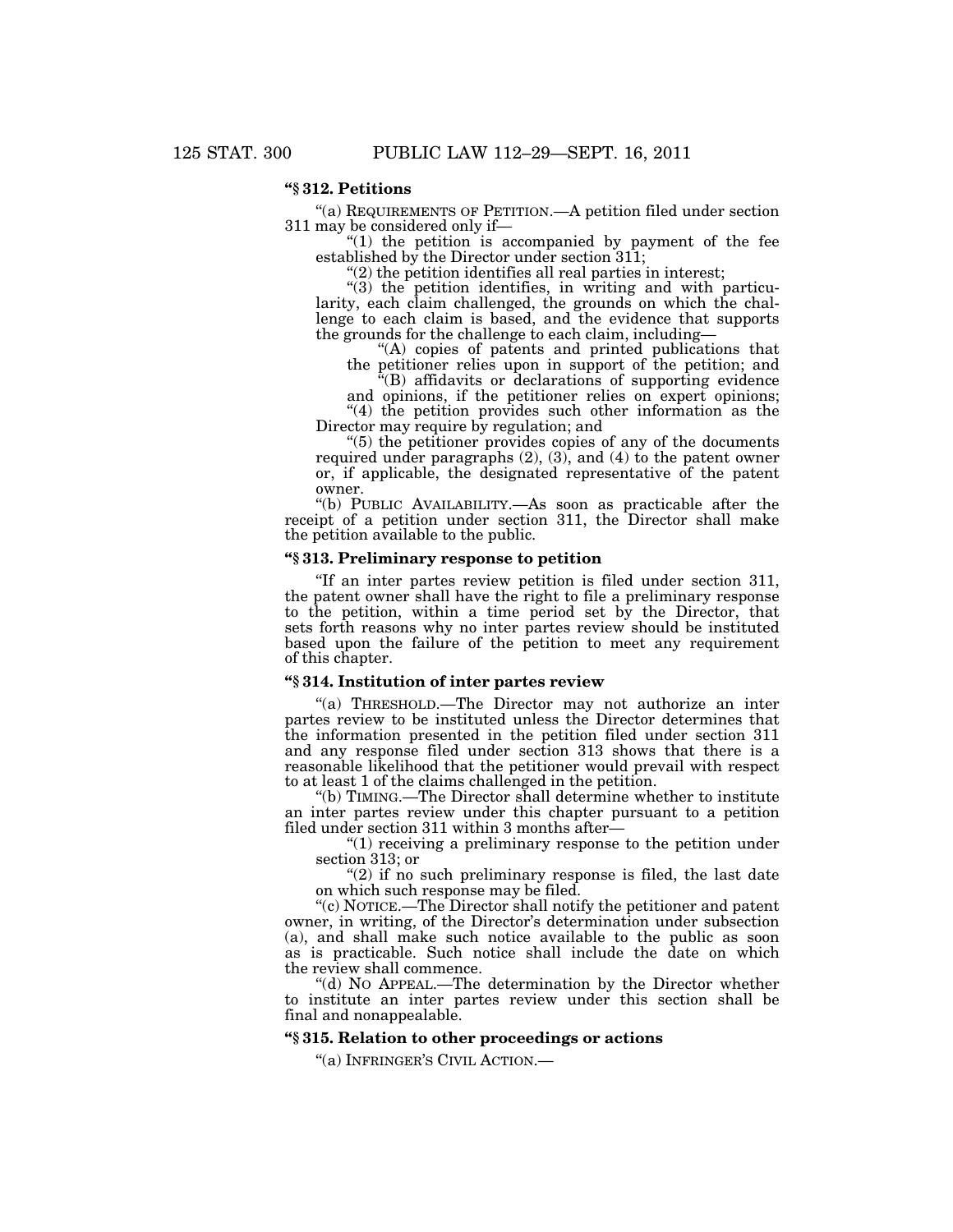''(1) INTER PARTES REVIEW BARRED BY CIVIL ACTION.—An inter partes review may not be instituted if, before the date on which the petition for such a review is filed, the petitioner or real party in interest filed a civil action challenging the validity of a claim of the patent.

"(2) STAY OF CIVIL ACTION.—If the petitioner or real party in interest files a civil action challenging the validity of a claim of the patent on or after the date on which the petitioner files a petition for inter partes review of the patent, that civil action shall be automatically stayed until either—

"(A) the patent owner moves the court to lift the stay;

 $\mathcal{L}(B)$  the patent owner files a civil action or counterclaim alleging that the petitioner or real party in interest has infringed the patent; or

 $\widetilde{C}$ ) the petitioner or real party in interest moves the court to dismiss the civil action.

"(3) TREATMENT OF COUNTERCLAIM. A counterclaim challenging the validity of a claim of a patent does not constitute a civil action challenging the validity of a claim of a patent for purposes of this subsection.

''(b) PATENT OWNER'S ACTION.—An inter partes review may Deadline. not be instituted if the petition requesting the proceeding is filed more than 1 year after the date on which the petitioner, real party in interest, or privy of the petitioner is served with a complaint alleging infringement of the patent. The time limitation set forth in the preceding sentence shall not apply to a request for joinder under subsection (c).

''(c) JOINDER.—If the Director institutes an inter partes review, the Director, in his or her discretion, may join as a party to that inter partes review any person who properly files a petition under section 311 that the Director, after receiving a preliminary response under section 313 or the expiration of the time for filing such a response, determines warrants the institution of an inter partes review under section 314.

''(d) MULTIPLE PROCEEDINGS.—Notwithstanding sections 135(a), 251, and 252, and chapter 30, during the pendency of an inter partes review, if another proceeding or matter involving the patent is before the Office, the Director may determine the manner in which the inter partes review or other proceeding or matter may proceed, including providing for stay, transfer, consolidation, or termination of any such matter or proceeding.

''(e) ESTOPPEL.—

''(1) PROCEEDINGS BEFORE THE OFFICE.—The petitioner in an inter partes review of a claim in a patent under this chapter that results in a final written decision under section 318(a), or the real party in interest or privy of the petitioner, may not request or maintain a proceeding before the Office with respect to that claim on any ground that the petitioner raised or reasonably could have raised during that inter partes review.

''(2) CIVIL ACTIONS AND OTHER PROCEEDINGS.—The petitioner in an inter partes review of a claim in a patent under this chapter that results in a final written decision under section  $318(a)$ , or the real party in interest or privy of the petitioner, may not assert either in a civil action arising in whole or in part under section 1338 of title 28 or in a proceeding before the International Trade Commission under section 337 of the Tariff Act of 1930 that the claim is invalid on any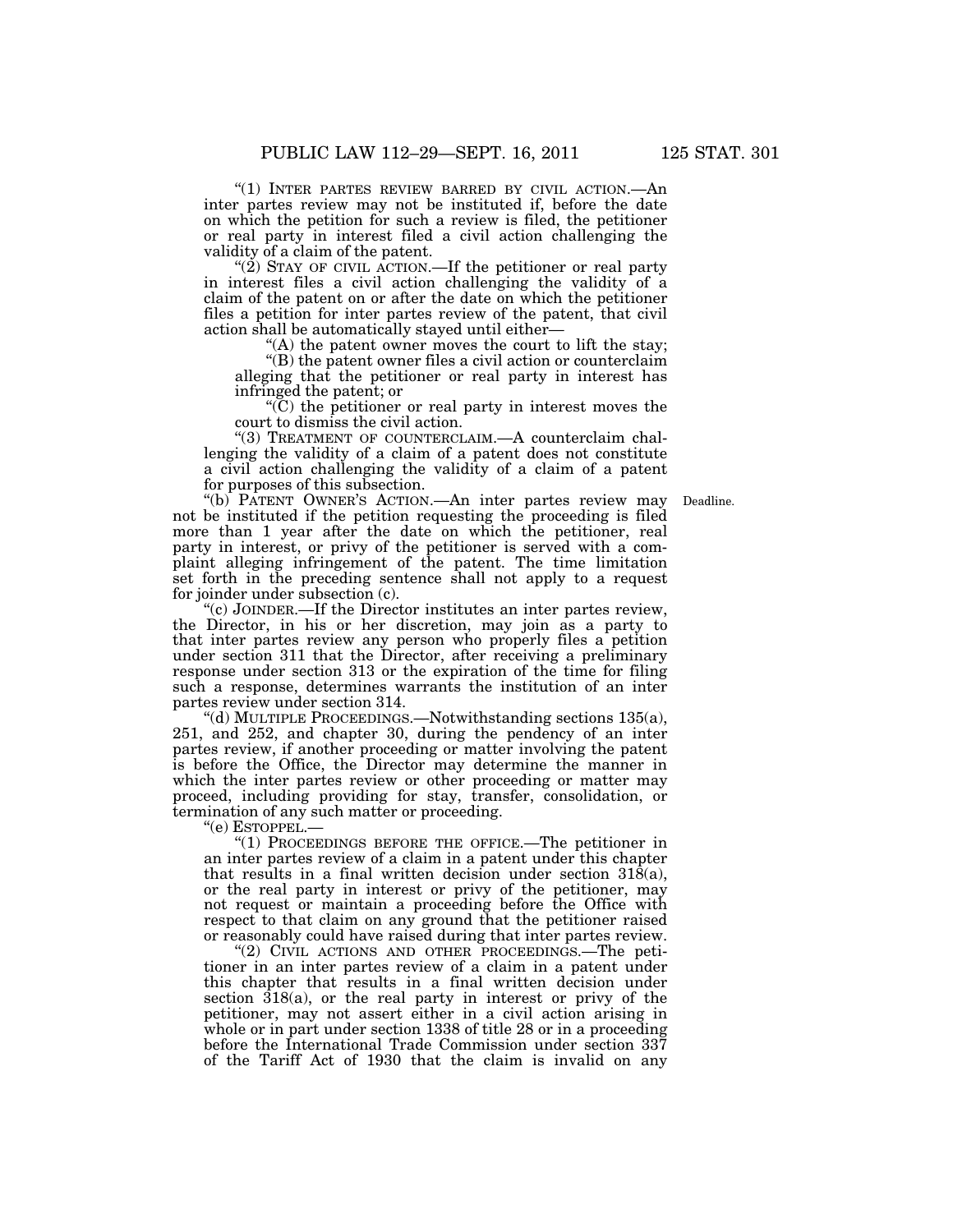ground that the petitioner raised or reasonably could have raised during that inter partes review.

# **''§ 316. Conduct of inter partes review**

''(a) REGULATIONS.—The Director shall prescribe regulations—

" $(1)$  providing that the file of any proceeding under this chapter shall be made available to the public, except that any petition or document filed with the intent that it be sealed shall, if accompanied by a motion to seal, be treated as sealed pending the outcome of the ruling on the motion;

 $(2)$  setting forth the standards for the showing of sufficient grounds to institute a review under section 314(a);

"(3) establishing procedures for the submission of supplemental information after the petition is filed;

''(4) establishing and governing inter partes review under this chapter and the relationship of such review to other proceedings under this title;

 $\mathcal{L}(5)$  setting forth standards and procedures for discovery of relevant evidence, including that such discovery shall be limited to—

''(A) the deposition of witnesses submitting affidavits or declarations; and

''(B) what is otherwise necessary in the interest of justice;

''(6) prescribing sanctions for abuse of discovery, abuse of process, or any other improper use of the proceeding, such as to harass or to cause unnecessary delay or an unnecessary increase in the cost of the proceeding;

"(7) providing for protective orders governing the exchange and submission of confidential information;

''(8) providing for the filing by the patent owner of a response to the petition under section 313 after an inter partes review has been instituted, and requiring that the patent owner file with such response, through affidavits or declarations, any additional factual evidence and expert opinions on which the patent owner relies in support of the response;

''(9) setting forth standards and procedures for allowing the patent owner to move to amend the patent under subsection (d) to cancel a challenged claim or propose a reasonable number of substitute claims, and ensuring that any information submitted by the patent owner in support of any amendment entered under subsection (d) is made available to the public as part of the prosecution history of the patent;

''(10) providing either party with the right to an oral hearing as part of the proceeding;

" $(11)$  requiring that the final determination in an inter partes review be issued not later than 1 year after the date on which the Director notices the institution of a review under this chapter, except that the Director may, for good cause shown, extend the 1-year period by not more than 6 months, and may adjust the time periods in this paragraph in the case of joinder under section 315(c);

 $(12)$  setting a time period for requesting joinder under section 315(c); and

 $(13)$  providing the petitioner with at least 1 opportunity to file written comments within a time period established by the Director.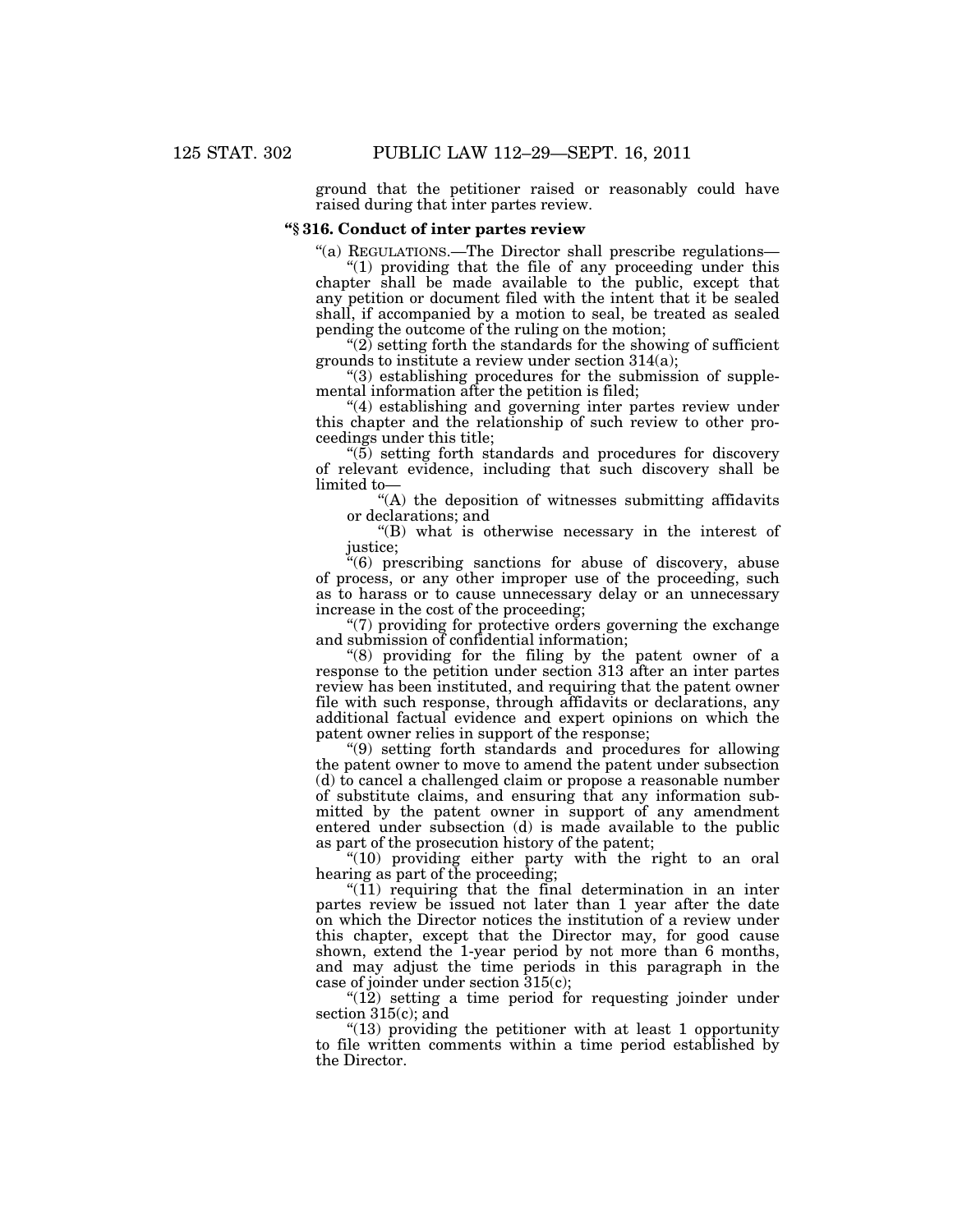''(b) CONSIDERATIONS.—In prescribing regulations under this section, the Director shall consider the effect of any such regulation on the economy, the integrity of the patent system, the efficient administration of the Office, and the ability of the Office to timely complete proceedings instituted under this chapter.

''(c) PATENT TRIAL AND APPEAL BOARD.—The Patent Trial and Appeal Board shall, in accordance with section 6, conduct each inter partes review instituted under this chapter.<br>"(d) AMENDMENT OF THE PATENT.—

"(d) AMENDMENT OF THE PATENT.— $(1)$  In GENERAL.—During an inter partes review instituted under this chapter, the patent owner may file 1 motion to amend the patent in 1 or more of the following ways:

" $(\hat{A})$  Cancel any challenged patent claim.

''(B) For each challenged claim, propose a reasonable number of substitute claims.

''(2) ADDITIONAL MOTIONS.—Additional motions to amend may be permitted upon the joint request of the petitioner and the patent owner to materially advance the settlement of a proceeding under section 317, or as permitted by regulations prescribed by the Director.

"(3) SCOPE OF CLAIMS.—An amendment under this subsection may not enlarge the scope of the claims of the patent or introduce new matter.

''(e) EVIDENTIARY STANDARDS.—In an inter partes review instituted under this chapter, the petitioner shall have the burden of proving a proposition of unpatentability by a preponderance of the evidence.

# **''§ 317. Settlement**

"(a) IN GENERAL.—An inter partes review instituted under this chapter shall be terminated with respect to any petitioner upon the joint request of the petitioner and the patent owner, unless the Office has decided the merits of the proceeding before the request for termination is filed. If the inter partes review is terminated with respect to a petitioner under this section, no estoppel under section 315(e) shall attach to the petitioner, or to the real party in interest or privy of the petitioner, on the basis of that petitioner's institution of that inter partes review. If no petitioner remains in the inter partes review, the Office may terminate the review or proceed to a final written decision under section 318(a).

''(b) AGREEMENTS IN WRITING.—Any agreement or understanding between the patent owner and a petitioner, including any collateral agreements referred to in such agreement or understanding, made in connection with, or in contemplation of, the termination of an inter partes review under this section shall be in writing and a true copy of such agreement or understanding shall be filed in the Office before the termination of the inter partes review as between the parties. At the request of a party to the proceeding, the agreement or understanding shall be treated as business confidential information, shall be kept separate from the file of the involved patents, and shall be made available only to Federal Government agencies on written request, or to any person on a showing of good cause.

#### **''§ 318. Decision of the Board**

''(a) FINAL WRITTEN DECISION.—If an inter partes review is instituted and not dismissed under this chapter, the Patent Trial

Confidentiality.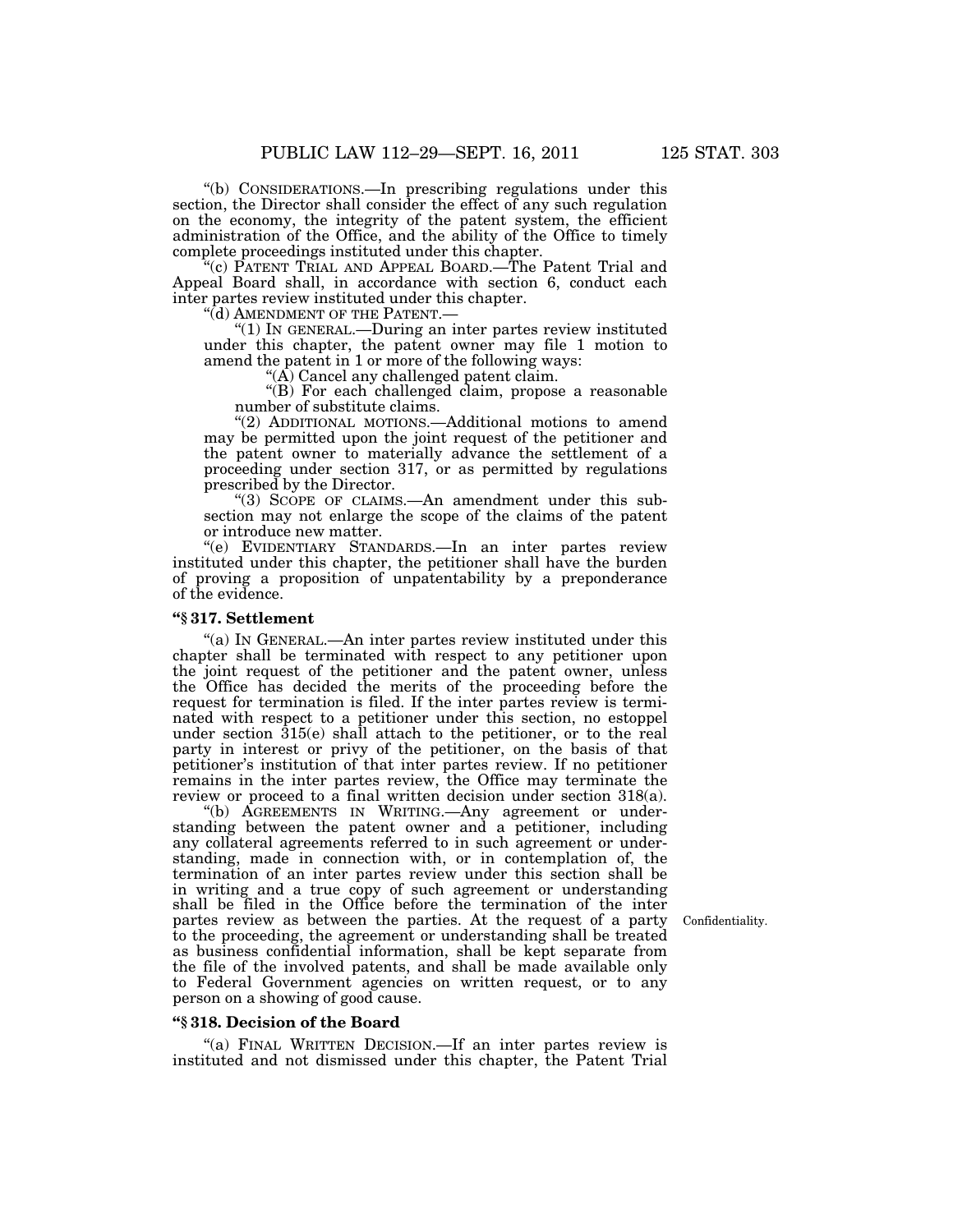and Appeal Board shall issue a final written decision with respect to the patentability of any patent claim challenged by the petitioner and any new claim added under section 316(d).

''(b) CERTIFICATE.—If the Patent Trial and Appeal Board issues a final written decision under subsection (a) and the time for appeal has expired or any appeal has terminated, the Director shall issue and publish a certificate canceling any claim of the patent finally determined to be unpatentable, confirming any claim of the patent determined to be patentable, and incorporating in the patent by operation of the certificate any new or amended claim determined to be patentable.

''(c) INTERVENING RIGHTS.—Any proposed amended or new claim determined to be patentable and incorporated into a patent following an inter partes review under this chapter shall have the same effect as that specified in section 252 for reissued patents on the right of any person who made, purchased, or used within the United States, or imported into the United States, anything patented by such proposed amended or new claim, or who made substantial preparation therefor, before the issuance of a certificate under subsection (b).

''(d) DATA ON LENGTH OF REVIEW.—The Office shall make available to the public data describing the length of time between the institution of, and the issuance of a final written decision under subsection (a) for, each inter partes review.

#### **''§ 319. Appeal**

''A party dissatisfied with the final written decision of the Patent Trial and Appeal Board under section 318(a) may appeal the decision pursuant to sections 141 through 144. Any party to the inter partes review shall have the right to be a party to the appeal.''.

(b) CONFORMING AMENDMENT.—The table of chapters for part III of title 35, United States Code, is amended by striking the item relating to chapter 31 and inserting the following:

''31. Inter Partes Review ........................................................................................ 311''.

(c) REGULATIONS AND EFFECTIVE DATE.— (1) REGULATIONS.—The Director shall, not later than the date that is 1 year after the date of the enactment of this Act, issue regulations to carry out chapter 31 of title 35, United States Code, as amended by subsection (a) of this section.<br>(2) APPLICABILITY.—

 $(A)$  In GENERAL.—The amendments made by subsection (a) shall take effect upon the expiration of the 1-year period beginning on the date of the enactment of this Act and shall apply to any patent issued before, on, or after that effective date.

(B) GRADUATED IMPLEMENTATION.—The Director may impose a limit on the number of inter partes reviews that may be instituted under chapter 31 of title 35, United States Code, during each of the first 4 1-year periods in which the amendments made by subsection (a) are in effect, if such number in each year equals or exceeds the number of inter partes reexaminations that are ordered under chapter 31 of title 35, United States Code, in the last fiscal year ending before the effective date of the amendments made by subsection (a).

(3) TRANSITION.—

Public information.

35 USC 311 note.

35 USC 311 note.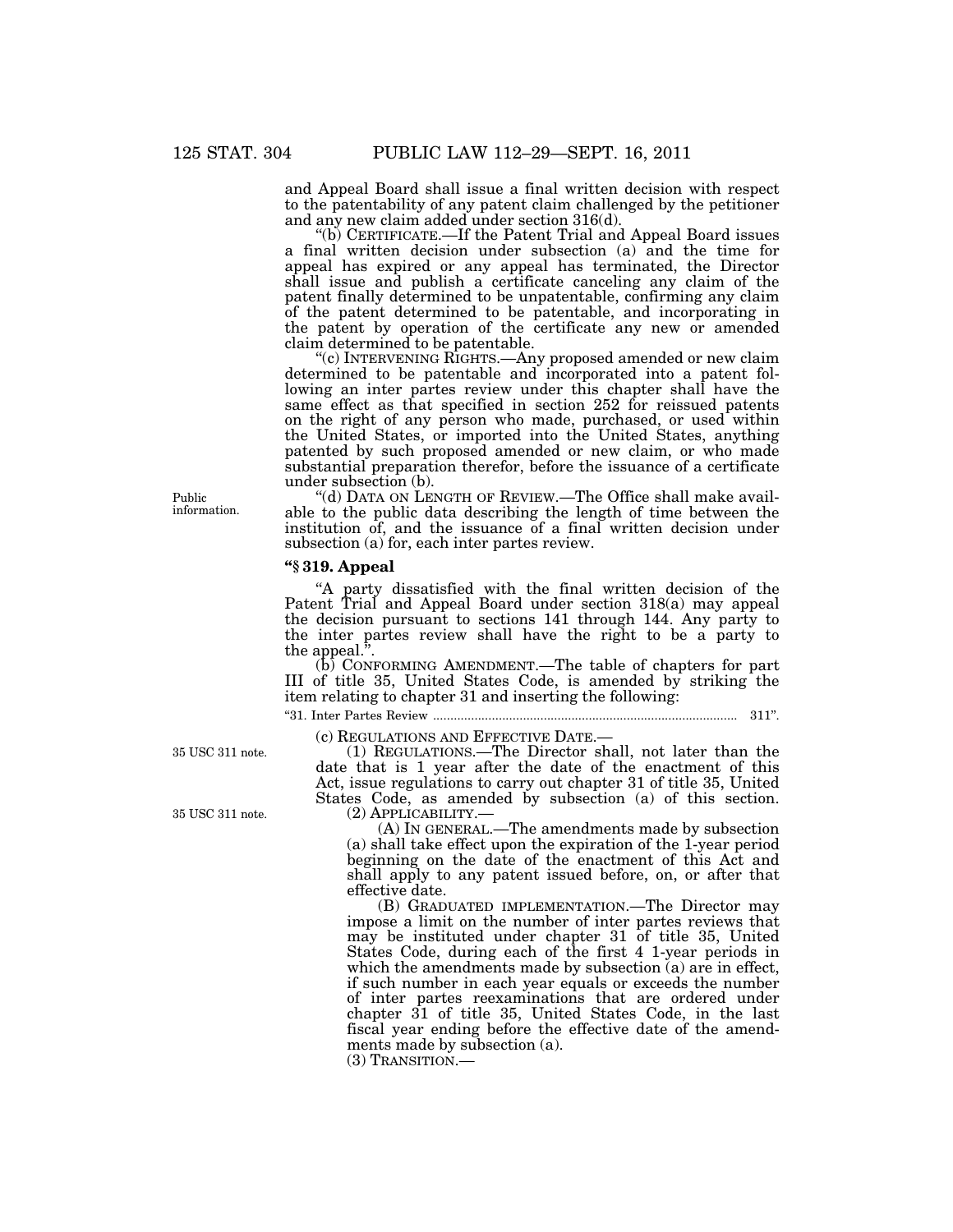(A) IN GENERAL.—Chapter 31 of title 35, United States Code, is amended—

(i) in section 312—

(I) in subsection (a)—

(aa) in the first sentence, by striking ''a substantial new question of patentability affecting any claim of the patent concerned is raised by the request,'' and inserting ''the information presented in the request shows that there is a reasonable likelihood that the requester would prevail with respect to at least 1 of the claims challenged in the request,''; and

(bb) in the second sentence, by striking ''The existence of a substantial new question of patentability'' and inserting ''A showing that there is a reasonable likelihood that the requester would prevail with respect to at least 1 of the claims challenged in the request''; and

 $(II)$  in subsection (c), in the second sentence, by striking ''no substantial new question of patentability has been raised,'' and inserting ''the showing required by subsection (a) has not been made,''; and

(ii) in section 313, by striking ''a substantial new question of patentability affecting a claim of the patent is raised'' and inserting ''it has been shown that there is a reasonable likelihood that the requester would prevail with respect to at least 1 of the claims challenged in the request".

(B) APPLICATION.—The amendments made by this 35 USC 312 note. paragraph—

(i) shall take effect on the date of the enactment of this Act; and

(ii) shall apply to requests for inter partes reexamination that are filed on or after such date of enactment, but before the effective date set forth in paragraph  $(2)(A)$  of this subsection.<br>(C) CONTINUED APPLICABILITY OF PRIOR PROVISIONS.—

The provisions of chapter 31 of title 35, United States Code, as amended by this paragraph, shall continue to apply to requests for inter partes reexamination that are filed before the effective date set forth in paragraph  $(2)(A)$ as if subsection (a) had not been enacted.

(d) POST-GRANT REVIEW.—Part III of title 35, United States Code, is amended by adding at the end the following:

# **''CHAPTER 32—POST-GRANT REVIEW**

'Sec.

"321. Post-grant review.<br>"322. Petitions.<br>"323. Preliminary response to petition.<br>"324. Institution of post-grant review.

''325. Relation to other proceedings or actions.

''326. Conduct of post-grant review. ''327. Settlement.

''328. Decision of the Board. ''329. Appeal.

35 USC 312 note.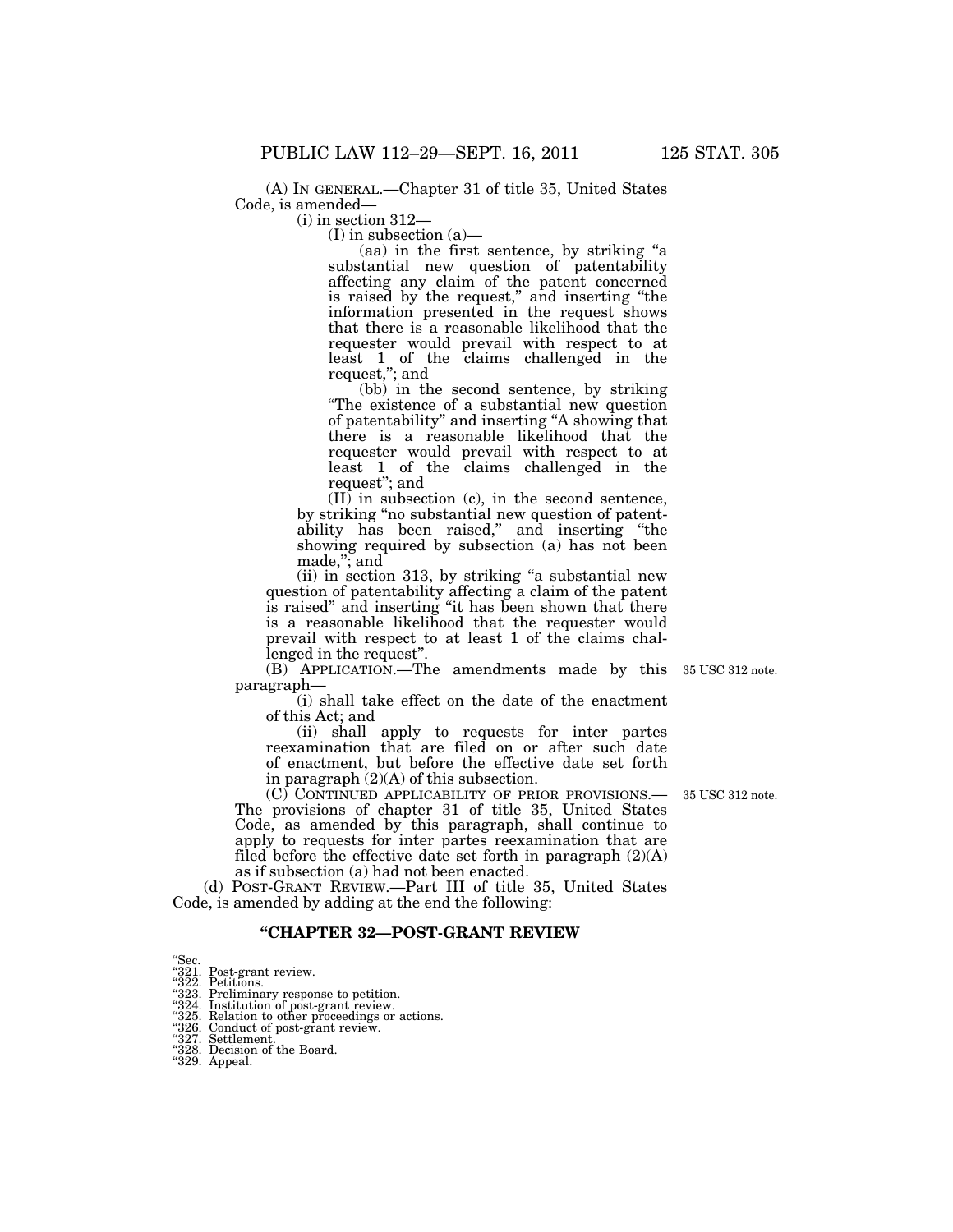# **''§ 321. Post-grant review**

''(a) IN GENERAL.—Subject to the provisions of this chapter, a person who is not the owner of a patent may file with the Office a petition to institute a post-grant review of the patent. The Director shall establish, by regulation, fees to be paid by the person requesting the review, in such amounts as the Director determines to be reasonable, considering the aggregate costs of the post-grant review.

''(b) SCOPE.—A petitioner in a post-grant review may request to cancel as unpatentable 1 or more claims of a patent on any ground that could be raised under paragraph  $(2)$  or  $(3)$  of section 282(b) (relating to invalidity of the patent or any claim).

"(c) FILING DEADLINE.—A petition for a post-grant review may only be filed not later than the date that is 9 months after the date of the grant of the patent or of the issuance of a reissue patent (as the case may be).

#### **''§ 322. Petitions**

''(a) REQUIREMENTS OF PETITION.—A petition filed under section 321 may be considered only if—

" $(1)$  the petition is accompanied by payment of the fee established by the Director under section 321;

''(2) the petition identifies all real parties in interest;

''(3) the petition identifies, in writing and with particularity, each claim challenged, the grounds on which the challenge to each claim is based, and the evidence that supports the grounds for the challenge to each claim, including—

"(A) copies of patents and printed publications that the petitioner relies upon in support of the petition; and

 $E(B)$  affidavits or declarations of supporting evidence and opinions, if the petitioner relies on other factual evidence or on expert opinions;

"(4) the petition provides such other information as the Director may require by regulation; and

''(5) the petitioner provides copies of any of the documents required under paragraphs  $(2)$ ,  $(3)$ , and  $(4)$  to the patent owner or, if applicable, the designated representative of the patent owner.

''(b) PUBLIC AVAILABILITY.—As soon as practicable after the receipt of a petition under section 321, the Director shall make the petition available to the public.

# **''§ 323. Preliminary response to petition**

''If a post-grant review petition is filed under section 321, the patent owner shall have the right to file a preliminary response to the petition, within a time period set by the Director, that sets forth reasons why no post-grant review should be instituted based upon the failure of the petition to meet any requirement of this chapter.

#### **''§ 324. Institution of post-grant review**

"(a) THRESHOLD.—The Director may not authorize a post-grant review to be instituted unless the Director determines that the information presented in the petition filed under section 321, if such information is not rebutted, would demonstrate that it is more likely than not that at least 1 of the claims challenged in the petition is unpatentable.

Regulations.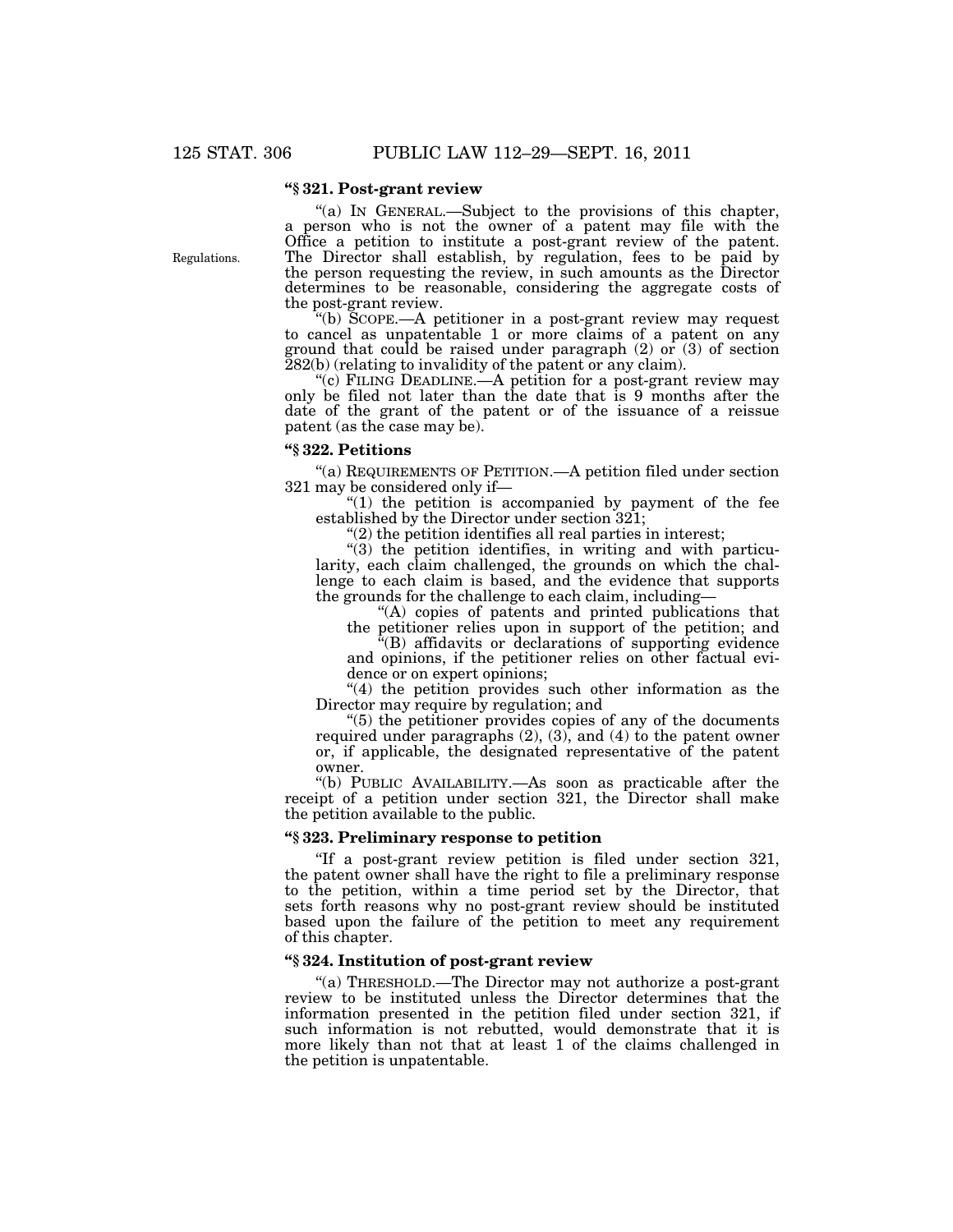''(b) ADDITIONAL GROUNDS.—The determination required under subsection (a) may also be satisfied by a showing that the petition raises a novel or unsettled legal question that is important to other patents or patent applications.

" $(c)$  TIMING.—The Director shall determine whether to institute a post-grant review under this chapter pursuant to a petition filed under section 321 within 3 months after—

''(1) receiving a preliminary response to the petition under section 323; or

" $(2)$  if no such preliminary response is filed, the last date on which such response may be filed.

''(d) NOTICE.—The Director shall notify the petitioner and patent owner, in writing, of the Director's determination under subsection (a) or (b), and shall make such notice available to the public as soon as is practicable. Such notice shall include the date on which the review shall commence.

''(e) NO APPEAL.—The determination by the Director whether to institute a post-grant review under this section shall be final and nonappealable.

# **''§ 325. Relation to other proceedings or actions**

''(a) INFRINGER'S CIVIL ACTION.—

"(1) POST-GRANT REVIEW BARRED BY CIVIL ACTION.—A postgrant review may not be instituted under this chapter if, before the date on which the petition for such a review is filed, the petitioner or real party in interest filed a civil action challenging the validity of a claim of the patent.

" $(2)$  STAY OF CIVIL ACTION.—If the petitioner or real party in interest files a civil action challenging the validity of a claim of the patent on or after the date on which the petitioner files a petition for post-grant review of the patent, that civil action shall be automatically stayed until either—

 $<sup>"</sup>(A)$  the patent owner moves the court to lift the stay;</sup>

 $\mathcal{L}(B)$  the patent owner files a civil action or counterclaim alleging that the petitioner or real party in interest has infringed the patent; or

''(C) the petitioner or real party in interest moves the court to dismiss the civil action.

''(3) TREATMENT OF COUNTERCLAIM.—A counterclaim challenging the validity of a claim of a patent does not constitute a civil action challenging the validity of a claim of a patent for purposes of this subsection.

''(b) PRELIMINARY INJUNCTIONS.—If a civil action alleging infringement of a patent is filed within 3 months after the date on which the patent is granted, the court may not stay its consideration of the patent owner's motion for a preliminary injunction against infringement of the patent on the basis that a petition for post-grant review has been filed under this chapter or that such a post-grant review has been instituted under this chapter.

''(c) JOINDER.—If more than 1 petition for a post-grant review under this chapter is properly filed against the same patent and the Director determines that more than 1 of these petitions warrants the institution of a post-grant review under section 324, the Director may consolidate such reviews into a single post-grant review.

''(d) MULTIPLE PROCEEDINGS.—Notwithstanding sections 135(a), 251, and 252, and chapter 30, during the pendency of any post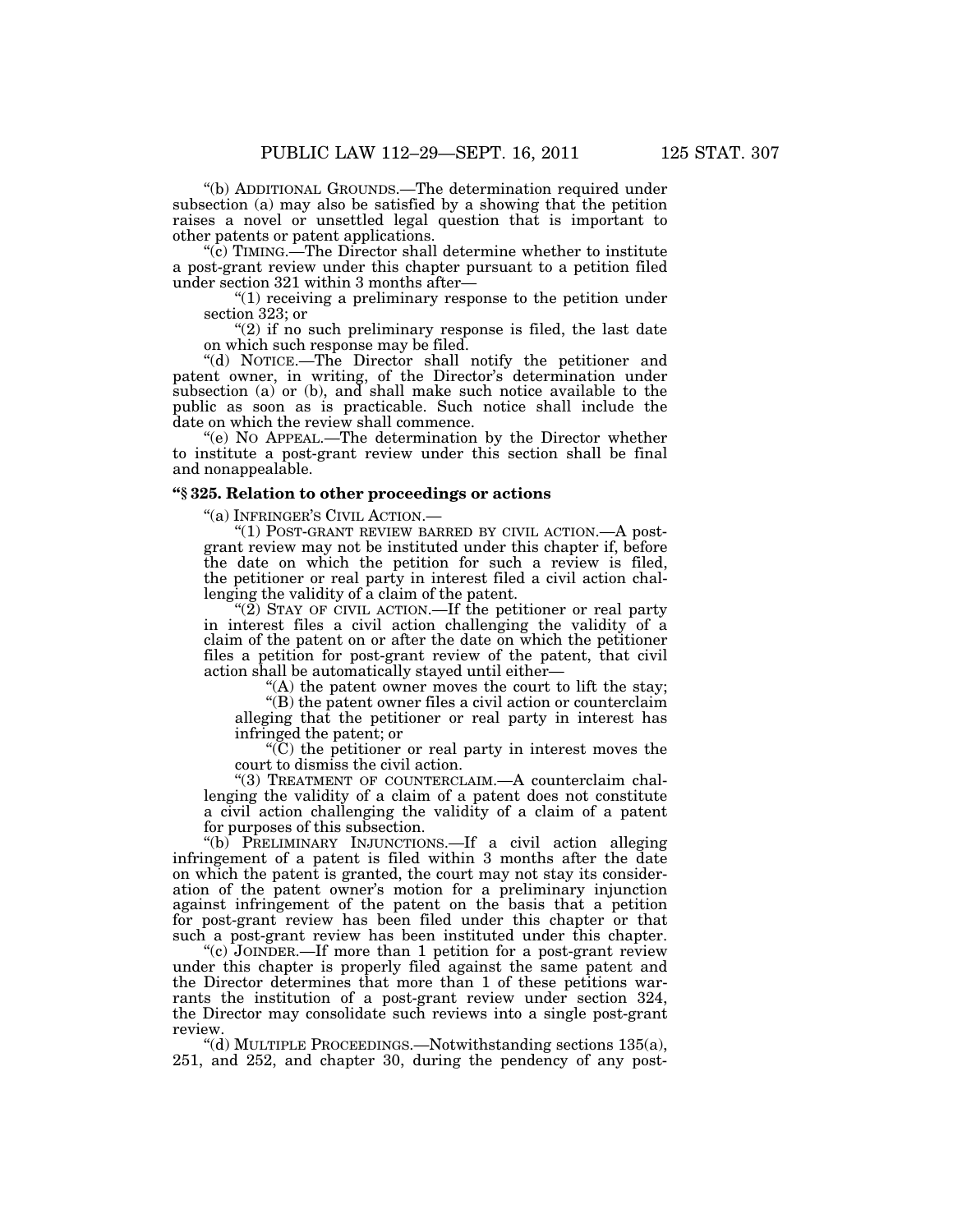grant review under this chapter, if another proceeding or matter involving the patent is before the Office, the Director may determine the manner in which the post-grant review or other proceeding or matter may proceed, including providing for the stay, transfer, consolidation, or termination of any such matter or proceeding. In determining whether to institute or order a proceeding under this chapter, chapter 30, or chapter 31, the Director may take into account whether, and reject the petition or request because, the same or substantially the same prior art or arguments previously were presented to the Office.

''(e) ESTOPPEL.—

''(1) PROCEEDINGS BEFORE THE OFFICE.—The petitioner in a post-grant review of a claim in a patent under this chapter that results in a final written decision under section  $32\overline{8}$ (a), or the real party in interest or privy of the petitioner, may not request or maintain a proceeding before the Office with respect to that claim on any ground that the petitioner raised or reasonably could have raised during that post-grant review.

''(2) CIVIL ACTIONS AND OTHER PROCEEDINGS.—The petitioner in a post-grant review of a claim in a patent under this chapter that results in a final written decision under section  $328(a)$ , or the real party in interest or privy of the petitioner, may not assert either in a civil action arising in whole or in part under section 1338 of title 28 or in a proceeding before the International Trade Commission under section 337 of the Tariff Act of 1930 that the claim is invalid on any ground that the petitioner raised or reasonably could have raised during that post-grant review.

''(f) REISSUE PATENTS.—A post-grant review may not be instituted under this chapter if the petition requests cancellation of a claim in a reissue patent that is identical to or narrower than a claim in the original patent from which the reissue patent was issued, and the time limitations in section 321(c) would bar filing a petition for a post-grant review for such original patent.

#### **''§ 326. Conduct of post-grant review**

''(a) REGULATIONS.—The Director shall prescribe regulations—

" $(1)$  providing that the file of any proceeding under this chapter shall be made available to the public, except that any petition or document filed with the intent that it be sealed shall, if accompanied by a motion to seal, be treated as sealed pending the outcome of the ruling on the motion;

 $(2)$  setting forth the standards for the showing of sufficient grounds to institute a review under subsections (a) and (b) of section 324;

''(3) establishing procedures for the submission of supplemental information after the petition is filed;

''(4) establishing and governing a post-grant review under this chapter and the relationship of such review to other proceedings under this title;

 $(5)$  setting forth standards and procedures for discovery of relevant evidence, including that such discovery shall be limited to evidence directly related to factual assertions advanced by either party in the proceeding;

''(6) prescribing sanctions for abuse of discovery, abuse of process, or any other improper use of the proceeding, such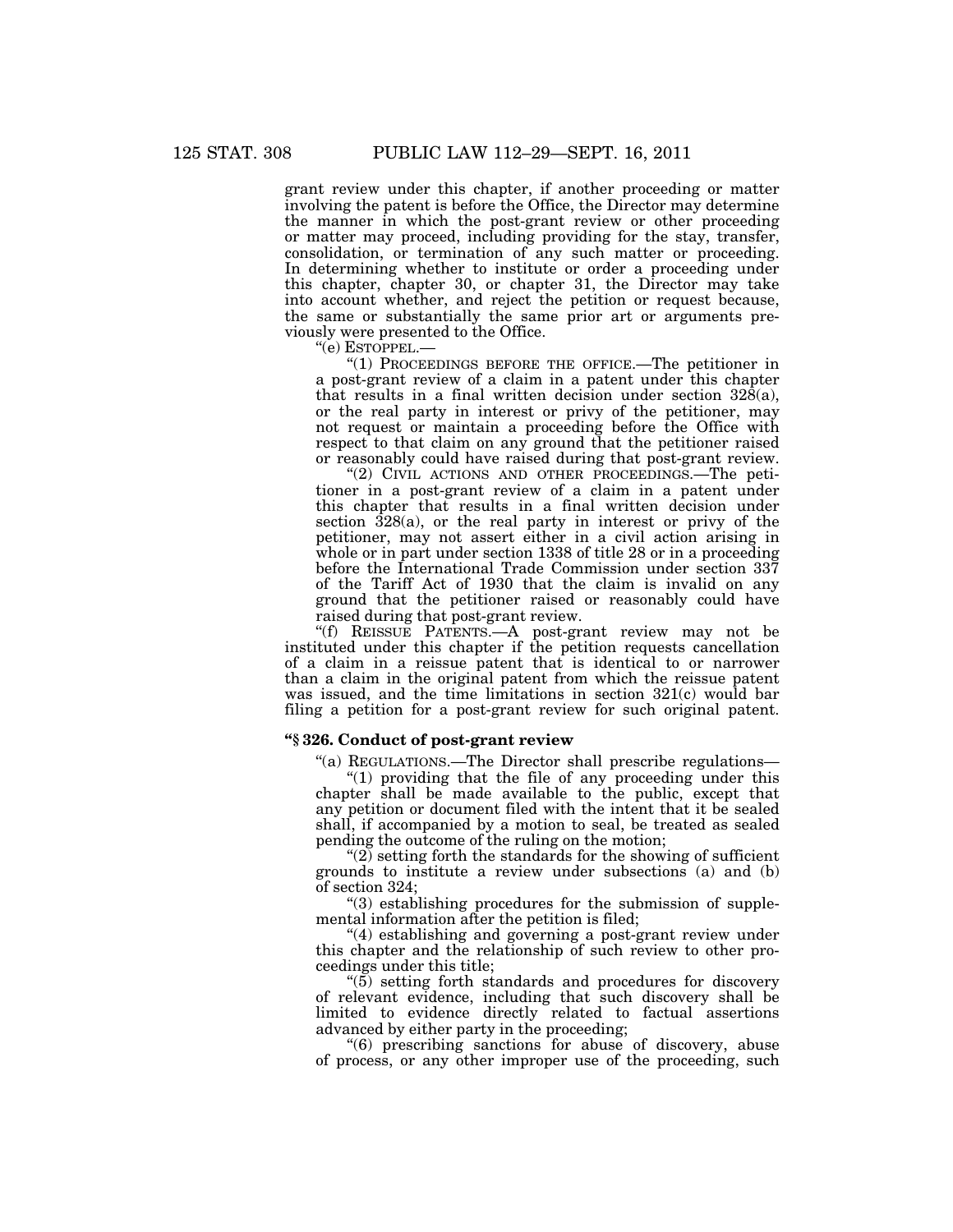as to harass or to cause unnecessary delay or an unnecessary increase in the cost of the proceeding;

''(7) providing for protective orders governing the exchange and submission of confidential information;

''(8) providing for the filing by the patent owner of a response to the petition under section 323 after a post-grant review has been instituted, and requiring that the patent owner file with such response, through affidavits or declarations, any additional factual evidence and expert opinions on which the patent owner relies in support of the response;

''(9) setting forth standards and procedures for allowing the patent owner to move to amend the patent under subsection (d) to cancel a challenged claim or propose a reasonable number of substitute claims, and ensuring that any information submitted by the patent owner in support of any amendment entered under subsection (d) is made available to the public as part of the prosecution history of the patent;

"(10) providing either party with the right to an oral hearing as part of the proceeding;

 $\degree$ (11) requiring that the final determination in any postgrant review be issued not later than 1 year after the date on which the Director notices the institution of a proceeding under this chapter, except that the Director may, for good cause shown, extend the 1-year period by not more than 6 months, and may adjust the time periods in this paragraph in the case of joinder under section 325(c); and

 $(12)$  providing the petitioner with at least 1 opportunity to file written comments within a time period established by the Director.

''(b) CONSIDERATIONS.—In prescribing regulations under this section, the Director shall consider the effect of any such regulation on the economy, the integrity of the patent system, the efficient administration of the Office, and the ability of the Office to timely complete proceedings instituted under this chapter.

''(c) PATENT TRIAL AND APPEAL BOARD.—The Patent Trial and Appeal Board shall, in accordance with section 6, conduct each post-grant review instituted under this chapter.

"(d) AMENDMENT OF THE PATENT.—

''(1) IN GENERAL.—During a post-grant review instituted under this chapter, the patent owner may file 1 motion to amend the patent in 1 or more of the following ways:

''(A) Cancel any challenged patent claim.

''(B) For each challenged claim, propose a reasonable number of substitute claims.

''(2) ADDITIONAL MOTIONS.—Additional motions to amend may be permitted upon the joint request of the petitioner and the patent owner to materially advance the settlement of a proceeding under section 327, or upon the request of the patent owner for good cause shown.

"(3) SCOPE OF CLAIMS.—An amendment under this subsection may not enlarge the scope of the claims of the patent or introduce new matter.

''(e) EVIDENTIARY STANDARDS.—In a post-grant review instituted under this chapter, the petitioner shall have the burden of proving a proposition of unpatentability by a preponderance of the evidence.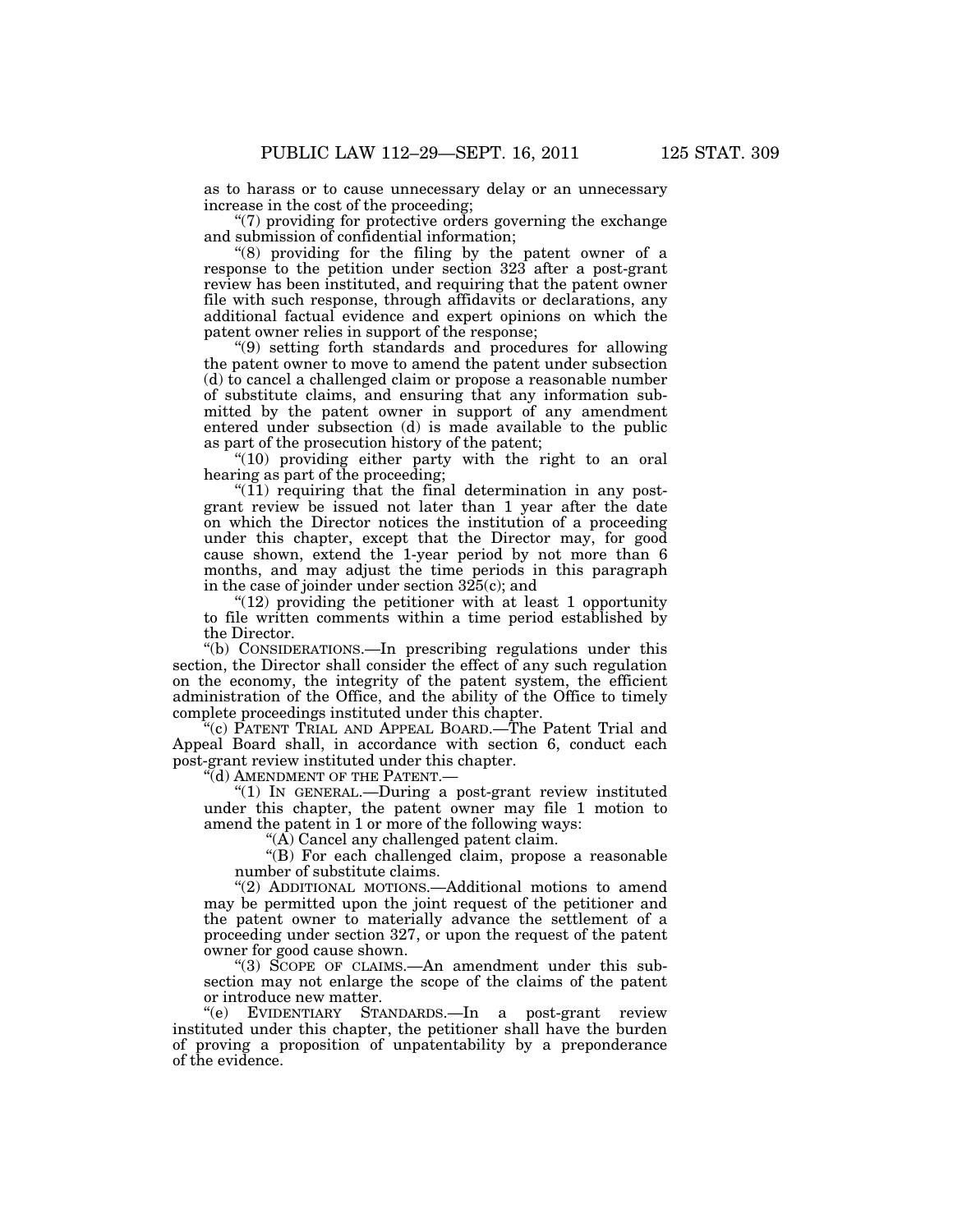# **''§ 327. Settlement**

"(a) IN GENERAL.—A post-grant review instituted under this chapter shall be terminated with respect to any petitioner upon the joint request of the petitioner and the patent owner, unless the Office has decided the merits of the proceeding before the request for termination is filed. If the post-grant review is terminated with respect to a petitioner under this section, no estoppel under section 325(e) shall attach to the petitioner, or to the real party in interest or privy of the petitioner, on the basis of that petitioner's institution of that post-grant review. If no petitioner remains in the post-grant review, the Office may terminate the post-grant review or proceed to a final written decision under section 328(a).

''(b) AGREEMENTS IN WRITING.—Any agreement or understanding between the patent owner and a petitioner, including any collateral agreements referred to in such agreement or understanding, made in connection with, or in contemplation of, the termination of a post-grant review under this section shall be in writing, and a true copy of such agreement or understanding shall be filed in the Office before the termination of the post-grant review as between the parties. At the request of a party to the proceeding, the agreement or understanding shall be treated as business confidential information, shall be kept separate from the file of the involved patents, and shall be made available only to Federal Government agencies on written request, or to any person on a showing of good cause.

#### **''§ 328. Decision of the Board**

''(a) FINAL WRITTEN DECISION.—If a post-grant review is instituted and not dismissed under this chapter, the Patent Trial and Appeal Board shall issue a final written decision with respect to the patentability of any patent claim challenged by the petitioner and any new claim added under section 326(d).

''(b) CERTIFICATE.—If the Patent Trial and Appeal Board issues a final written decision under subsection (a) and the time for appeal has expired or any appeal has terminated, the Director shall issue and publish a certificate canceling any claim of the patent finally determined to be unpatentable, confirming any claim of the patent determined to be patentable, and incorporating in the patent by operation of the certificate any new or amended claim determined to be patentable.

''(c) INTERVENING RIGHTS.—Any proposed amended or new claim determined to be patentable and incorporated into a patent following a post-grant review under this chapter shall have the same effect as that specified in section 252 of this title for reissued patents on the right of any person who made, purchased, or used within the United States, or imported into the United States, anything patented by such proposed amended or new claim, or who made substantial preparation therefor, before the issuance of a certificate under subsection (b).

''(d) DATA ON LENGTH OF REVIEW.—The Office shall make available to the public data describing the length of time between the institution of, and the issuance of a final written decision under subsection (a) for, each post-grant review.

Confidentiality.

Public information.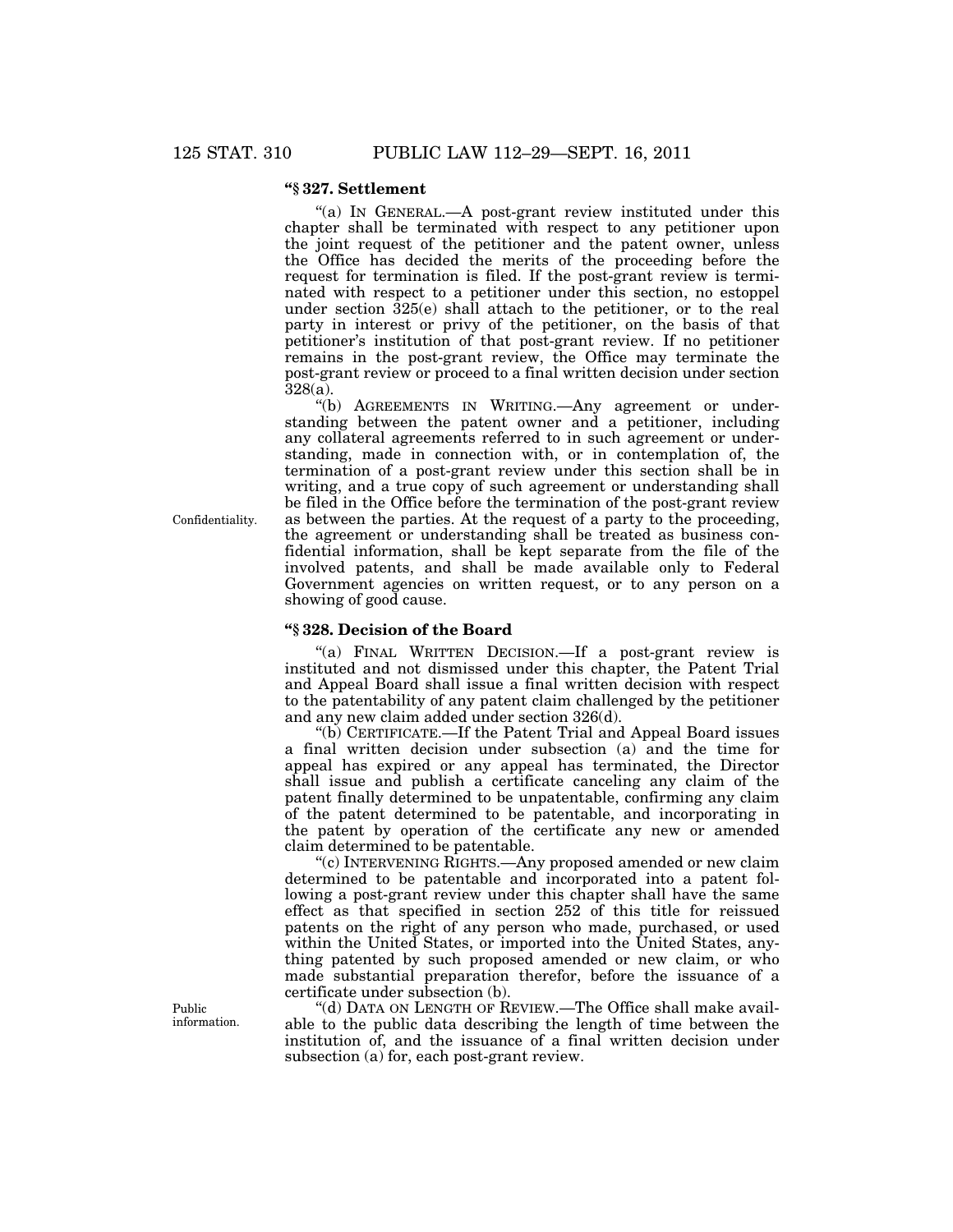''A party dissatisfied with the final written decision of the Patent Trial and Appeal Board under section 328(a) may appeal the decision pursuant to sections 141 through 144. Any party to the post-grant review shall have the right to be a party to the appeal.''.

(e) CONFORMING AMENDMENT.—The table of chapters for part III of title 35, United States Code, is amended by adding at the end the following:

''32. Post-Grant Review .......................................................................................... 321''.

(f) REGULATIONS AND EFFECTIVE DATE.— (1) REGULATIONS.—The Director shall, not later than the date that is 1 year after the date of the enactment of this Act, issue regulations to carry out chapter 32 of title 35, United States Code, as added by subsection (d) of this section.

(2) APPLICABILITY.—

(A) IN GENERAL.—The amendments made by subsection (d) shall take effect upon the expiration of the 1-year period beginning on the date of the enactment of this Act and, except as provided in section 18 and in paragraph (3), shall apply only to patents described in section  $\mathfrak{F}(n)(1)$ .

(B) LIMITATION.—The Director may impose a limit on the number of post-grant reviews that may be instituted under chapter 32 of title 35, United States Code, during each of the first 4 1-year periods in which the amendments made by subsection (d) are in effect.

(3) PENDING INTERFERENCES.—

(A) PROCEDURES IN GENERAL.—The Director shall determine, and include in the regulations issued under paragraph (1), the procedures under which an interference commenced before the effective date set forth in paragraph  $(2)(A)$  is to proceed, including whether such interference—

(i) is to be dismissed without prejudice to the filing of a petition for a post-grant review under chapter 32 of title 35, United States Code; or

(ii) is to proceed as if this Act had not been enacted. (B) PROCEEDINGS BY PATENT TRIAL AND APPEAL BOARD.—For purposes of an interference that is commenced before the effective date set forth in paragraph (2)(A), the Director may deem the Patent Trial and Appeal Board to be the Board of Patent Appeals and Interferences, and may allow the Patent Trial and Appeal Board to conduct any further proceedings in that interference.

(C) APPEALS.—The authorization to appeal or have remedy from derivation proceedings in sections 141(d) and 146 of title 35, United States Code, as amended by this Act, and the jurisdiction to entertain appeals from derivation proceedings in section  $1295(a)(4)(A)$  of title 28, United States Code, as amended by this Act, shall be deemed to extend to any final decision in an interference that is commenced before the effective date set forth in paragraph (2)(A) of this subsection and that is not dismissed pursuant to this paragraph.<br>(g) CITATION OF PRIOR ART AND WRITTEN STATEMENTS.—

(1) IN GENERAL.—Section 301 of title 35, United States Code, is amended to read as follows:

35 USC 321 note.

35 USC 321 note.

35 USC 321 note.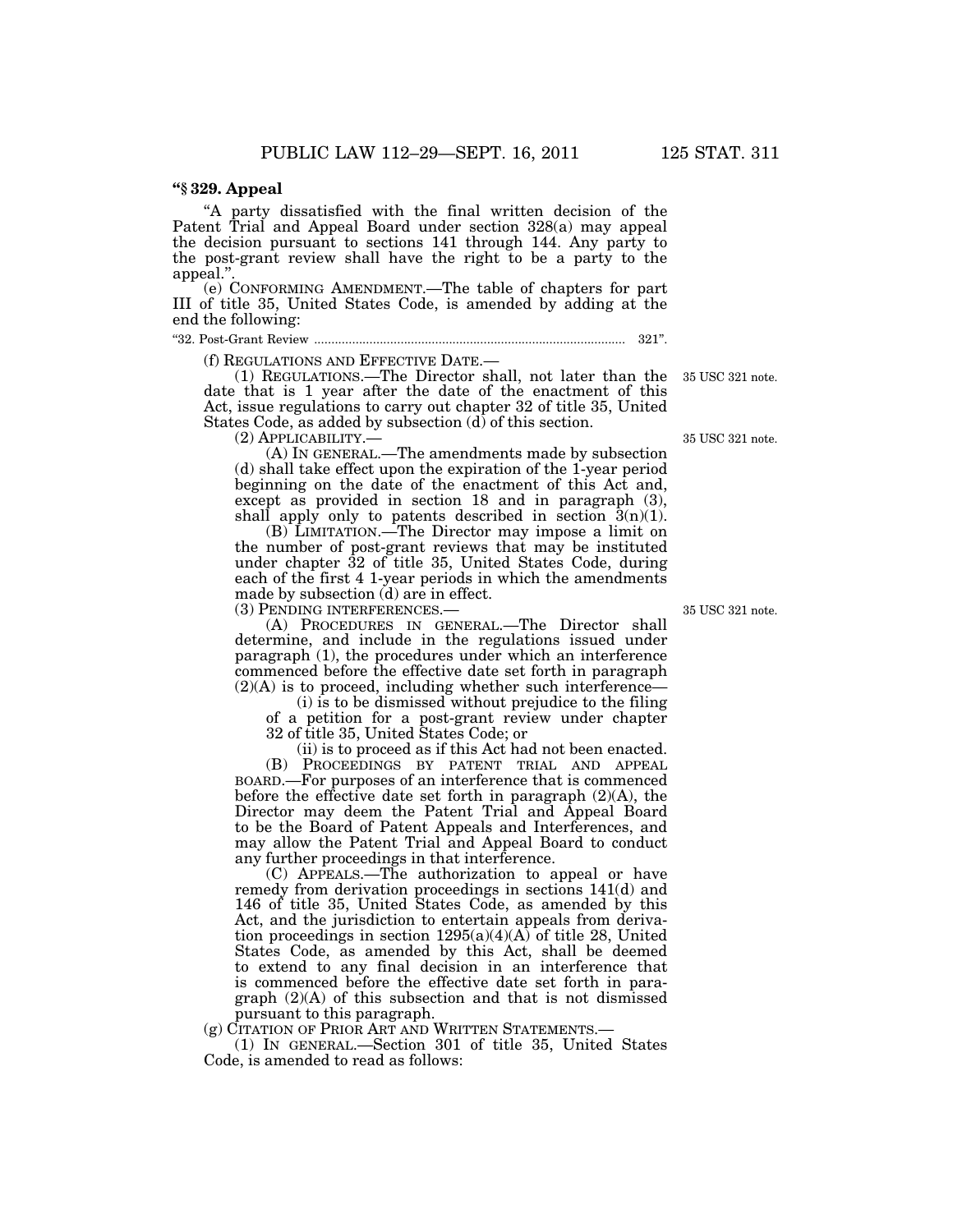### **''§ 301. Citation of prior art and written statements**

"(a) IN GENERAL.—Any person at any time may cite to the Office in writing—

''(1) prior art consisting of patents or printed publications which that person believes to have a bearing on the patentability of any claim of a particular patent; or

 $(2)$  statements of the patent owner filed in a proceeding before a Federal court or the Office in which the patent owner took a position on the scope of any claim of a particular patent.

''(b) OFFICIAL FILE.—If the person citing prior art or written statements pursuant to subsection (a) explains in writing the pertinence and manner of applying the prior art or written statements to at least 1 claim of the patent, the citation of the prior art or written statements and the explanation thereof shall become a part of the official file of the patent.

''(c) ADDITIONAL INFORMATION.—A party that submits a written statement pursuant to subsection  $(a)(2)$  shall include any other documents, pleadings, or evidence from the proceeding in which the statement was filed that addresses the written statement.

''(d) LIMITATIONS.—A written statement submitted pursuant to subsection (a)(2), and additional information submitted pursuant to subsection (c), shall not be considered by the Office for any purpose other than to determine the proper meaning of a patent claim in a proceeding that is ordered or instituted pursuant to section 304, 314, or 324. If any such written statement or additional information is subject to an applicable protective order, such statement or information shall be redacted to exclude information that is subject to that order.

''(e) CONFIDENTIALITY.—Upon the written request of the person citing prior art or written statements pursuant to subsection (a), that person's identity shall be excluded from the patent file and kept confidential.''.

(2) CONFORMING AMENDMENT.—The item relating to section 301 in the table of sections for chapter 30 of title 35, United States Code, is amended to read as follows:

''301. Citation of prior art and written statements.''.

35 USC 301 note.

(3) EFFECTIVE DATE.—The amendments made by this subsection shall take effect upon the expiration of the 1-year period beginning on the date of the enactment of this Act and shall apply to any patent issued before, on, or after that effective date.

(h) REEXAMINATION.—

(1) DETERMINATION BY DIRECTOR.—

(A) IN GENERAL.—Section 303(a) of title 35, United States Code, is amended by striking ''section 301 of this title" and inserting "section 301 or 302".

(B) EFFECTIVE DATE.—The amendment made by this paragraph shall take effect upon the expiration of the 1 year period beginning on the date of the enactment of this Act and shall apply to any patent issued before, on, or after that effective date.

(2) APPEAL.—

(A) IN GENERAL.—Section 306 of title 35, United States Code, is amended by striking "145" and inserting "144".

(B) EFFECTIVE DATE.—The amendment made by this paragraph shall take effect on the date of the enactment

Applicability. 35 USC 303 note.

Applicability. 35 USC 306 note.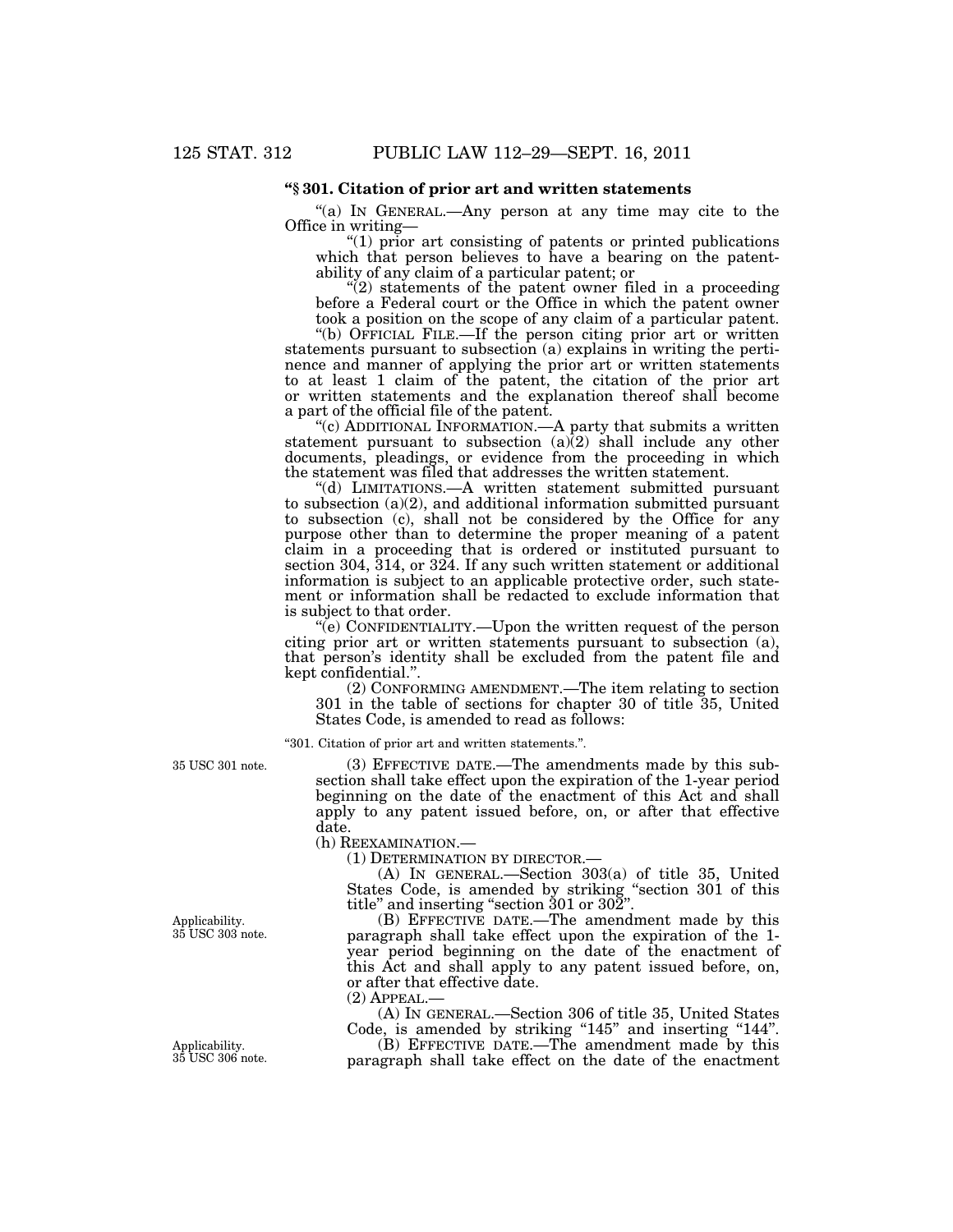of this Act and shall apply to any appeal of a reexamination before the Board of Patent Appeals and Interferences or the Patent Trial and Appeal Board that is pending on, or brought on or after, the date of the enactment of this Act.

# **SEC. 7. PATENT TRIAL AND APPEAL BOARD.**

(a) COMPOSITION AND DUTIES.—

(1) IN GENERAL.—Section 6 of title 35, United States Code, is amended to read as follows:

# **''§ 6. Patent Trial and Appeal Board**

"(a) IN GENERAL.—There shall be in the Office a Patent Trial Establishment. and Appeal Board. The Director, the Deputy Director, the Commissioner for Patents, the Commissioner for Trademarks, and the administrative patent judges shall constitute the Patent Trial and Appeal Board. The administrative patent judges shall be persons of competent legal knowledge and scientific ability who are appointed by the Secretary, in consultation with the Director. Any reference in any Federal law, Executive order, rule, regulation, or delegation of authority, or any document of or pertaining to the Board of Patent Appeals and Interferences is deemed to refer to the Patent Trial and Appeal Board.

''(b) DUTIES.—The Patent Trial and Appeal Board shall—

"(1) on written appeal of an applicant, review adverse decisions of examiners upon applications for patents pursuant to section  $134(a)$ ;

"(2) review appeals of reexaminations pursuant to section 134(b);

 $\degree$ (3) conduct derivation proceedings pursuant to section 135; and

"(4) conduct inter partes reviews and post-grant reviews pursuant to chapters 31 and 32.

 $\epsilon$ <sup>c</sup>(c) 3-MEMBER PANELS.—Each appeal, derivation proceeding, post-grant review, and inter partes review shall be heard by at least 3 members of the Patent Trial and Appeal Board, who shall be designated by the Director. Only the Patent Trial and Appeal Board may grant rehearings.

''(d) TREATMENT OF PRIOR APPOINTMENTS.—The Secretary of Commerce may, in the Secretary's discretion, deem the appointment of an administrative patent judge who, before the date of the enactment of this subsection, held office pursuant to an appointment by the Director to take effect on the date on which the Director initially appointed the administrative patent judge. It shall be a defense to a challenge to the appointment of an administrative patent judge on the basis of the judge's having been originally appointed by the Director that the administrative patent judge so appointed was acting as a de facto officer.''.

(2) CONFORMING AMENDMENT.—The item relating to section 6 in the table of sections for chapter 1 of title 35, United States Code, is amended to read as follows:

''6. Patent Trial and Appeal Board.''.

(b) ADMINISTRATIVE APPEALS.—Section 134 of title 35, United States Code, is amended—

(1) in subsection (b), by striking ''any reexamination proceeding'' and inserting ''a reexamination''; and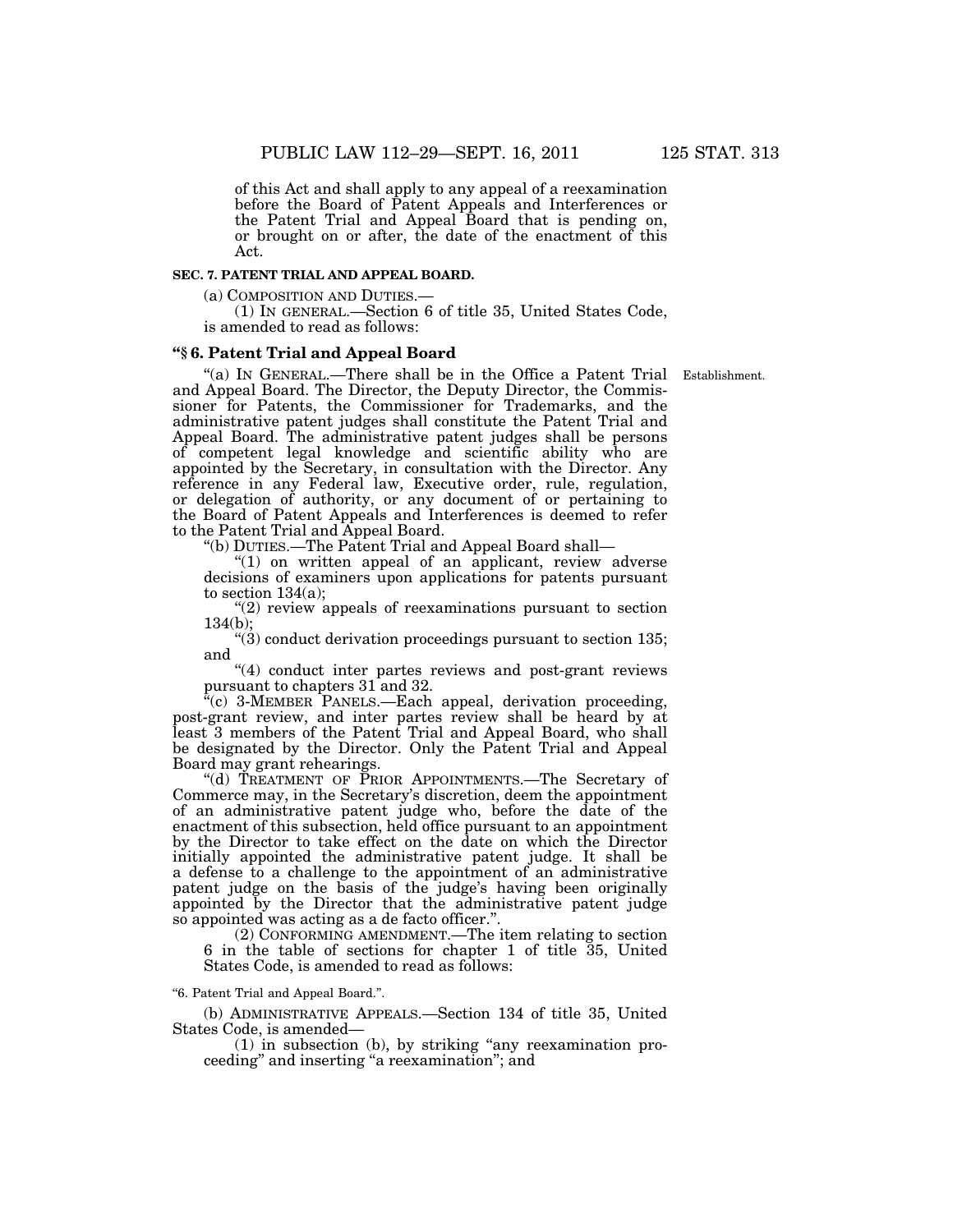(2) by striking subsection (c).<br>(c) CIRCUIT APPEALS.—

(1) IN GENERAL.—Section 141 of title 35, United States Code, is amended to read as follows:

# **''§ 141. Appeal to Court of Appeals for the Federal Circuit**

"(a) EXAMINATIONS.—An applicant who is dissatisfied with the final decision in an appeal to the Patent Trial and Appeal Board under section 134(a) may appeal the Board's decision to the United States Court of Appeals for the Federal Circuit. By filing such an appeal, the applicant waives his or her right to proceed under section 145.

''(b) REEXAMINATIONS.—A patent owner who is dissatisfied with the final decision in an appeal of a reexamination to the Patent Trial and Appeal Board under section 134(b) may appeal the Board's decision only to the United States Court of Appeals for the Federal Circuit.

''(c) POST-GRANT AND INTER PARTES REVIEWS.—A party to an inter partes review or a post-grant review who is dissatisfied with the final written decision of the Patent Trial and Appeal Board under section  $318(a)$  or  $328(a)$  (as the case may be) may appeal the Board's decision only to the United States Court of Appeals for the Federal Circuit.

''(d) DERIVATION PROCEEDINGS.—A party to a derivation proceeding who is dissatisfied with the final decision of the Patent Trial and Appeal Board in the proceeding may appeal the decision to the United States Court of Appeals for the Federal Circuit, but such appeal shall be dismissed if any adverse party to such derivation proceeding, within 20 days after the appellant has filed notice of appeal in accordance with section 142, files notice with the Director that the party elects to have all further proceedings conducted as provided in section 146. If the appellant does not, within 30 days after the filing of such notice by the adverse party, file a civil action under section 146, the Board's decision shall govern the further proceedings in the case.''.

(2) JURISDICTION.—Section  $1295(a)(4)(A)$  of title 28, United States Code, is amended to read as follows:

''(A) the Patent Trial and Appeal Board of the United States Patent and Trademark Office with respect to a patent application, derivation proceeding, reexamination, post-grant review, or inter partes review under title 35, at the instance of a party who exercised that party's right to participate in the applicable proceeding before or appeal to the Board, except that an applicant or a party to a derivation proceeding may also have remedy by civil action pursuant to section 145 or 146 of title 35; an appeal under this subparagraph of a decision of the Board with respect to an application or derivation proceeding shall waive the right of such applicant or party to proceed under section 145 or 146 of title 35;''.

(3) PROCEEDINGS ON APPEAL.—Section 143 of title 35, United States Code, is amended—

(A) by striking the third sentence and inserting the following: ''In an ex parte case, the Director shall submit to the court in writing the grounds for the decision of the Patent and Trademark Office, addressing all of the issues raised in the appeal. The Director shall have the

Deadlines. Notices.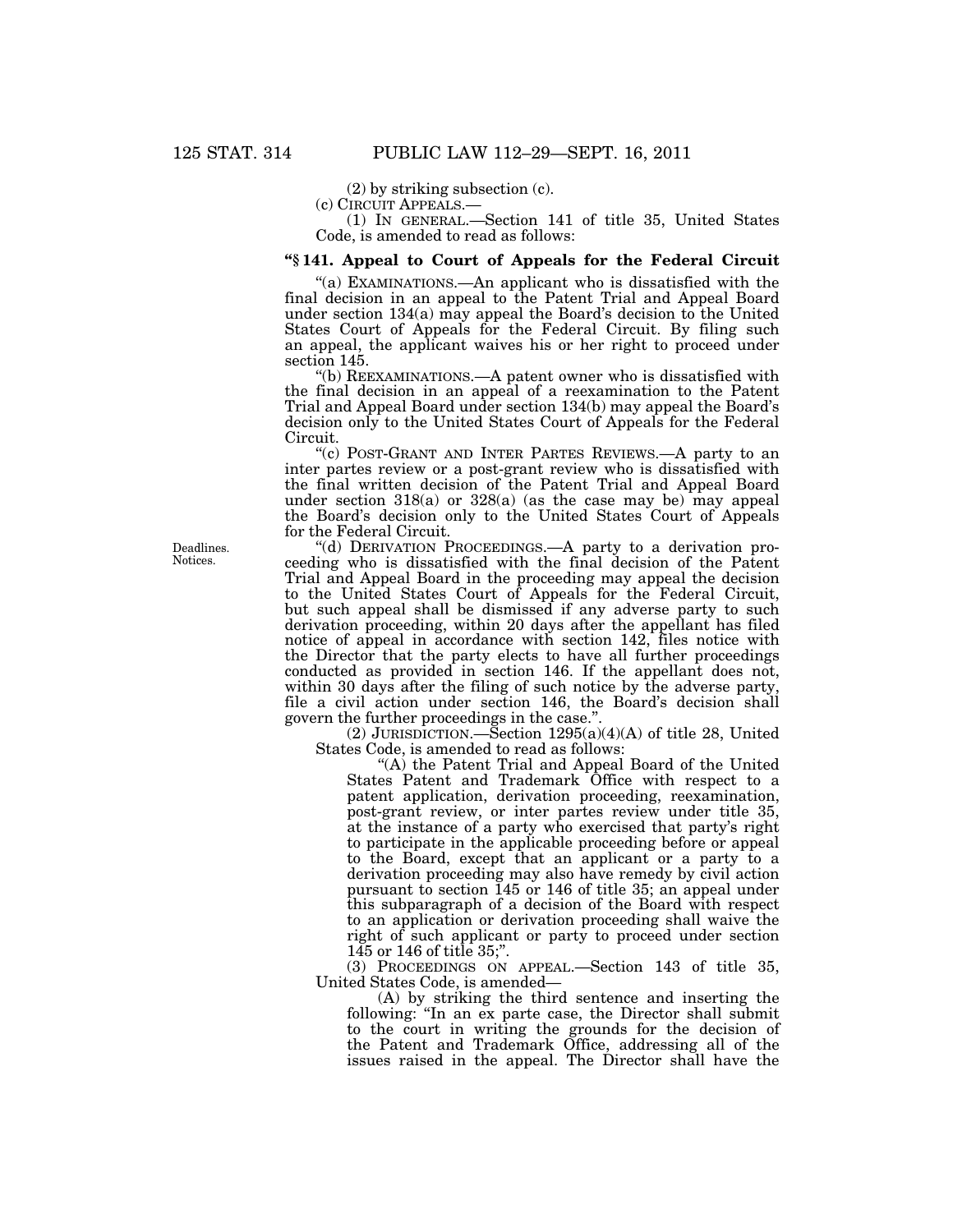right to intervene in an appeal from a decision entered by the Patent Trial and Appeal Board in a derivation proceeding under section 135 or in an inter partes or postgrant review under chapter 31 or 32.''; and

 $(B)$  by striking the last sentence.<br>(d) CONFORMING AMENDMENTS.—

 $(1)$  ATOMIC ENERGY ACT OF 1954.—Section 152 of the Atomic Energy Act of 1954 (42 U.S.C. 2182) is amended in the third undesignated paragraph—

(A) by striking ''Board of Patent Appeals and Interferences" each place it appears and inserting "Patent Trial" and Appeal Board''; and

 $(B)$  by inserting "and derivation" after "established for interference''.

(2) TITLE 51.—Section 20135 of title 51, United States Code, is amended—

(A) in subsections (e) and (f), by striking ''Board of Patent Appeals and Interferences'' each place it appears and inserting "Patent Trial and Appeal Board"; and

(B) in subsection (e), by inserting ''and derivation'' after ''established for interference''.

35 USC 6 note.

(e) EFFECTIVE DATE.—The amendments made by this section shall take effect upon the expiration of the 1-year period beginning on the date of the enactment of this Act and shall apply to proceedings commenced on or after that effective date, except that—

(1) the extension of jurisdiction to the United States Court of Appeals for the Federal Circuit to entertain appeals of decisions of the Patent Trial and Appeal Board in reexaminations under the amendment made by subsection  $(c)(2)$  shall be deemed to take effect on the date of the enactment of this Act and shall extend to any decision of the Board of Patent Appeals and Interferences with respect to a reexamination that is entered before, on, or after the date of the enactment of this Act;

(2) the provisions of sections 6, 134, and 141 of title 35, United States Code, as in effect on the day before the effective date of the amendments made by this section shall continue to apply to inter partes reexaminations that are requested under section 311 of such title before such effective date;

(3) the Patent Trial and Appeal Board may be deemed to be the Board of Patent Appeals and Interferences for purposes of appeals of inter partes reexaminations that are requested under section 311 of title 35, United States Code, before the effective date of the amendments made by this section; and

(4) the Director's right under the fourth sentence of section 143 of title 35, United States Code, as amended by subsection (c)(3) of this section, to intervene in an appeal from a decision entered by the Patent Trial and Appeal Board shall be deemed to extend to inter partes reexaminations that are requested under section 311 of such title before the effective date of the amendments made by this section.

#### **SEC. 8. PREISSUANCE SUBMISSIONS BY THIRD PARTIES.**

(a) IN GENERAL.—Section 122 of title 35, United States Code, is amended by adding at the end the following:

''(e) PREISSUANCE SUBMISSIONS BY THIRD PARTIES.—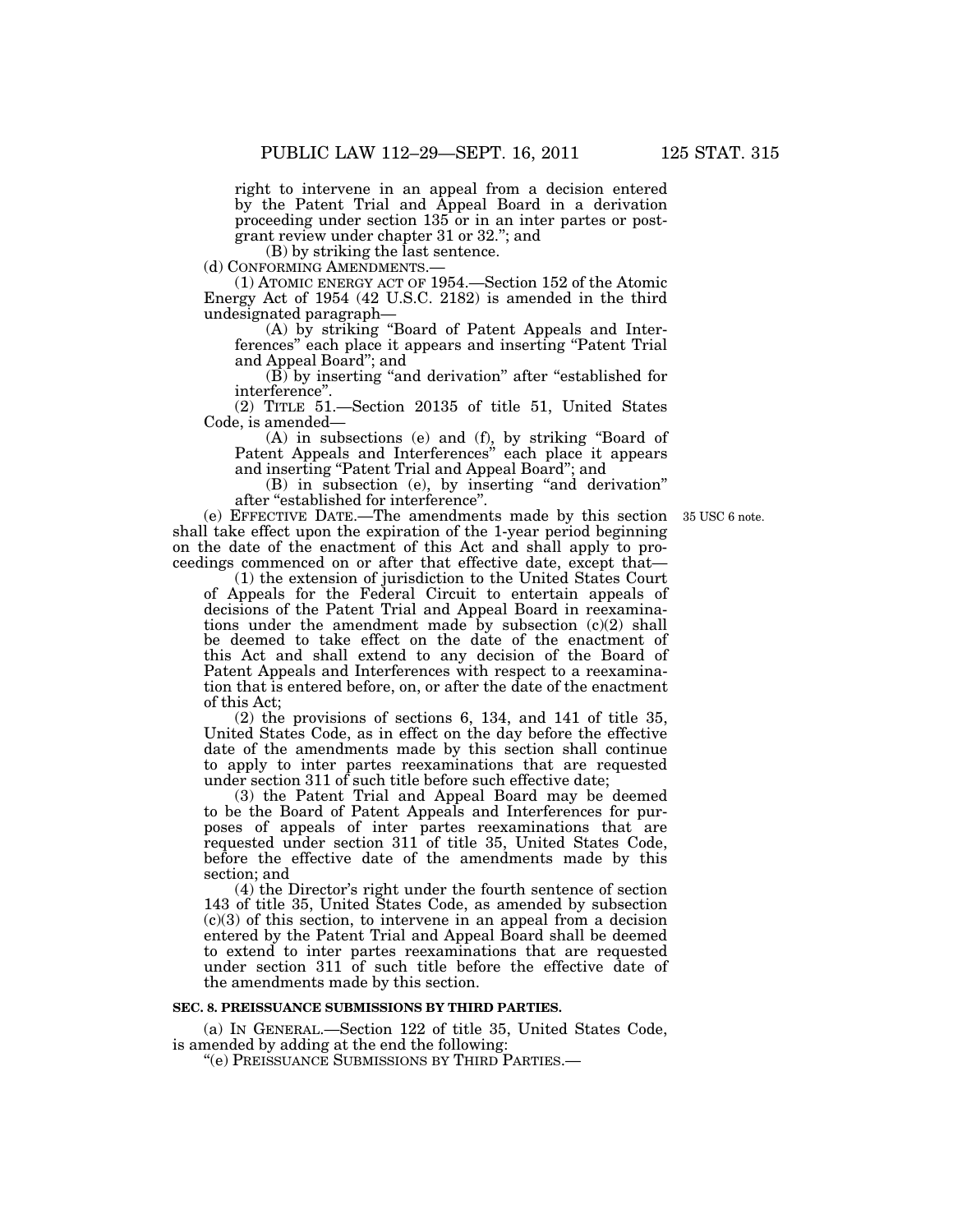" $(1)$  In GENERAL.—Any third party may submit for consideration and inclusion in the record of a patent application, any patent, published patent application, or other printed publication of potential relevance to the examination of the application, if such submission is made in writing before the earlier of—

''(A) the date a notice of allowance under section 151 is given or mailed in the application for patent; or

''(B) the later of—

''(i) 6 months after the date on which the application for patent is first published under section 122 by the Office, or

"(ii) the date of the first rejection under section 132 of any claim by the examiner during the examination of the application for patent.

"(2) OTHER REQUIREMENTS.—Any submission under paragraph (1) shall—

''(A) set forth a concise description of the asserted relevance of each submitted document;

 $'(B)$  be accompanied by such fee as the Director may prescribe; and

 $(C)$  include a statement by the person making such submission affirming that the submission was made in compliance with this section.''.

Applicability. 35 USC 122 note.

(b) EFFECTIVE DATE.—The amendments made by this section shall take effect upon the expiration of the 1-year period beginning on the date of the enactment of this Act and shall apply to any patent application filed before, on, or after that effective date. **SEC. 9. VENUE.** 

(a) TECHNICAL AMENDMENTS RELATING TO VENUE.—Sections 32, 145, 146, 154(b)(4)(A), and 293 of title 35, United States Code, and section 21(b)(4) of the Trademark Act of 1946 (15 U.S.C. 1071(b)(4)), are each amended by striking ''United States District Court for the District of Columbia'' each place that term appears and inserting ''United States District Court for the Eastern District of Virginia''.

(b) EFFECTIVE DATE.—The amendments made by this section shall take effect on the date of the enactment of this Act and shall apply to any civil action commenced on or after that date.

# **SEC. 10. FEE SETTING AUTHORITY.**

(a) FEE SETTING.— (1) IN GENERAL.—The Director may set or adjust by rule any fee established, authorized, or charged under title 35, United States Code, or the Trademark Act of 1946 (15 U.S.C. 1051 et seq.), for any services performed by or materials furnished by, the Office, subject to paragraph (2).

(2) FEES TO RECOVER COSTS.—Fees may be set or adjusted under paragraph (1) only to recover the aggregate estimated costs to the Office for processing, activities, services, and materials relating to patents (in the case of patent fees) and trademarks (in the case of trademark fees), including administrative costs of the Office with respect to such patent or trademark fees (as the case may be).

(b) SMALL AND MICRO ENTITIES.—The fees set or adjusted under subsection (a) for filing, searching, examining, issuing, appealing, and maintaining patent applications and patents shall be reduced by 50 percent with respect to the application of such fees to any

Applicability. 35 USC 1071 note.

35 USC 41 note.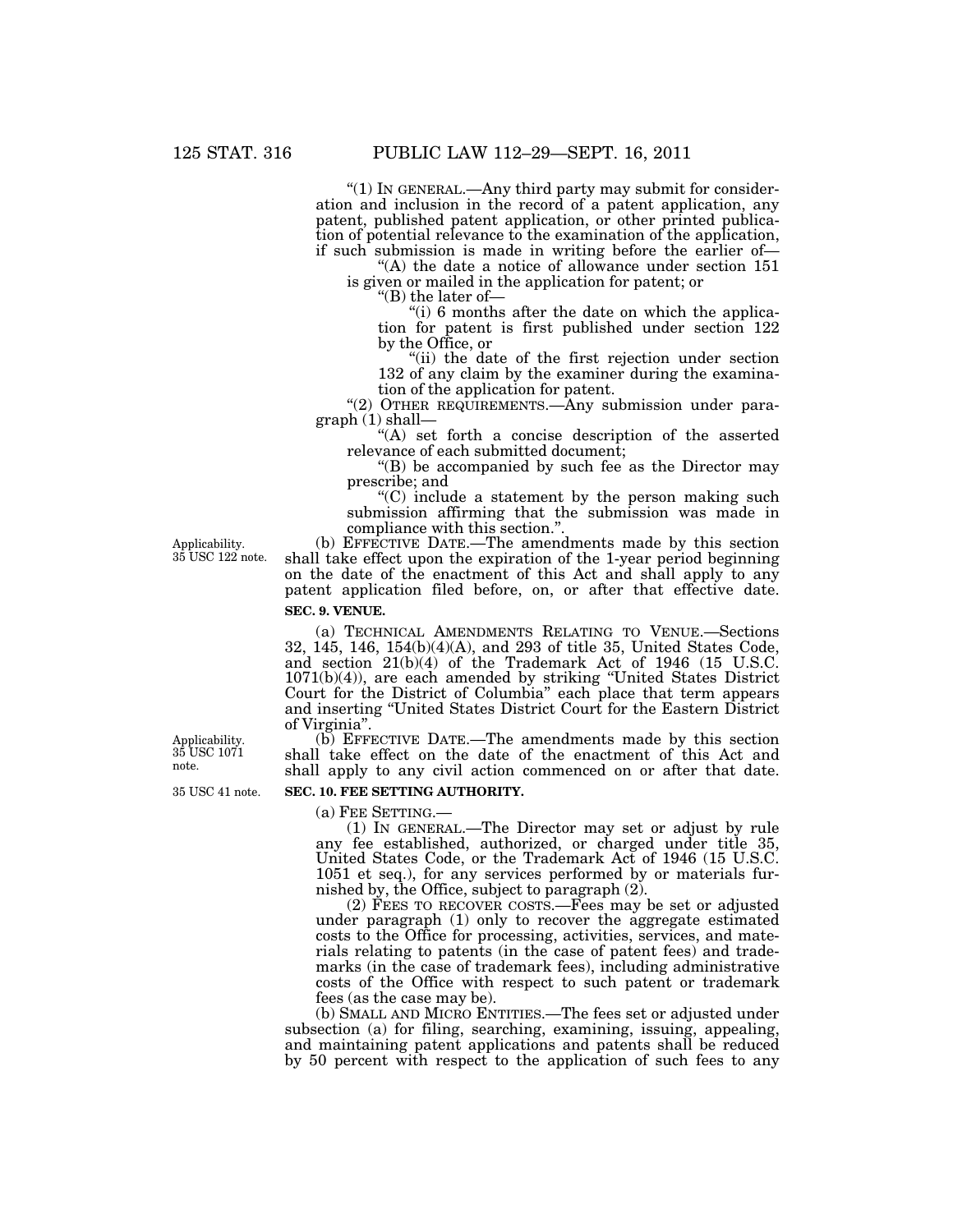small entity that qualifies for reduced fees under section  $41(h)(1)$ of title 35, United States Code, and shall be reduced by 75 percent with respect to the application of such fees to any micro entity as defined in section 123 of that title (as added by subsection (g) of this section).

(c) REDUCTION OF FEES IN CERTAIN FISCAL YEARS.—In each fiscal year, the Director—

(1) shall consult with the Patent Public Advisory Committee and the Trademark Public Advisory Committee on the advisability of reducing any fees described in subsection (a); and

(2) after the consultation required under paragraph (1), may reduce such fees.

(d) ROLE OF THE PUBLIC ADVISORY COMMITTEE.—The Director shall—

(1) not less than 45 days before publishing any proposed fee under subsection (a) in the Federal Register, submit the proposed fee to the Patent Public Advisory Committee or the Trademark Public Advisory Committee, or both, as appropriate;

(2)(A) provide the relevant advisory committee described in paragraph (1) a 30-day period following the submission of any proposed fee, in which to deliberate, consider, and comment on such proposal; Time period.

(B) require that, during that 30-day period, the relevant advisory committee hold a public hearing relating to such proposal; and

(C) assist the relevant advisory committee in carrying out that public hearing, including by offering the use of the resources of the Office to notify and promote the hearing to the public and interested stakeholders;

(3) require the relevant advisory committee to make available to the public a written report setting forth in detail the comments, advice, and recommendations of the committee regarding the proposed fee; and

(4) consider and analyze any comments, advice, or recommendations received from the relevant advisory committee before setting or adjusting (as the case may be) the fee. (e) PUBLICATION IN THE FEDERAL REGISTER.—

(1) PUBLICATION AND RATIONALE.—The Director shall—

(A) publish any proposed fee change under this section in the Federal Register;

(B) include, in such publication, the specific rationale and purpose for the proposal, including the possible expectations or benefits resulting from the proposed change; and

(C) notify, through the Chair and Ranking Member of the Committees on the Judiciary of the Senate and the House of Representatives, the Congress of the proposed change not later than the date on which the proposed change is published under subparagraph (A).

(2) PUBLIC COMMENT PERIOD.—The Director shall, in the publication under paragraph (1), provide the public a period of not less than 45 days in which to submit comments on the proposed change in fees.

(3) PUBLICATION OF FINAL RULE.—The final rule setting or adjusting a fee under this section shall be published in

Notification. Deadline.

Time period.

Deadline.

Consultation.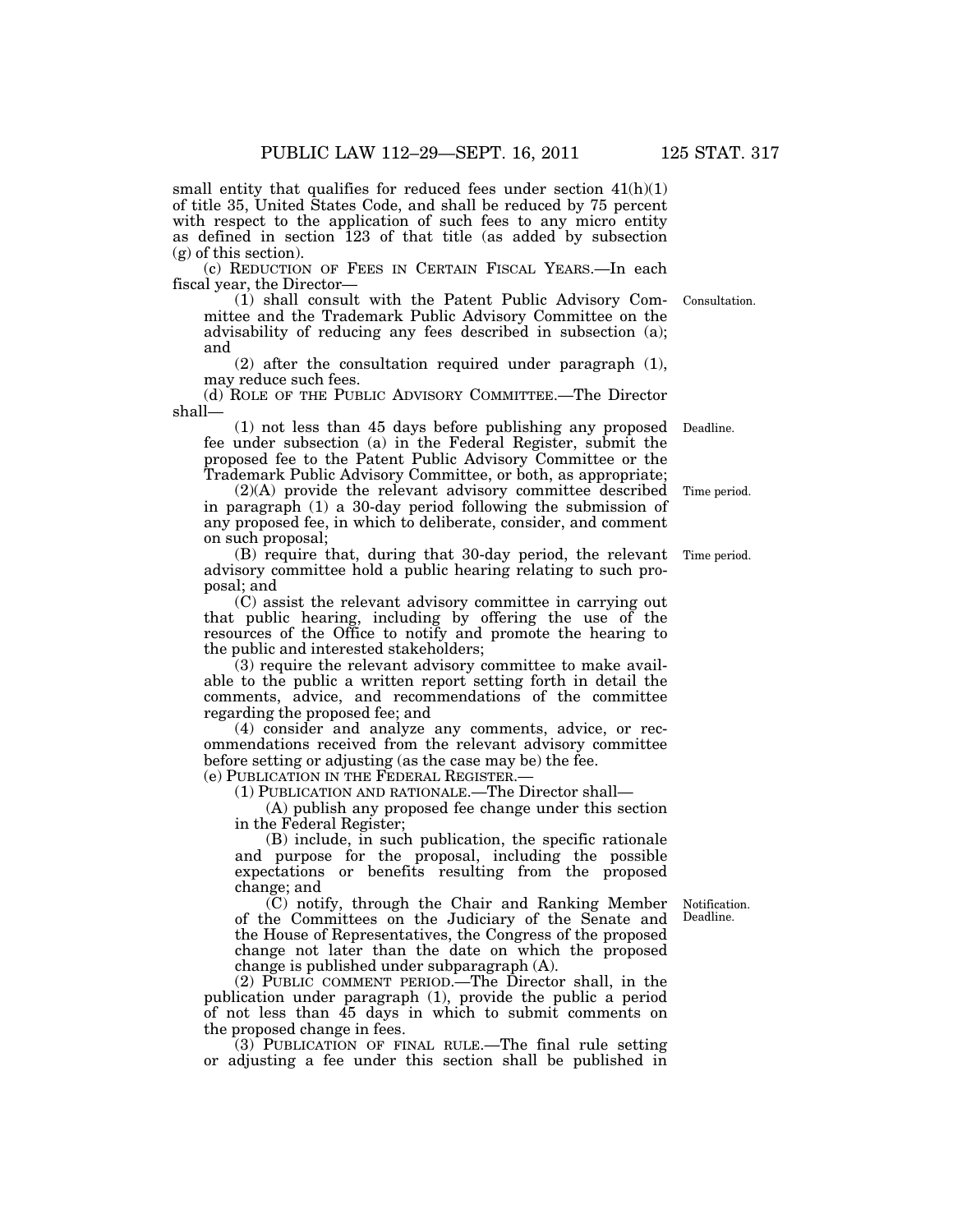the Federal Register and in the Official Gazette of the Patent and Trademark Office.

(4) CONGRESSIONAL COMMENT PERIOD.—A fee set or adjusted under subsection (a) may not become effective—

(A) before the end of the 45-day period beginning on the day after the date on which the Director publishes the final rule adjusting or setting the fee under paragraph (3); or

(B) if a law is enacted disapproving such fee.

(5) RULE OF CONSTRUCTION.—Rules prescribed under this section shall not diminish—

(A) the rights of an applicant for a patent under title 35, United States Code, or for a mark under the Trademark Act of 1946; or

(B) any rights under a ratified treaty.

(f) RETENTION OF AUTHORITY.—The Director retains the authority under subsection (a) to set or adjust fees only during such period as the Patent and Trademark Office remains an agency within the Department of Commerce.

(g) MICRO ENTITY DEFINED.—

(1) IN GENERAL.—Chapter 11 of title 35, United States Code, is amended by adding at the end the following new section:

#### **''§ 123. Micro entity defined**

"(a) IN GENERAL.—For purposes of this title, the term 'micro entity' means an applicant who makes a certification that the applicant—

" $(1)$  qualifies as a small entity, as defined in regulations issued by the Director;

" $(2)$  has not been named as an inventor on more than 4 previously filed patent applications, other than applications filed in another country, provisional applications under section 111(b), or international applications filed under the treaty defined in section 351(a) for which the basic national fee under section 41(a) was not paid;

''(3) did not, in the calendar year preceding the calendar year in which the applicable fee is being paid, have a gross income, as defined in section 61(a) of the Internal Revenue Code of 1986, exceeding 3 times the median household income for that preceding calendar year, as most recently reported by the Bureau of the Census; and

"(4) has not assigned, granted, or conveyed, and is not under an obligation by contract or law to assign, grant, or convey, a license or other ownership interest in the application concerned to an entity that, in the calendar year preceding the calendar year in which the applicable fee is being paid, had a gross income, as defined in section 61(a) of the Internal Revenue Code of 1986, exceeding 3 times the median household income for that preceding calendar year, as most recently reported by the Bureau of the Census.

''(b) APPLICATIONS RESULTING FROM PRIOR EMPLOYMENT.—An applicant is not considered to be named on a previously filed application for purposes of subsection  $(a)(2)$  if the applicant has assigned, or is under an obligation by contract or law to assign, all ownership rights in the application as the result of the applicant's previous employment.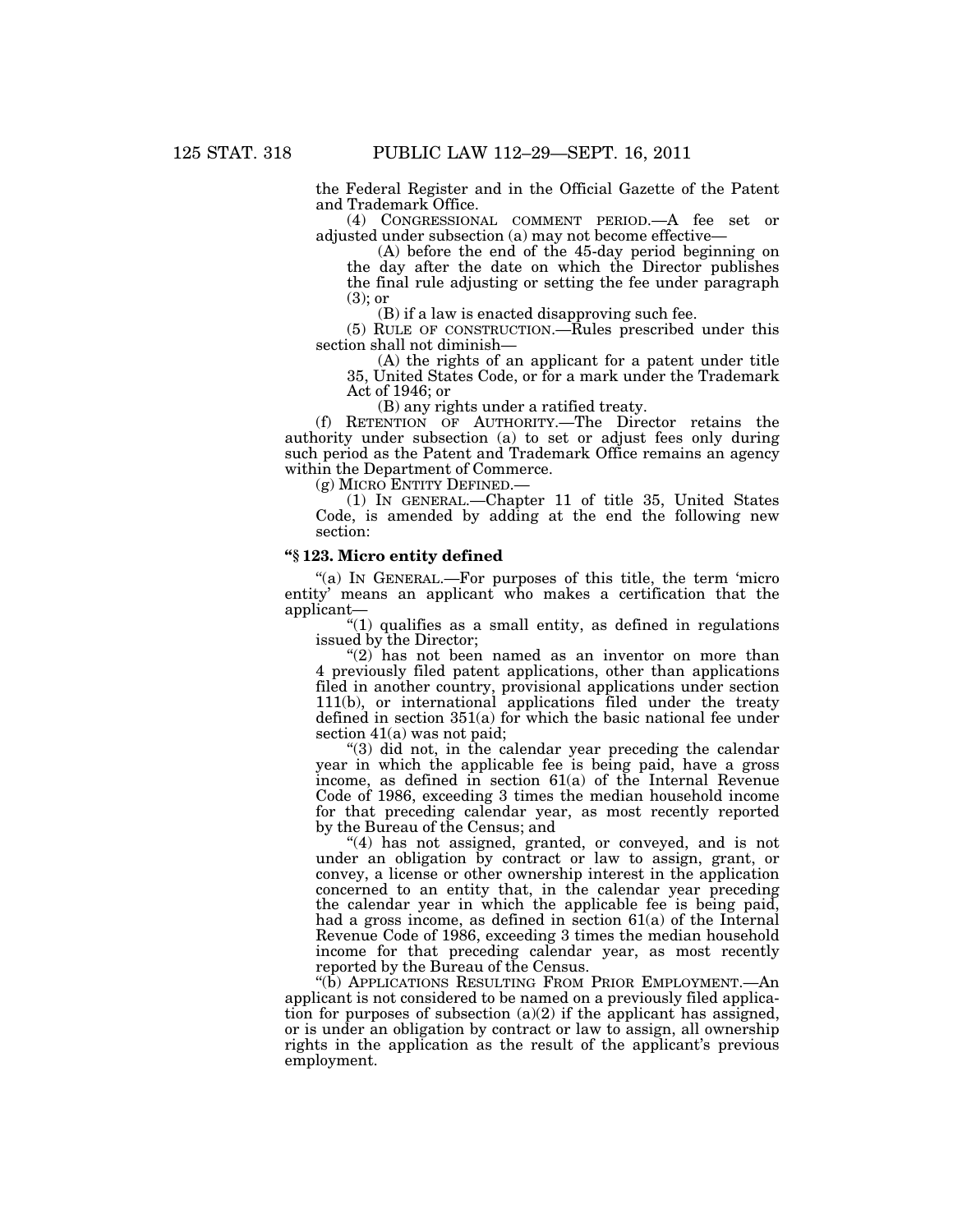''(c) FOREIGN CURRENCY EXCHANGE RATE.—If an applicant's or entity's gross income in the preceding calendar year is not in United States dollars, the average currency exchange rate, as reported by the Internal Revenue Service, during that calendar year shall be used to determine whether the applicant's or entity's gross income exceeds the threshold specified in paragraphs (3) or (4) of subsection (a).

''(d) INSTITUTIONS OF HIGHER EDUCATION.—For purposes of this section, a micro entity shall include an applicant who certifies that—

" $(1)$  the applicant's employer, from which the applicant obtains the majority of the applicant's income, is an institution of higher education as defined in section 101(a) of the Higher Education Act of 1965 (20 U.S.C. 1001(a)); or

"(2) the applicant has assigned, granted, conveyed, or is under an obligation by contract or law, to assign, grant, or convey, a license or other ownership interest in the particular applications to such an institution of higher education.

"(e) DIRECTOR'S AUTHORITY.—In addition to the limits imposed by this section, the Director may, in the Director's discretion, impose income limits, annual filing limits, or other limits on who may qualify as a micro entity pursuant to this section if the Director determines that such additional limits are reasonably necessary to avoid an undue impact on other patent applicants or owners or are otherwise reasonably necessary and appropriate. At least 3 months before any limits proposed to be imposed pursuant to this subsection take effect, the Director shall inform the Committee on the Judiciary of the House of Representatives and the Committee on the Judiciary of the Senate of any such proposed limits.

Deadline. Notification.

(2) CONFORMING AMENDMENT.—Chapter 11 of title 35, United States Code, is amended by adding at the end the following new item:

''123. Micro entity defined.''.

(h) ELECTRONIC FILING INCENTIVE.—

(1) IN GENERAL.—Notwithstanding any other provision of this section, an additional fee of \$400 shall be established for each application for an original patent, except for a design, plant, or provisional application, that is not filed by electronic means as prescribed by the Director. The fee established by this subsection shall be reduced by 50 percent for small entities that qualify for reduced fees under section  $41(h)(1)$  of title 35, United States Code. All fees paid under this subsection shall be deposited in the Treasury as an offsetting receipt that shall not be available for obligation or expenditure.

(2) EFFECTIVE DATE.—This subsection shall take effect upon the expiration of the 60-day period beginning on the date of the enactment of this Act.

(i) EFFECTIVE DATE; SUNSET.—

(1) EFFECTIVE DATE.—Except as provided in subsection (h), this section and the amendments made by this section shall take effect on the date of the enactment of this Act.

(2) SUNSET.—The authority of the Director to set or adjust any fee under subsection (a) shall terminate upon the expiration of the 7-year period beginning on the date of the enactment of this Act.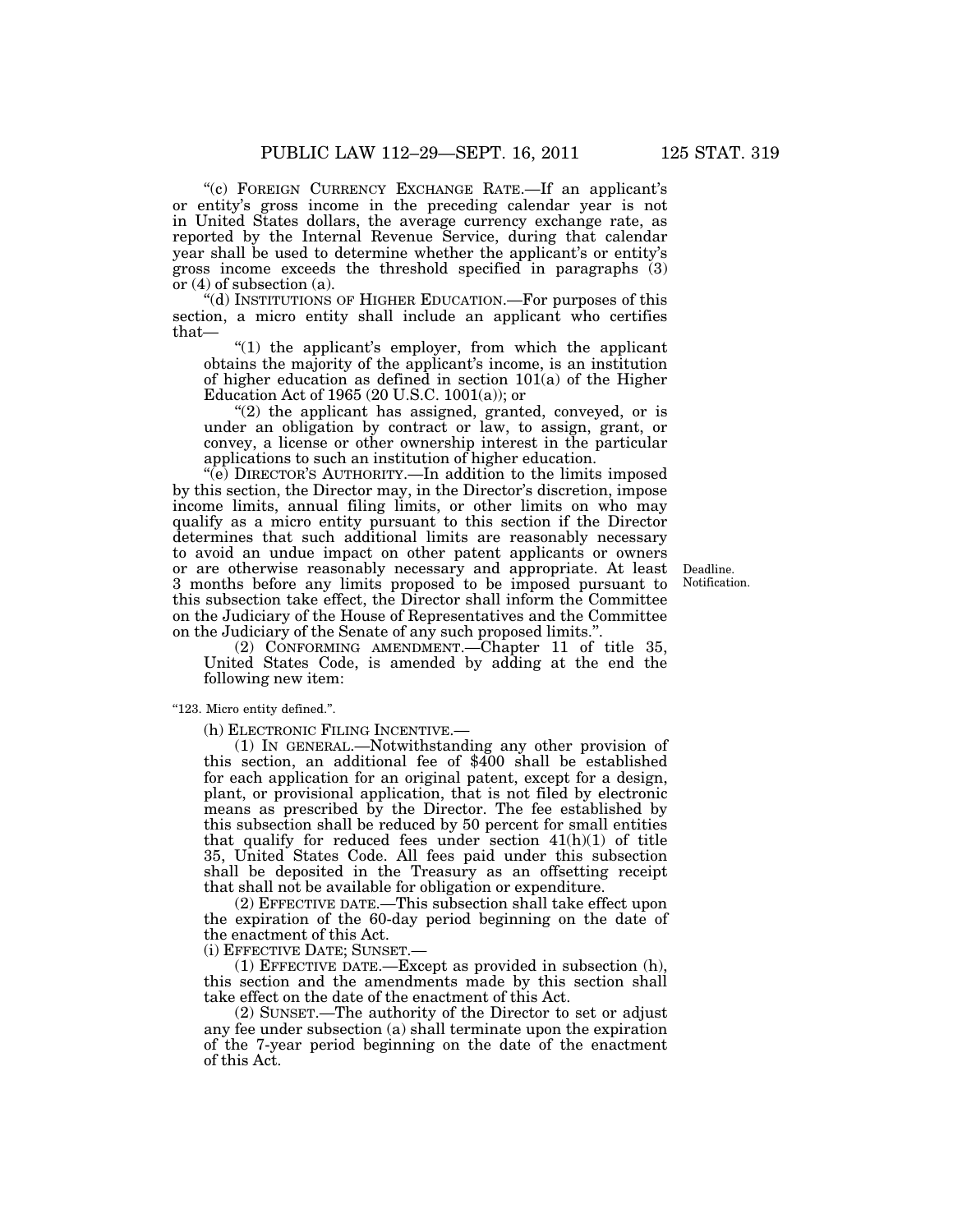(3) PRIOR REGULATIONS NOT AFFECTED.—The termination of authority under this subsection shall not affect any regulations issued under this section before the effective date of such termination or any rulemaking proceeding for the issuance of regulations under this section that is pending on such date.

#### **SEC. 11. FEES FOR PATENT SERVICES.**

(a) GENERAL PATENT SERVICES.—Subsections (a) and (b) of section 41 of title 35, United States Code, are amended to read as follows:

''(a) GENERAL FEES.—The Director shall charge the following fees:

''(1) FILING AND BASIC NATIONAL FEES.— ''(A) On filing each application for an original patent, except for design, plant, or provisional applications, \$330.

''(B) On filing each application for an original design patent, \$220.

''(C) On filing each application for an original plant patent, \$220.

''(D) On filing each provisional application for an original patent, \$220.

 $(C(E)$  On filing each application for the reissue of a patent, \$330.

" $(F)$  The basic national fee for each international application filed under the treaty defined in section 351(a) entering the national stage under section 371, \$330.

''(G) In addition, excluding any sequence listing or computer program listing filed in an electronic medium as prescribed by the Director, for any application the specification and drawings of which exceed 100 sheets of paper (or equivalent as prescribed by the Director if filed in an electronic medium), \$270 for each additional 50 sheets of paper (or equivalent as prescribed by the Director if filed in an electronic medium) or fraction thereof.<br>"(2) EXCESS CLAIMS FEES.—

"(A) IN GENERAL.—In addition to the fee specified in paragraph (1)—

''(i) on filing or on presentation at any other time, \$220 for each claim in independent form in excess of 3;

"(ii) on filing or on presentation at any other time, \$52 for each claim (whether dependent or independent) in excess of 20; and

''(iii) for each application containing a multiple dependent claim, \$390.

" $(\vec{B})$  MULTIPLE DEPENDENT CLAIMS.—For the purpose of computing fees under subparagraph (A), a multiple dependent claim referred to in section 112 or any claim depending therefrom shall be considered as separate dependent claims in accordance with the number of claims to which reference is made.

''(C) REFUNDS; ERRORS IN PAYMENT.—The Director may by regulation provide for a refund of any part of the fee specified in subparagraph (A) for any claim that is canceled before an examination on the merits, as prescribed by the Director, has been made of the application under section 131. Errors in payment of the additional fees under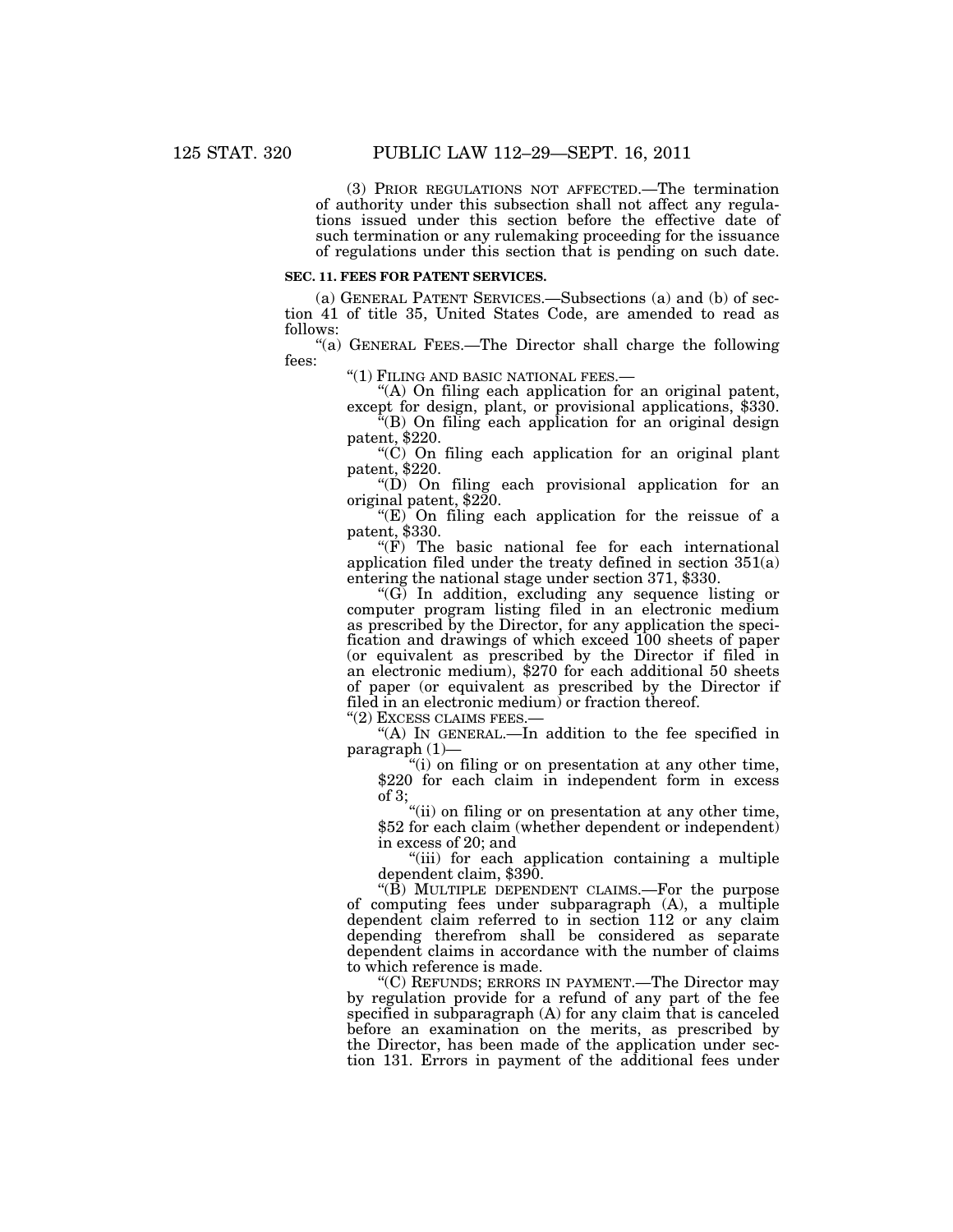this paragraph may be rectified in accordance with regulations prescribed by the Director.

"(3) EXAMINATION FEES.-

"(A) IN GENERAL.—<br>"(i) For examination of each application for an original patent, except for design, plant, provisional, or international applications, \$220.

''(ii) For examination of each application for an original design patent, \$140.

''(iii) For examination of each application for an original plant patent, \$170.

''(iv) For examination of the national stage of each international application, \$220.

"(v) For examination of each application for the reissue of a patent,  $$650$ .

''(B) APPLICABILITY OF OTHER FEE PROVISIONS.—The provisions of paragraphs  $(3)$  and  $(4)$  of section 111 $(a)$ relating to the payment of the fee for filing the application shall apply to the payment of the fee specified in subparagraph (A) with respect to an application filed under section  $111(a)$ . The provisions of section 371(d) relating to the payment of the national fee shall apply to the payment of the fee specified in subparagraph  $(A)$  with respect to an international application.

 $''(4)$  ISSUE FEES.-

''(A) For issuing each original patent, except for design or plant patents, \$1,510.

''(B) For issuing each original design patent, \$860.

''(C) For issuing each original plant patent, \$1,190. ''(D) For issuing each reissue patent, \$1,510.

''(5) DISCLAIMER FEE.—On filing each disclaimer, \$140.

''(6) APPEAL FEES.—

"(A) On filing an appeal from the examiner to the Patent Trial and Appeal Board, \$540.<br>"(B) In addition, on filing a brief in support of the

appeal, \$540, and on requesting an oral hearing in the appeal before the Patent Trial and Appeal Board, \$1,080.

"(7) REVIVAL FEES.—On filing each petition for the revival of an unintentionally abandoned application for a patent, for the unintentionally delayed payment of the fee for issuing each patent, or for an unintentionally delayed response by the patent owner in any reexamination proceeding, \$1,620, unless the petition is filed under section 133 or 151, in which case the fee shall be \$540.

''(8) EXTENSION FEES.—For petitions for 1-month extensions of time to take actions required by the Director in an application—

"(A) on filing a first petition,  $$130;$ 

''(B) on filing a second petition, \$360; and

"(C) on filing a third or subsequent petition, \$620.<br>"(b) MAINTENANCE FEES.—

" $(1)$  In GENERAL.—The Director shall charge the following fees for maintaining in force all patents based on applications filed on or after December 12, 1980:

''(A) Three years and 6 months after grant, \$980.

''(B) Seven years and 6 months after grant, \$2,480.

"(C) Eleven years and 6 months after grant,  $$4,110$ .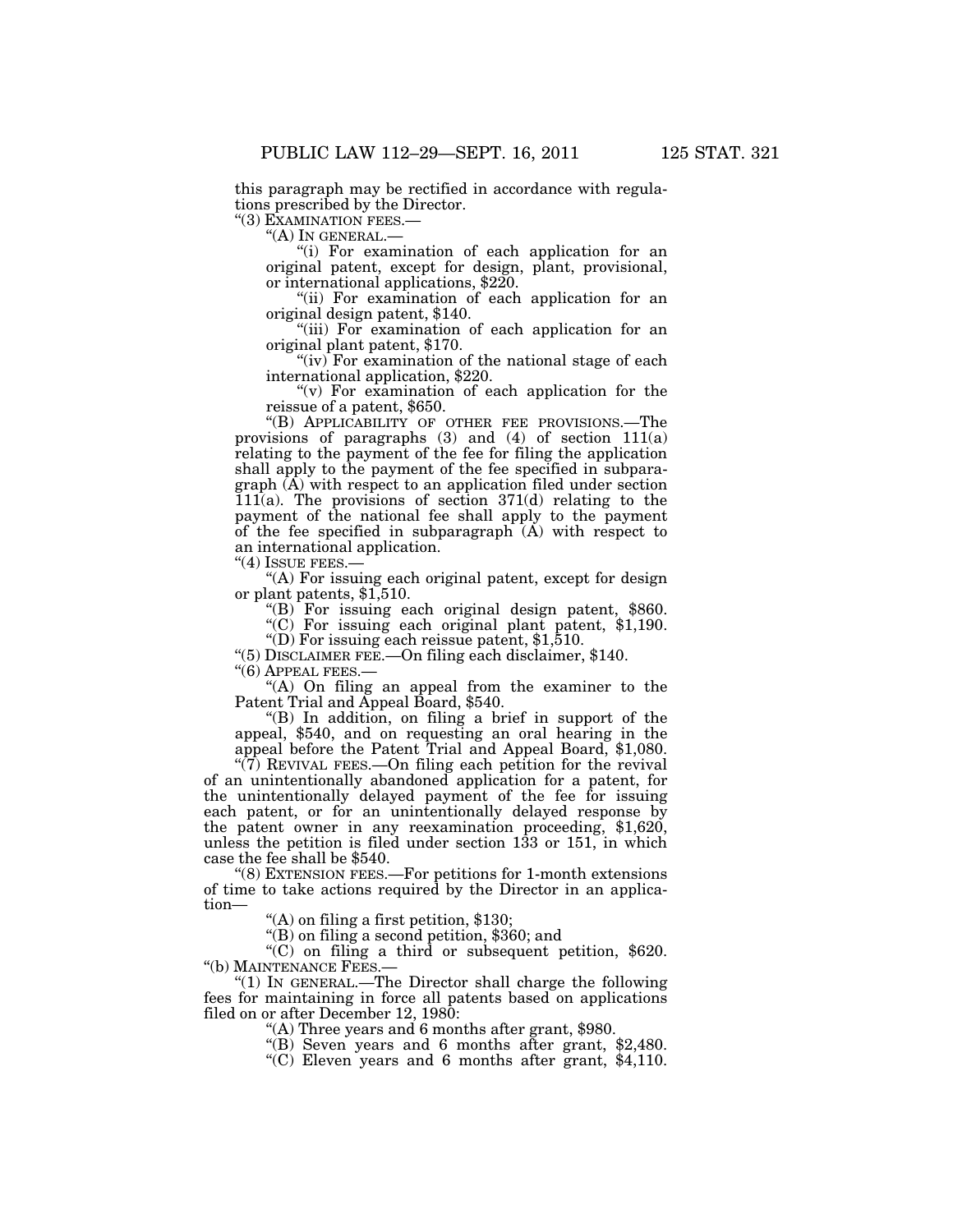Expiration date.

"(2) GRACE PERIOD; SURCHARGE.—Unless payment of the applicable maintenance fee under paragraph (1) is received in the Office on or before the date the fee is due or within a grace period of 6 months thereafter, the patent shall expire as of the end of such grace period. The Director may require the payment of a surcharge as a condition of accepting within such 6-month grace period the payment of an applicable maintenance fee.<br>
"(3) No MAINTENANCE FEE FOR DESIGN OR PLANT PATENT.—

No fee may be established for maintaining a design or plant patent in force.'

(b) DELAYS IN PAYMENT.—Subsection (c) of section 41 of title 35, United States Code, is amended—

(1) by striking " $(c)(1)$  The Director" and inserting:

''(c) DELAYS IN PAYMENT OF MAINTENANCE FEES.— ''(1) ACCEPTANCE.—The Director''; and

 $(2)$  by striking " $(2)$  A patent" and inserting:

"(2) EFFECT ON RIGHTS OF OTHERS.—A patent".

(c) PATENT SEARCH FEES.—Subsection (d) of section 41 of title 35, United States Code, is amended to read as follows:

''(d) PATENT SEARCH AND OTHER FEES.—

''(1) PATENT SEARCH FEES.—

''(A) IN GENERAL.—The Director shall charge the fees specified under subparagraph (B) for the search of each application for a patent, except for provisional applications. The Director shall adjust the fees charged under this paragraph to ensure that the fees recover an amount not to exceed the estimated average cost to the Office of searching applications for patent by Office personnel.

''(B) SPECIFIC FEES.—The fees referred to in subpara $graph(A)$  are-

''(i) \$540 for each application for an original patent, except for design, plant, provisional, or international applications;

"(ii) \$100 for each application for an original design patent;

''(iii) \$330 for each application for an original plant patent;

" $(iv)$  \$540 for the national stage of each international application; and

" $(v)$  \$540 for each application for the reissue of a patent.

''(C) APPLICABILITY OF OTHER PROVISIONS.—The provisions of paragraphs  $(3)$  and  $(4)$  of section 111 $(a)$  relating to the payment of the fee for filing the application shall apply to the payment of the fee specified in this paragraph with respect to an application filed under section  $111(a)$ . The provisions of section 371(d) relating to the payment of the national fee shall apply to the payment of the fee specified in this paragraph with respect to an international application.

''(D) REFUNDS.—The Director may by regulation provide for a refund of any part of the fee specified in this paragraph for any applicant who files a written declaration of express abandonment as prescribed by the Director before an examination has been made of the application under section 131.

Regulations.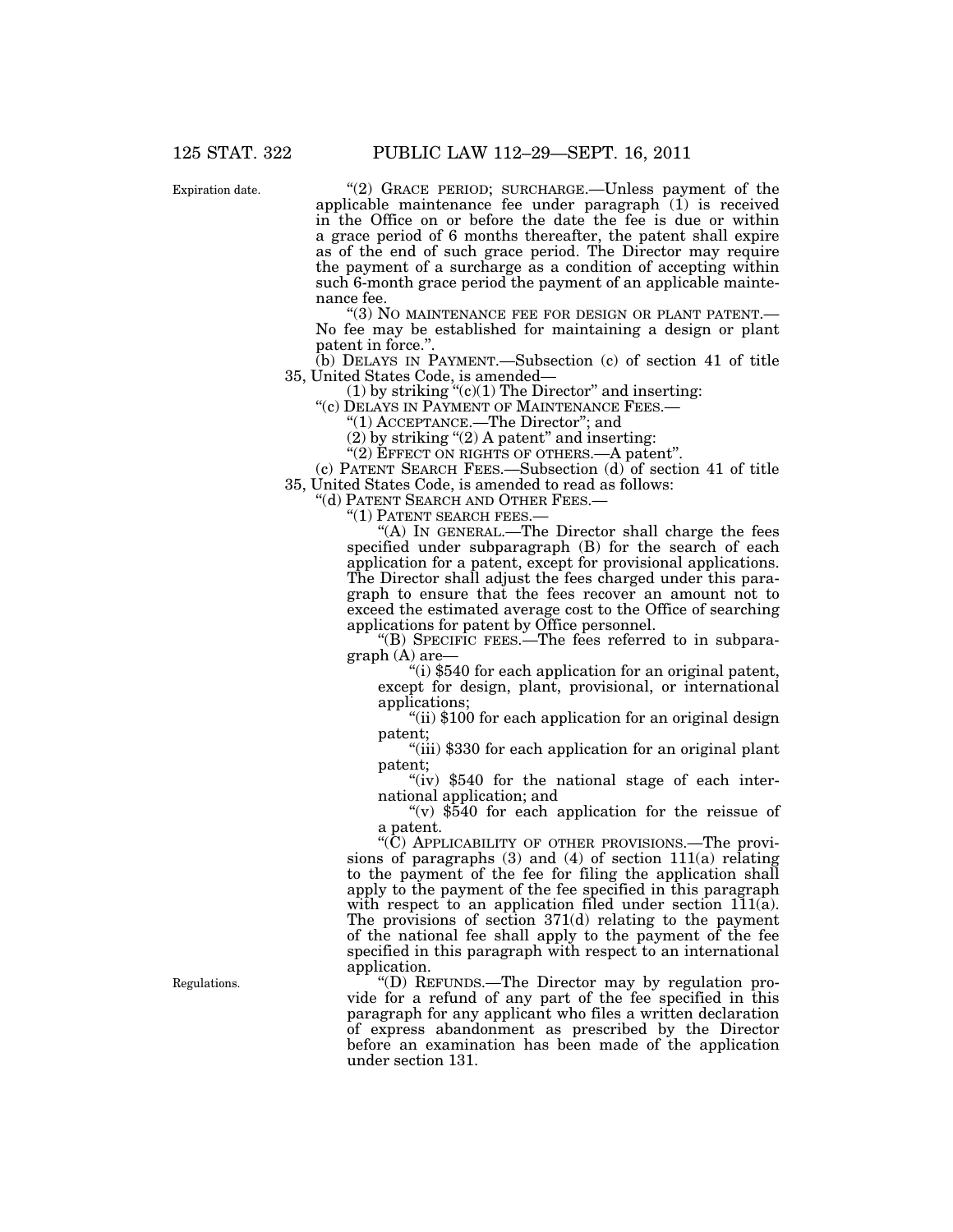''(2) OTHER FEES.— ''(A) IN GENERAL.—The Director shall establish fees for all other processing, services, or materials relating to patents not specified in this section to recover the estimated average cost to the Office of such processing, services, or materials, except that the Director shall charge the following fees for the following services:

''(i) For recording a document affecting title, \$40 per property.

''(ii) For each photocopy, \$.25 per page.

"(iii) For each black and white copy of a patent, \$3.

''(B) COPIES FOR LIBRARIES.—The yearly fee for providing a library specified in section 12 with uncertified printed copies of the specifications and drawings for all patents in that year shall be \$50.''.

(d) FEES FOR SMALL ENTITIES.—Subsection (h) of section 41 of title 35, United States Code, is amended to read as follows: ''(h) FEES FOR SMALL ENTITIES.—

''(1) REDUCTIONS IN FEES.—Subject to paragraph (3), fees charged under subsections (a), (b), and  $(d)(1)$  shall be reduced by 50 percent with respect to their application to any small business concern as defined under section 3 of the Small Business Act, and to any independent inventor or nonprofit organization as defined in regulations issued by the Director.

"(2) SURCHARGES AND OTHER FEES.—With respect to its application to any entity described in paragraph (1), any surcharge or fee charged under subsection  $(c)$  or  $(d)$  shall not be higher than the surcharge or fee required of any other entity under the same or substantially similar circumstances.

''(3) REDUCTION FOR ELECTRONIC FILING.—The fee charged under subsection  $(a)(1)(A)$  shall be reduced by 75 percent with respect to its application to any entity to which paragraph (1) applies, if the application is filed by electronic means as prescribed by the Director.''.

(e) TECHNICAL AMENDMENTS.—Section 41 of title 35, United States Code, is amended—

(1) in subsection (e), in the first sentence, by striking ''The Director'' and inserting ''WAIVER OF FEES; COPIES REGARDING NOTICE.—The Director'';

(2) in subsection (f), by striking ''The fees'' and inserting ''ADJUSTMENT OF FEES.—The fees'';

(3) by repealing subsection (g); and

 $(4)$  in subsection  $(i)$ —

(A) by striking  $(ii)(1)$  The Director" and inserting the following:

''(i) ELECTRONIC PATENT AND TRADEMARK DATA.—

''(1) MAINTENANCE OF COLLECTIONS.—The Director'';

(B) by striking "(2) The Director" and inserting the following:

"(2) AVAILABILITY OF AUTOMATED SEARCH SYSTEMS.-The Director";

 $(C)$  by striking "(3) The Director" and inserting the following:

''(3) ACCESS FEES.—The Director''; and

(D) by striking "(4) The Director" and inserting the following: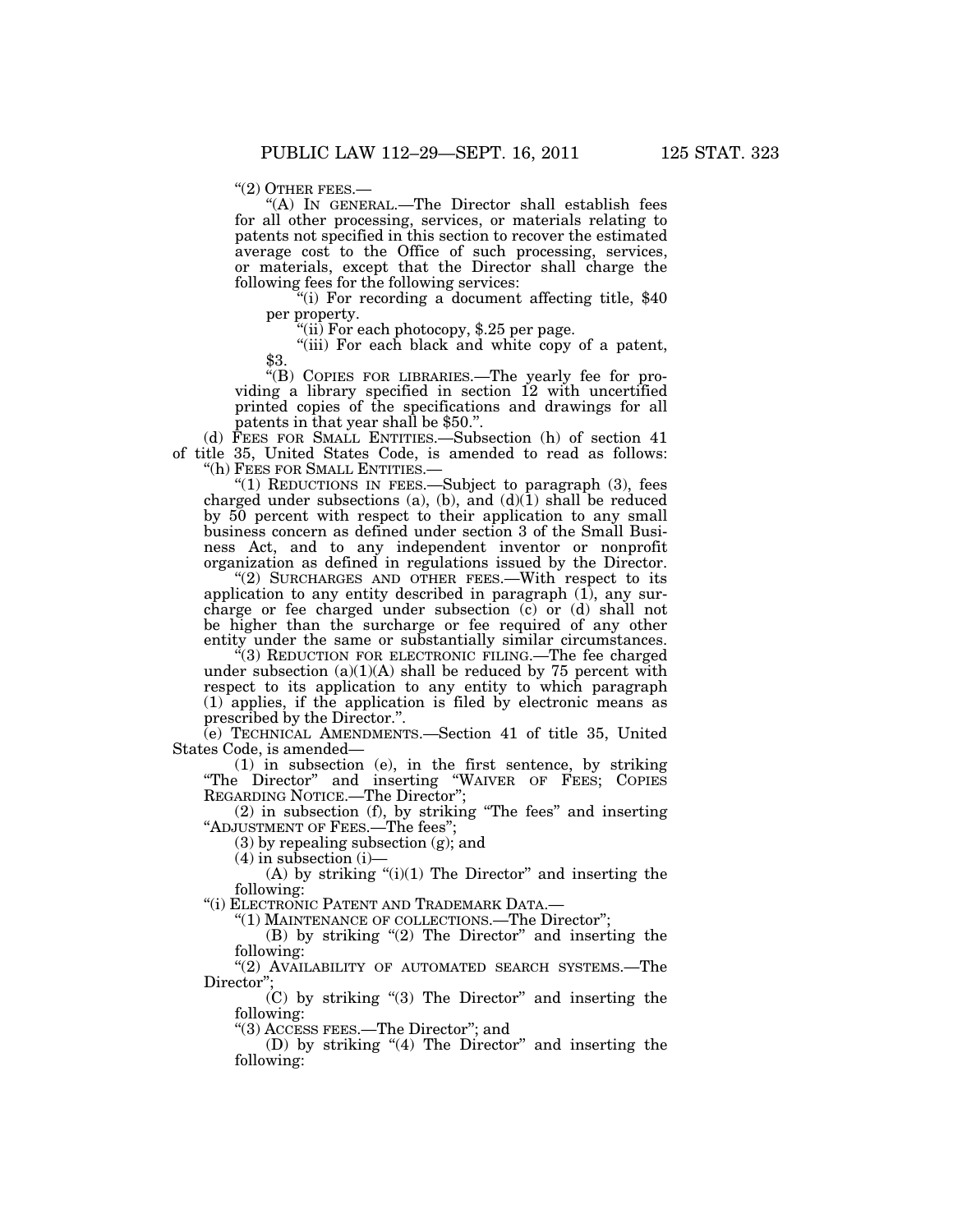''(4) ANNUAL REPORT TO CONGRESS.—The Director''.

(f) ADJUSTMENT OF TRADEMARK FEES.—Section 802(a) of divi-

sion B of the Consolidated Appropriations Act, 2005 (Public Law 108–447) is amended—

(1) in the first sentence, by striking ''During fiscal years 2005, 2006, and 2007,'', and inserting ''Until such time as the Director sets or adjusts the fees otherwise,''; and

(2) in the second sentence, by striking ''During fiscal years 2005, 2006, and 2007, the'' and inserting ''The''.

(g) EFFECTIVE DATE, APPLICABILITY, AND TRANSITION PROVI-SIONS.—Section 803(a) of division B of the Consolidated Appropriations Act, 2005 (Public Law 108–447) is amended by striking ''and shall apply only with respect to the remaining portion of fiscal year 2005 and fiscal year 2006''.

(h) PRIORITIZED EXAMINATION FEE.—

 $(1)$  In GENERAL. $-$ 

 $(A)$  Fee.

(i) PRIORITIZED EXAMINATION FEE.—A fee of \$4,800 shall be established for filing a request, pursuant to section 2(b)(2)(G) of title 35, United States Code, for prioritized examination of a nonprovisional application for an original utility or plant patent.

(ii) ADDITIONAL FEES.—In addition to the prioritized examination fee under clause (i), the fees due on an application for which prioritized examination is being sought are the filing, search, and examination fees (including any applicable excess claims and application size fees), processing fee, and publication fee for that application.

(B) REGULATIONS; LIMITATIONS.—

(i) REGULATIONS.—The Director may by regulation prescribe conditions for acceptance of a request under subparagraph (A) and a limit on the number of filings for prioritized examination that may be accepted.

(ii) LIMITATION ON CLAIMS.— Until regulations are prescribed under clause (i), no application for which prioritized examination is requested may contain or be amended to contain more than 4 independent claims or more than 30 total claims.

(iii) LIMITATION ON TOTAL NUMBER OF REQUESTS.— The Director may not accept in any fiscal year more than 10,000 requests for prioritization until regulations are prescribed under this subparagraph setting another limit.

(2) REDUCTION IN FEES FOR SMALL ENTITIES.—The Director shall reduce fees for providing prioritized examination of nonprovisional applications for original utility and plant patents by 50 percent for small entities that qualify for reduced fees under section 41(h)(1) of title 35, United States Code.

(3) DEPOSIT OF FEES.—All fees paid under this subsection shall be credited to the United States Patent and Trademark Office Appropriation Account, shall remain available until expended, and may be used only for the purposes specified in section 42(c)(3)(A) of title 35, United States Code.

(4) EFFECTIVE DATE AND TERMINATION.—

35 USC 41 note.

35 USC 41 note.

35 USC 41 note.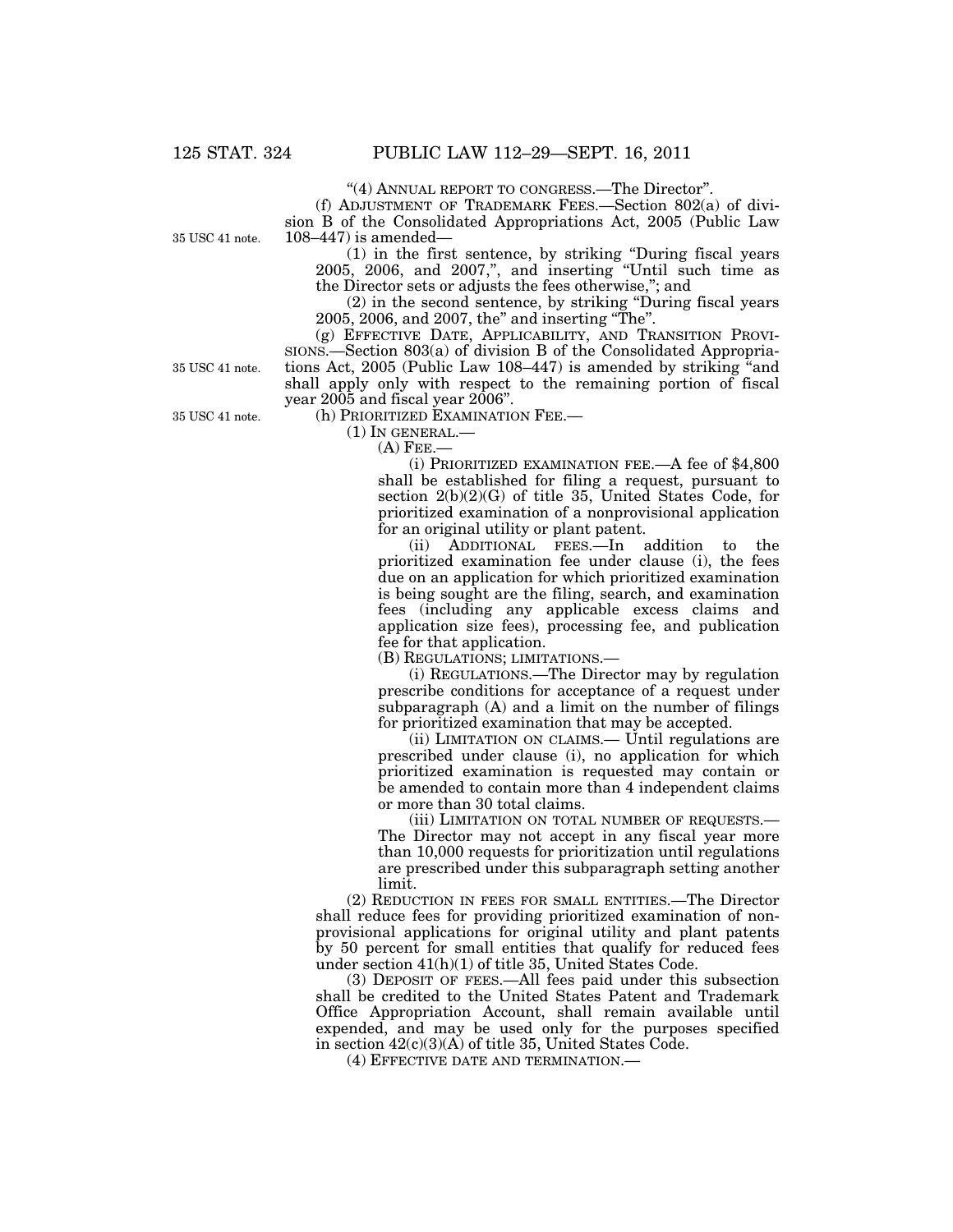(A) EFFECTIVE DATE.—This subsection shall take effect on the date that is 10 days after the date of the enactment of this Act.

(B) TERMINATION.—The fee imposed under paragraph  $(1)(A)(i)$ , and the reduced fee under paragraph  $(2)$ , shall terminate on the effective date of the setting or adjustment of the fee under paragraph  $(1)(A)(i)$  pursuant to the exercise of the authority under section 10 for the first time with respect to that fee.<br>(i) APPROPRIATION ACCOUNT TRANSITION FEES.—

(1) SURCHARGE.—<br>(A) IN GENERAL.—There shall be a surcharge of 15 percent, rounded by standard arithmetic rules, on all fees charged or authorized by subsections  $(a)$ ,  $(b)$ , and  $(d)(1)$ of section 41, and section 132(b), of title 35, United States Code. Any surcharge imposed under this subsection is, and shall be construed to be, separate from and in addition to any other surcharge imposed under this Act or any other provision of law.

(B) DEPOSIT OF AMOUNTS.—Amounts collected pursuant to the surcharge imposed under subparagraph (A) shall be credited to the United States Patent and Trademark Appropriation Account, shall remain available until expended, and may be used only for the purposes specified in section 42(c)(3)(A) of title 35, United States Code.

(2) EFFECTIVE DATE AND TERMINATION OF SURCHARGE.— The surcharge provided for in paragraph  $(1)$ —

(A) shall take effect on the date that is 10 days after the date of the enactment of this Act; and

(B) shall terminate, with respect to a fee to which Applicability. paragraph (1)(A) applies, on the effective date of the setting or adjustment of that fee pursuant to the exercise of the authority under section 10 for the first time with respect to that fee.

(j) EFFECTIVE DATE.—Except as otherwise provided in this section, this section and the amendments made by this section shall take effect on the date of the enactment of this Act.

#### **SEC. 12. SUPPLEMENTAL EXAMINATION.**

(a) IN GENERAL.—Chapter 25 of title 35, United States Code, is amended by adding at the end the following:

#### **''§ 257. Supplemental examinations to consider, reconsider, or correct information**

''(a) REQUEST FOR SUPPLEMENTAL EXAMINATION.—A patent owner may request supplemental examination of a patent in the Office to consider, reconsider, or correct information believed to be relevant to the patent, in accordance with such requirements as the Director may establish. Within 3 months after the date a request for supplemental examination meeting the requirements of this section is received, the Director shall conduct the supplemental examination and shall conclude such examination by issuing a certificate indicating whether the information presented in the request raises a substantial new question of patentability.

''(b) REEXAMINATION ORDERED.—If the certificate issued under subsection (a) indicates that a substantial new question of patentability is raised by 1 or more items of information in the request,

35 USC 41 note.

35 USC 41 note.

Deadline. Certificate.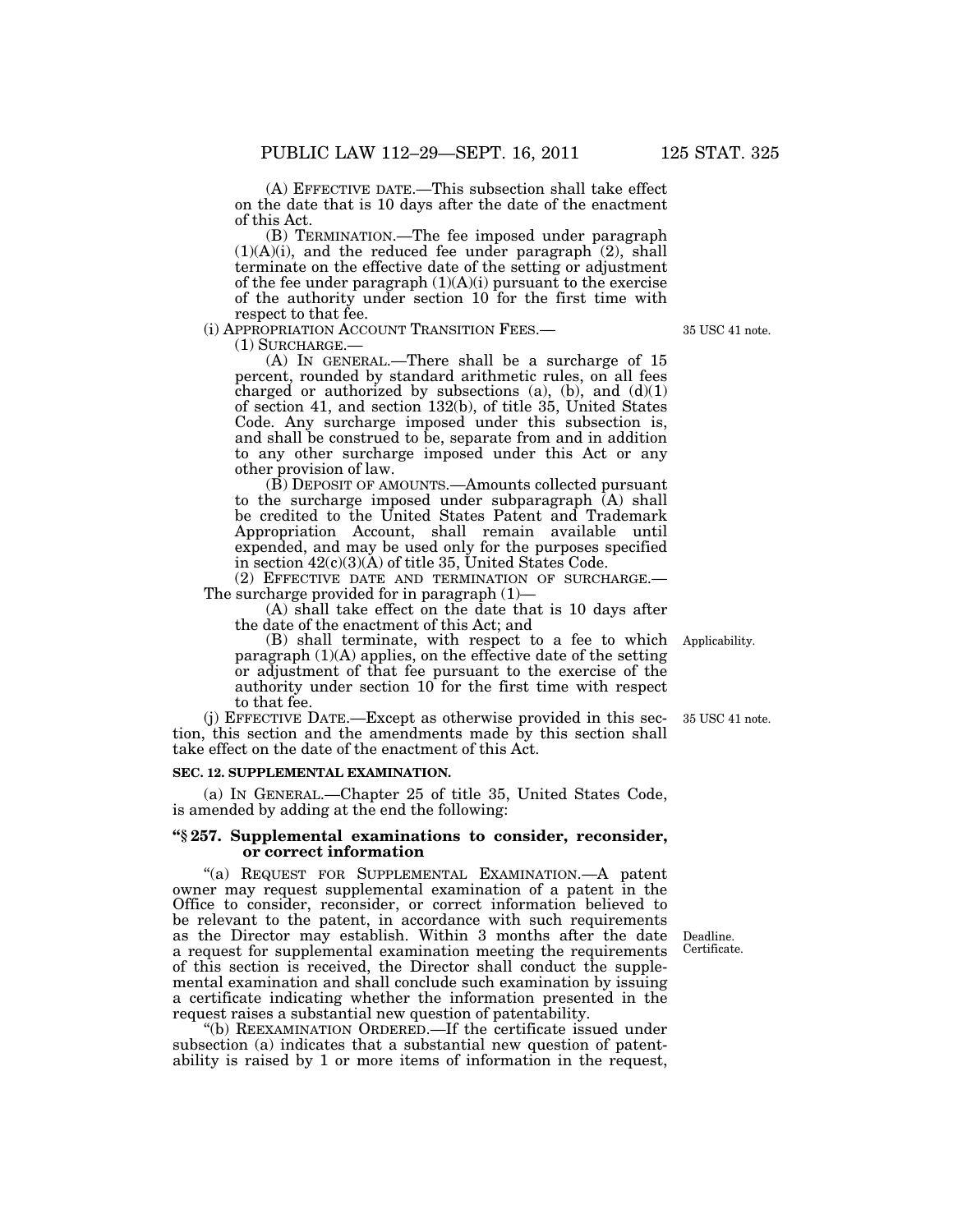the Director shall order reexamination of the patent. The reexamination shall be conducted according to procedures established by chapter 30, except that the patent owner shall not have the right to file a statement pursuant to section 304. During the reexamination, the Director shall address each substantial new question of patentability identified during the supplemental examination, notwithstanding the limitations in chapter 30 relating to patents and printed publication or any other provision of such chapter.<br>"(c) EFFECT.-

"(1) In GENERAL.—A patent shall not be held unenforceable on the basis of conduct relating to information that had not been considered, was inadequately considered, or was incorrect in a prior examination of the patent if the information was considered, reconsidered, or corrected during a supplemental examination of the patent. The making of a request under subsection (a), or the absence thereof, shall not be relevant to enforceability of the patent under section 282.

''(2) EXCEPTIONS.—

''(A) PRIOR ALLEGATIONS.—Paragraph (1) shall not apply to an allegation pled with particularity in a civil action, or set forth with particularity in a notice received by the patent owner under section  $505(j)(2)(B)(iv)(II)$  of the Federal Food, Drug, and Cosmetic Act (21 U.S.C.  $355(j)(2)(B)(iv)(II))$ , before the date of a supplemental examination request under subsection (a) to consider, reconsider, or correct information forming the basis for the allegation.

''(B) PATENT ENFORCEMENT ACTIONS.—In an action brought under section 337(a) of the Tariff Act of 1930  $(19 \text{ U.S.C. } 1337(a))$ , or section 281 of this title, paragraph (1) shall not apply to any defense raised in the action that is based upon information that was considered, reconsidered, or corrected pursuant to a supplemental examination request under subsection (a), unless the supplemental examination, and any reexamination ordered pursuant to the request, are concluded before the date on which the action is brought.

''(d) FEES AND REGULATIONS.—

''(1) FEES.—The Director shall, by regulation, establish fees for the submission of a request for supplemental examination of a patent, and to consider each item of information submitted in the request. If reexamination is ordered under subsection (b), fees established and applicable to ex parte reexamination proceedings under chapter 30 shall be paid, in addition to fees applicable to supplemental examination.

" $(2)$  REGULATIONS.—The Director shall issue regulations governing the form, content, and other requirements of requests for supplemental examination, and establishing procedures for reviewing information submitted in such requests.

''(e) FRAUD.—If the Director becomes aware, during the course of a supplemental examination or reexamination proceeding ordered under this section, that a material fraud on the Office may have been committed in connection with the patent that is the subject of the supplemental examination, then in addition to any other actions the Director is authorized to take, including the cancellation of any claims found to be invalid under section 307 as a result of a reexamination ordered under this section, the Director shall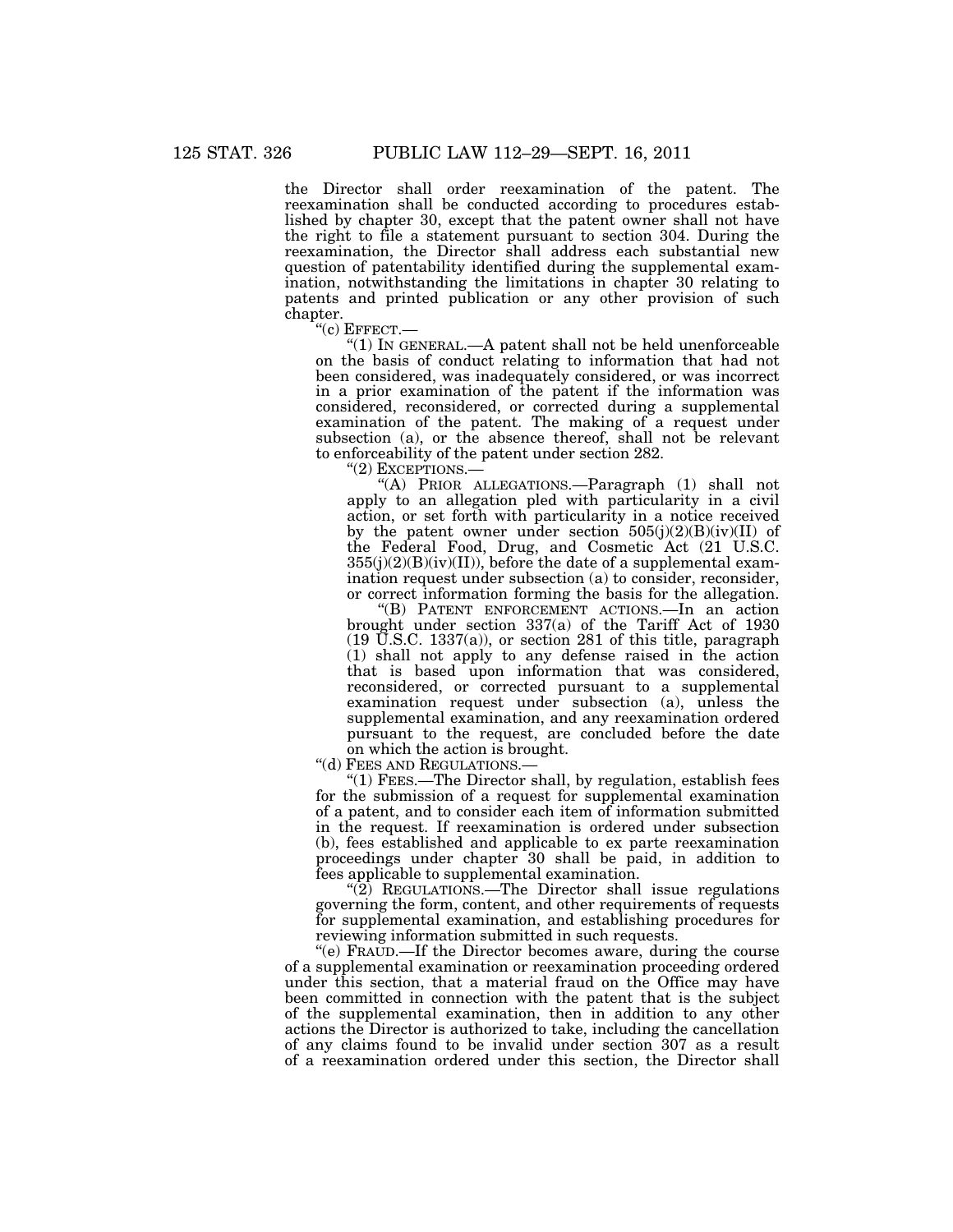also refer the matter to the Attorney General for such further action as the Attorney General may deem appropriate. Any such referral shall be treated as confidential, shall not be included in the file of the patent, and shall not be disclosed to the public unless the United States charges a person with a criminal offense in connection with such referral.

''(f) RULE OF CONSTRUCTION.—Nothing in this section shall be construed—

"(1) to preclude the imposition of sanctions based upon criminal or antitrust laws (including section 1001(a) of title 18, the first section of the Clayton Act, and section 5 of the Federal Trade Commission Act to the extent that section relates to unfair methods of competition);

"(2) to limit the authority of the Director to investigate issues of possible misconduct and impose sanctions for misconduct in connection with matters or proceedings before the Office; or

 $\degree$ (3) to limit the authority of the Director to issue regulations under chapter 3 relating to sanctions for misconduct by representatives practicing before the Office."

(b) CONFORMING AMENDMENT.—The table of sections for chapter 25 of title 35, United States Code, is amended by adding at the end the following new item:

#### ''257. Supplemental examinations to consider, reconsider, or correct information.''.

(c) EFFECTIVE DATE.—The amendments made by this section shall take effect upon the expiration of the 1-year period beginning on the date of the enactment of this Act and shall apply to any patent issued before, on, or after that effective date.

# **SEC. 13. FUNDING AGREEMENTS.**

(a) IN GENERAL.—Section  $202(c)(7)(E)(i)$  of title 35, United States Code, is amended—

(1) by striking ''75 percent'' and inserting ''15 percent'';

(2) by striking ''25 percent'' and inserting ''85 percent''; and

(3) by striking "as described above in this clause  $(D)$ ;" and inserting "described above in this clause;"

(b) EFFECTIVE DATE.—The amendments made by this section shall take effect on the date of the enactment of this Act and shall apply to any patent issued before, on, or after that date.

# **SEC. 14. TAX STRATEGIES DEEMED WITHIN THE PRIOR ART.**

(a) IN GENERAL.—For purposes of evaluating an invention under section 102 or 103 of title 35, United States Code, any strategy for reducing, avoiding, or deferring tax liability, whether known or unknown at the time of the invention or application for patent, shall be deemed insufficient to differentiate a claimed invention from the prior art.

(b) DEFINITION.—For purposes of this section, the term ''tax liability'' refers to any liability for a tax under any Federal, State, or local law, or the law of any foreign jurisdiction, including any statute, rule, regulation, or ordinance that levies, imposes, or assesses such tax liability.

(c) EXCLUSIONS.—This section does not apply to that part of an invention that—

(1) is a method, apparatus, technology, computer program product, or system, that is used solely for preparing a tax

Applicability. 35 USC 202 note.

35 USC 102 note.

Applicability. 35 USC 257 note.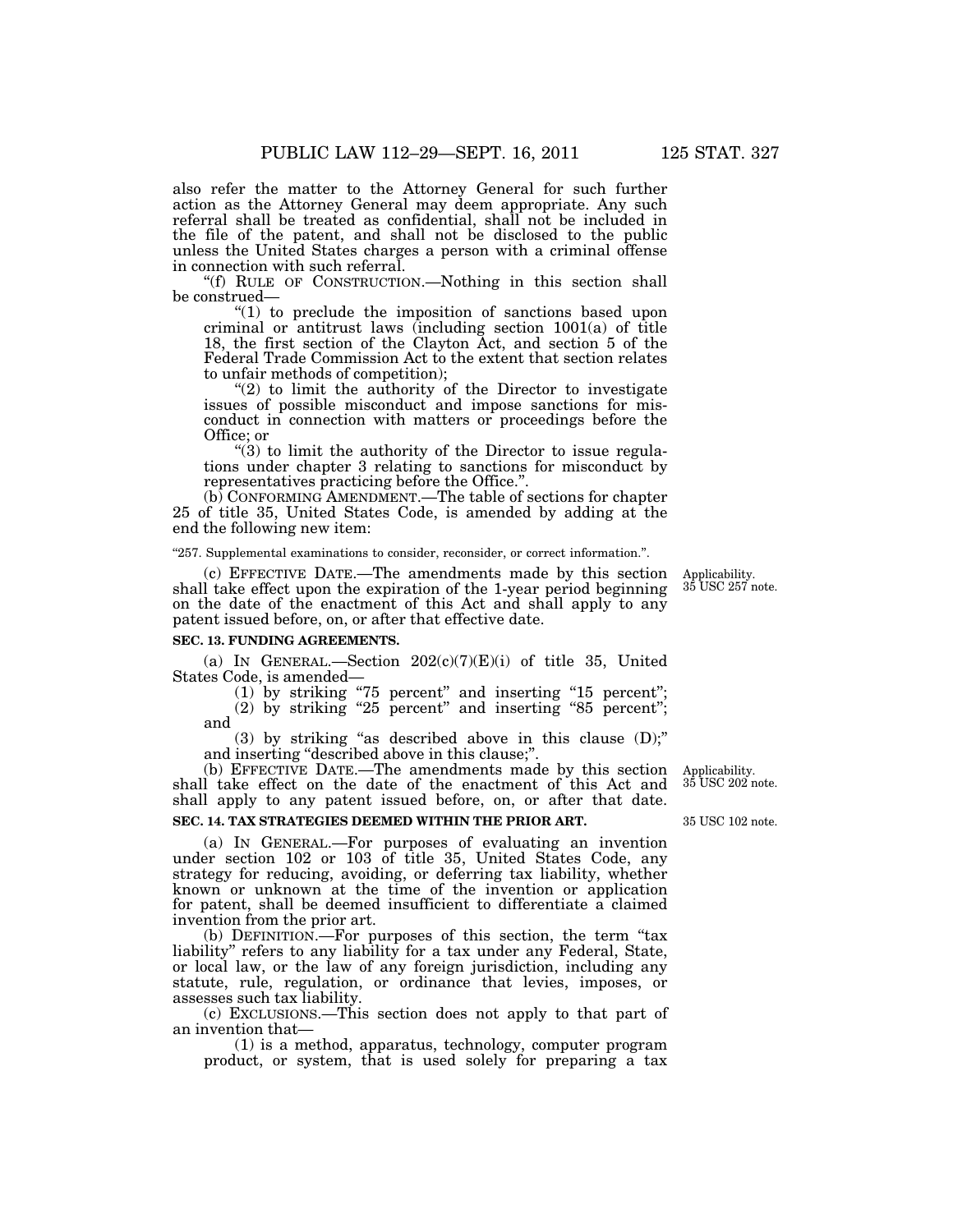or information return or other tax filing, including one that records, transmits, transfers, or organizes data related to such filing; or

(2) is a method, apparatus, technology, computer program product, or system used solely for financial management, to the extent that it is severable from any tax strategy or does not limit the use of any tax strategy by any taxpayer or tax advisor.

(d) RULE OF CONSTRUCTION.—Nothing in this section shall be construed to imply that other business methods are patentable or that other business method patents are valid.

(e) EFFECTIVE DATE; APPLICABILITY.—This section shall take effect on the date of the enactment of this Act and shall apply to any patent application that is pending on, or filed on or after, that date, and to any patent that is issued on or after that date.

#### **SEC. 15. BEST MODE REQUIREMENT.**

(a) IN GENERAL.—Section 282 of title 35, United States Code, is amended in the second undesignated paragraph by striking paragraph (3) and inserting the following:

"(3) Invalidity of the patent or any claim in suit for failure to comply with—

''(A) any requirement of section 112, except that the failure to disclose the best mode shall not be a basis on which any claim of a patent may be canceled or held invalid or otherwise unenforceable; or

''(B) any requirement of section 251.''.

(b) CONFORMING AMENDMENT.—Sections 119(e)(1) and 120 of title 35, United States Code, are each amended by striking ''the first paragraph of section 112 of this title'' and inserting ''section 112(a) (other than the requirement to disclose the best mode)''.

(c) EFFECTIVE DATE.—The amendments made by this section shall take effect upon the date of the enactment of this Act and shall apply to proceedings commenced on or after that date.

# **SEC. 16. MARKING.**

(a) VIRTUAL MARKING.—

(1) IN GENERAL.—Section 287(a) of title 35, United States Code, is amended by striking "or when," and inserting "or by fixing thereon the word 'patent' or the abbreviation 'pat.' together with an address of a posting on the Internet, accessible to the public without charge for accessing the address, that associates the patented article with the number of the patent, or when."

(2) EFFECTIVE DATE.—The amendment made by this subsection shall apply to any case that is pending on, or commenced on or after, the date of the enactment of this Act.

(3) REPORT.—Not later than the date that is 3 years after the date of the enactment of this Act, the Director shall submit a report to Congress that provides—

(A) an analysis of the effectiveness of ''virtual marking'', as provided in the amendment made by paragraph (1) of this subsection, as an alternative to the physical marking of articles;

(B) an analysis of whether such virtual marking has limited or improved the ability of the general public to access information about patents;

Applicability. 35 USC 119 note.

Applicability. 35 USC 287 note.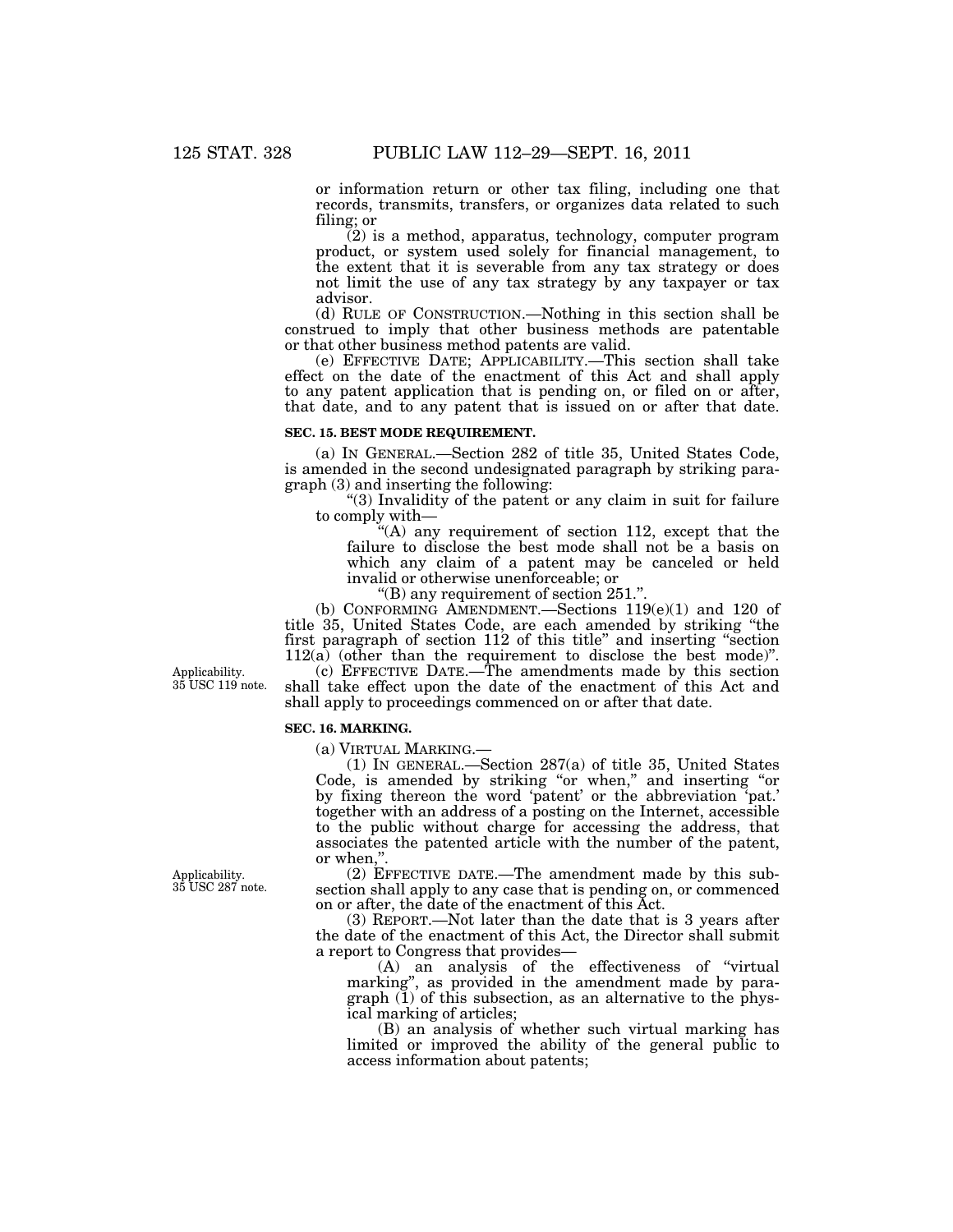(C) an analysis of the legal issues, if any, that arise from such virtual marking; and

(D) an analysis of the deficiencies, if any, of such virtual marking.<br>- (b) FALSE MARKING.

(1) CIVIL PENALTY.— Section  $292(a)$  of title 35, United States, Code, is amended by adding at the end the following: ''Only the United States may sue for the penalty authorized by this subsection.''.

(2) CIVIL ACTION FOR DAMAGES.—Subsection (b) of section 292 of title 35, United States Code, is amended to read as follows:

''(b) A person who has suffered a competitive injury as a result of a violation of this section may file a civil action in a district court of the United States for recovery of damages adequate to compensate for the injury.''.

(3) EXPIRED PATENTS.—Section 292 of title 35, United States Code, is amended by adding at the end the following:

"(c) The marking of a product, in a manner described in subsection (a), with matter relating to a patent that covered that product but has expired is not a violation of this section.'

(4) EFFECTIVE DATE.—The amendments made by this subsection shall apply to all cases, without exception, that are pending on, or commenced on or after, the date of the enactment of this Act.

#### **SEC. 17. ADVICE OF COUNSEL.**

(a) IN GENERAL.—Chapter 29 of title 35, United States Code, is amended by adding at the end the following:

#### **''§ 298. Advice of counsel**

''The failure of an infringer to obtain the advice of counsel with respect to any allegedly infringed patent, or the failure of the infringer to present such advice to the court or jury, may not be used to prove that the accused infringer willfully infringed the patent or that the infringer intended to induce infringement of the patent.''.

(b) CONFORMING AMENDMENT.—The table of sections for chapter 29 of title 35, United States Code, is amended by adding at the end the following:

''298. Advice of counsel.''.

#### **SEC. 18. TRANSITIONAL PROGRAM FOR COVERED BUSINESS METHOD**  35 USC 321 note. **PATENTS.**

(a) TRANSITIONAL PROGRAM.—

(1) ESTABLISHMENT.—Not later than the date that is 1 year after the date of the enactment of this Act, the Director shall issue regulations establishing and implementing a transitional post-grant review proceeding for review of the validity of covered business method patents. The transitional proceeding implemented pursuant to this subsection shall be regarded as, and shall employ the standards and procedures of, a postgrant review under chapter 32 of title 35, United States Code, subject to the following:

(A) Section 321(c) of title 35, United States Code, and subsections  $(b)$ ,  $(e)(2)$ , and  $(f)$  of section 325 of such title shall not apply to a transitional proceeding.

Deadline. Regulations.

35 USC 292 note.

Applicability.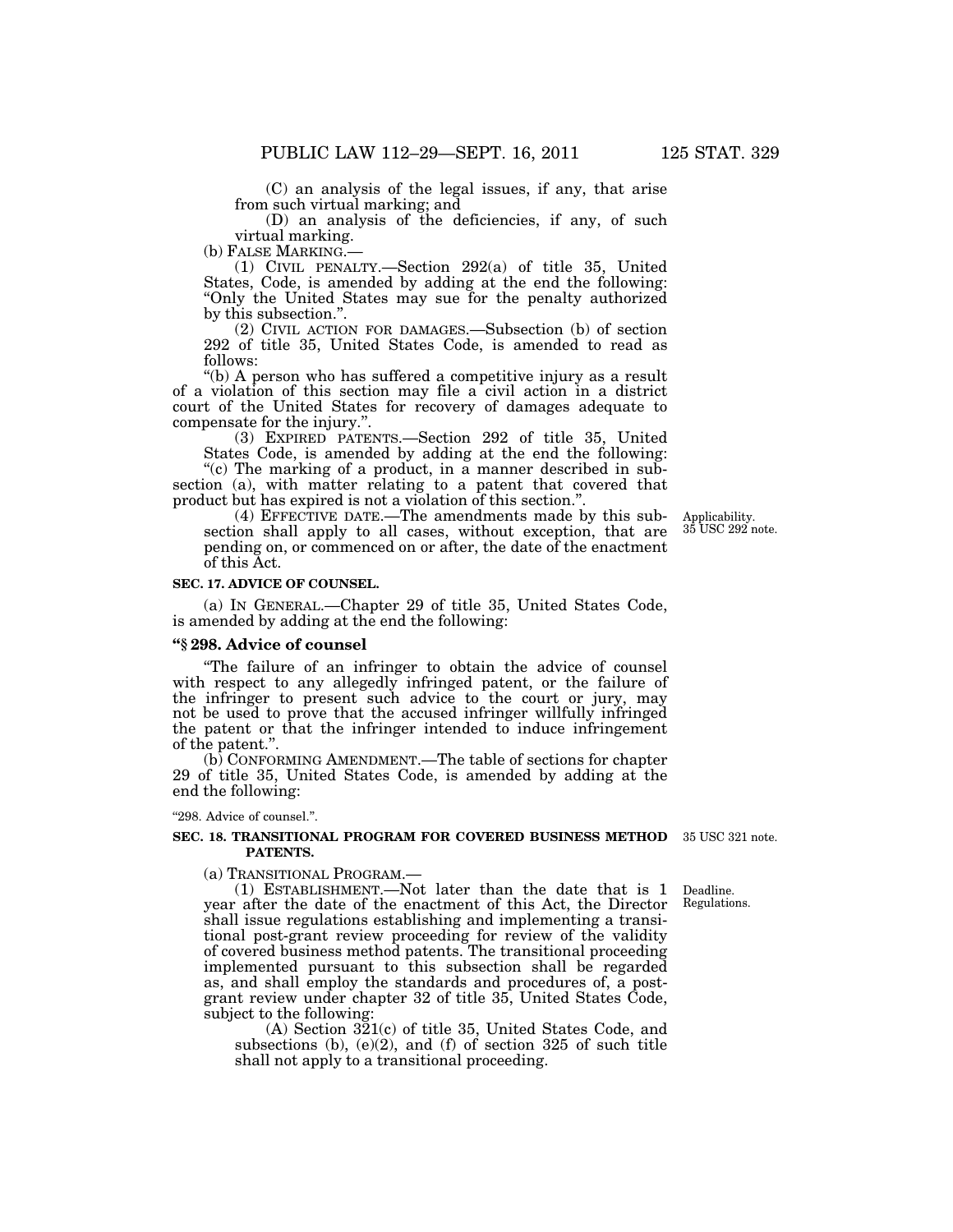(B) A person may not file a petition for a transitional proceeding with respect to a covered business method patent unless the person or the person's real party in interest or privy has been sued for infringement of the patent or has been charged with infringement under that patent.

(C) A petitioner in a transitional proceeding who challenges the validity of 1 or more claims in a covered business method patent on a ground raised under section 102 or 103 of title 35, United States Code, as in effect on the day before the effective date set forth in section  $3(n)(1)$ , may support such ground only on the basis of—

 $(i)$  prior art that is described by section  $102(a)$ of such title of such title (as in effect on the day before such effective date); or

(ii) prior art that—

(I) discloses the invention more than 1 year before the date of the application for patent in the United States; and

(II) would be described by section 102(a) of such title (as in effect on the day before the effective date set forth in section  $3(n)(1)$  if the disclosure had been made by another before the invention thereof by the applicant for patent.

(D) The petitioner in a transitional proceeding that results in a final written decision under section 328(a) of title 35, United States Code, with respect to a claim in a covered business method patent, or the petitioner's real party in interest, may not assert, either in a civil action arising in whole or in part under section 1338 of title 28, United States Code, or in a proceeding before the International Trade Commission under section 337 of the Tariff Act of 1930 (19 U.S.C. 1337), that the claim is invalid on any ground that the petitioner raised during that transitional proceeding.

(E) The Director may institute a transitional proceeding only for a patent that is a covered business method patent.

(2) EFFECTIVE DATE.—The regulations issued under paragraph (1) shall take effect upon the expiration of the 1-year period beginning on the date of the enactment of this Act and shall apply to any covered business method patent issued before, on, or after that effective date, except that the regulations shall not apply to a patent described in section  $6(f)(2)(A)$ of this Act during the period in which a petition for postgrant review of that patent would satisfy the requirements of section 321(c) of title 35, United States Code.

(3) SUNSET.—

(A) IN GENERAL.—This subsection, and the regulations issued under this subsection, are repealed effective upon the expiration of the 8-year period beginning on the date that the regulations issued under to paragraph (1) take effect.

(B) APPLICABILITY.—Notwithstanding subparagraph (A), this subsection and the regulations issued under this subsection shall continue to apply, after the date of the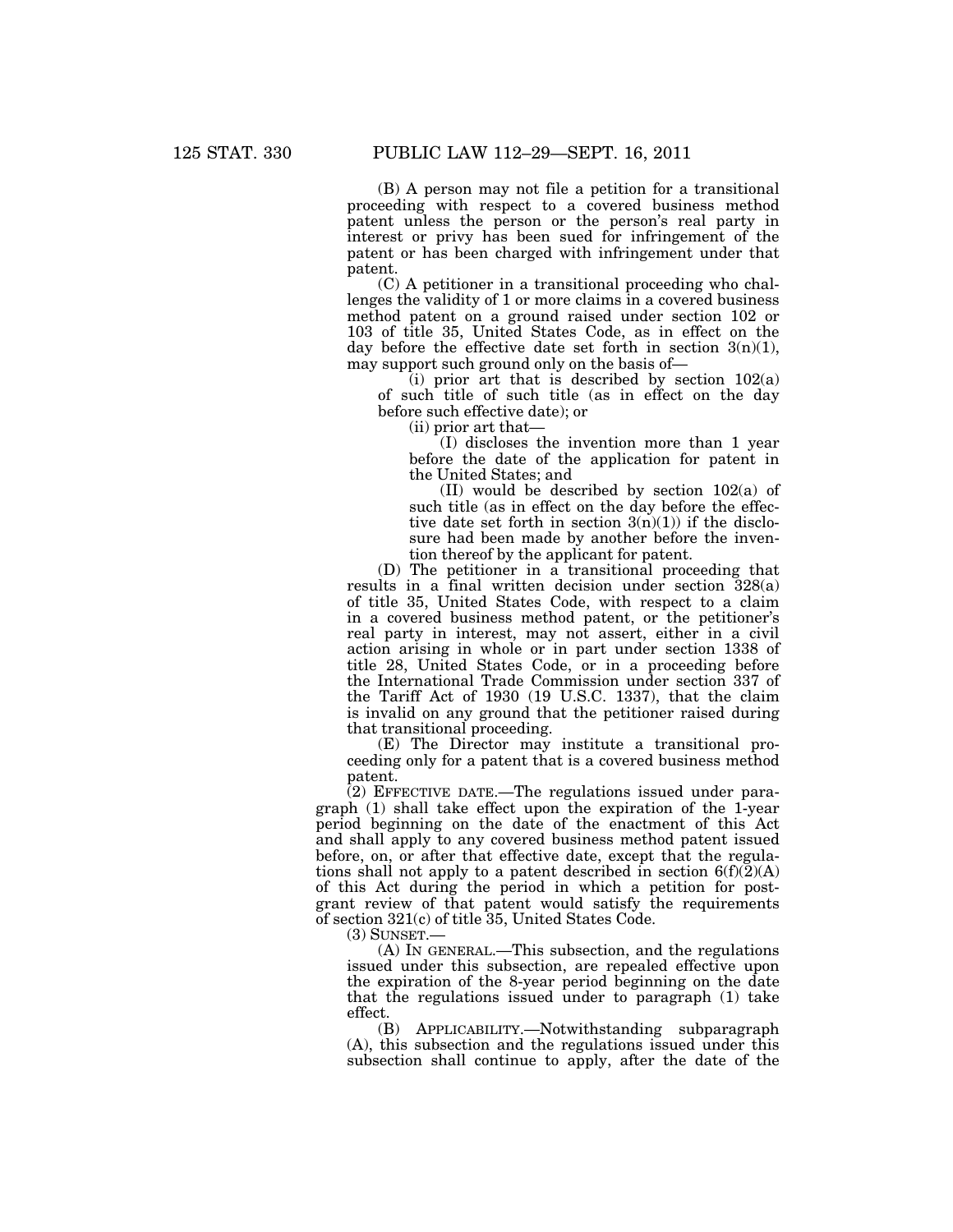repeal under subparagraph (A), to any petition for a transitional proceeding that is filed before the date of such repeal. (b) REQUEST FOR STAY.—

(1) IN GENERAL.—If a party seeks a stay of a civil action alleging infringement of a patent under section 281 of title 35, United States Code, relating to a transitional proceeding for that patent, the court shall decide whether to enter a stay based on—

(A) whether a stay, or the denial thereof, will simplify the issues in question and streamline the trial;

(B) whether discovery is complete and whether a trial date has been set;

(C) whether a stay, or the denial thereof, would unduly prejudice the nonmoving party or present a clear tactical advantage for the moving party; and

(D) whether a stay, or the denial thereof, will reduce the burden of litigation on the parties and on the court.

(2) REVIEW.—A party may take an immediate interlocutory appeal from a district court's decision under paragraph (1). The United States Court of Appeals for the Federal Circuit shall review the district court's decision to ensure consistent application of established precedent, and such review may be de novo.

(c) ATM EXEMPTION FOR VENUE PURPOSES.—In an action for infringement under section 281 of title 35, United States Code, of a covered business method patent, an automated teller machine shall not be deemed to be a regular and established place of business for purposes of section 1400(b) of title 28, United States Code. (d) DEFINITION.—

(1) IN GENERAL.—For purposes of this section, the term "covered business method patent" means a patent that claims a method or corresponding apparatus for performing data processing or other operations used in the practice, administration, or management of a financial product or service, except that the term does not include patents for technological inventions.

(2) REGULATIONS.—To assist in implementing the transitional proceeding authorized by this subsection, the Director shall issue regulations for determining whether a patent is for a technological invention.

(e) RULE OF CONSTRUCTION.—Nothing in this section shall be construed as amending or interpreting categories of patent-eligible subject matter set forth under section 101 of title 35, United States Code.

#### **SEC. 19. JURISDICTION AND PROCEDURAL MATTERS.**

(a) STATE COURT JURISDICTION.—Section 1338(a) of title 28, United States Code, is amended by striking the second sentence and inserting the following: ''No State court shall have jurisdiction over any claim for relief arising under any Act of Congress relating to patents, plant variety protection, or copyrights. For purposes of this subsection, the term 'State' includes any State of the United States, the District of Columbia, the Commonwealth of Puerto Rico, the United States Virgin Islands, American Samoa, Guam, and the Northern Mariana Islands.''.

(b) COURT OF APPEALS FOR THE FEDERAL CIRCUIT.—Section 1295(a)(1) of title 28, United States Code, is amended to read as follows: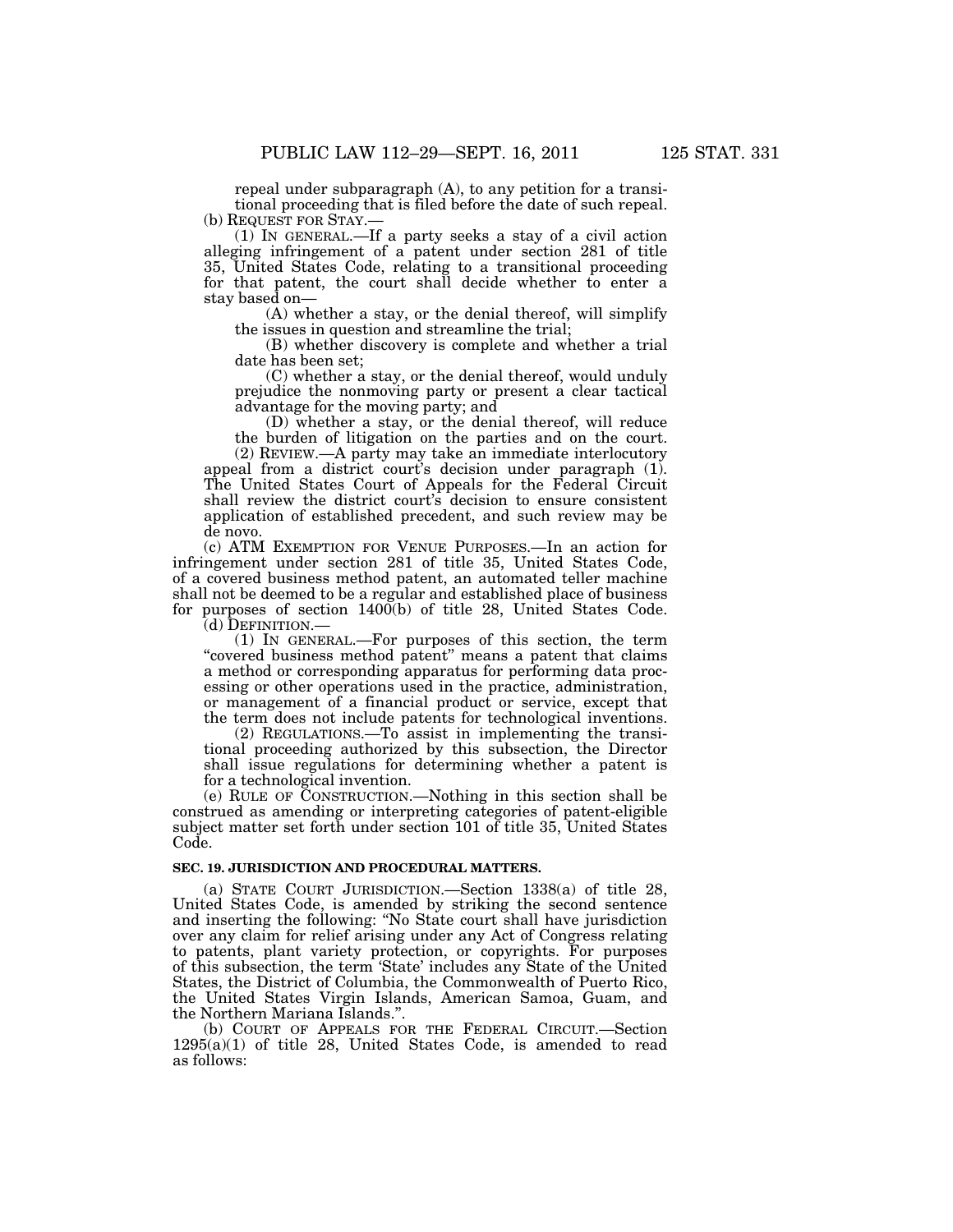" $(1)$  of an appeal from a final decision of a district court of the United States, the District Court of Guam, the District Court of the Virgin Islands, or the District Court of the Northern Mariana Islands, in any civil action arising under, or in any civil action in which a party has asserted a compulsory counterclaim arising under, any Act of Congress relating to patents or plant variety protection;''.

(c) REMOVAL.— (1) IN GENERAL.—Chapter 89 of title 28, United States Code, is amended by adding at the end the following new section:

# **''§ 1454. Patent, plant variety protection, and copyright cases**

"(a) IN GENERAL.—A civil action in which any party asserts a claim for relief arising under any Act of Congress relating to patents, plant variety protection, or copyrights may be removed to the district court of the United States for the district and division embracing the place where the action is pending.

''(b) SPECIAL RULES.—The removal of an action under this section shall be made in accordance with section 1446, except that if the removal is based solely on this section—

''(1) the action may be removed by any party; and

"(2) the time limitations contained in section  $1446(b)$  may be extended at any time for cause shown.

"(c) CLARIFICATION OF JURISDICTION IN CERTAIN CASES.—The court to which a civil action is removed under this section is not precluded from hearing and determining any claim in the civil action because the State court from which the civil action is removed did not have jurisdiction over that claim.

''(d) REMAND.—If a civil action is removed solely under this section, the district court—

''(1) shall remand all claims that are neither a basis for removal under subsection (a) nor within the original or supplemental jurisdiction of the district court under any Act of Congress; and

 $'(2)$  may, under the circumstances specified in section 1367(c), remand any claims within the supplemental jurisdiction of the district court under section 1367."

(2) CONFORMING AMENDMENT.—The table of sections for chapter 89 of title 28, United States Code, is amended by adding at the end the following new item:

''1454. Patent, plant variety protection, and copyright cases.''.

(d) PROCEDURAL MATTERS IN PATENT CASES.—

(1) JOINDER OF PARTIES AND STAY OF ACTIONS.—Chapter 29 of title 35, United States Code, as amended by this Act, is further amended by adding at the end the following new section:

# **''§ 299. Joinder of parties**

"(a) JOINDER OF ACCUSED INFRINGERS.—With respect to any civil action arising under any Act of Congress relating to patents, other than an action or trial in which an act of infringement under section 271(e)(2) has been pled, parties that are accused infringers may be joined in one action as defendants or counterclaim defendants, or have their actions consolidated for trial, or counterclaim defendants only if—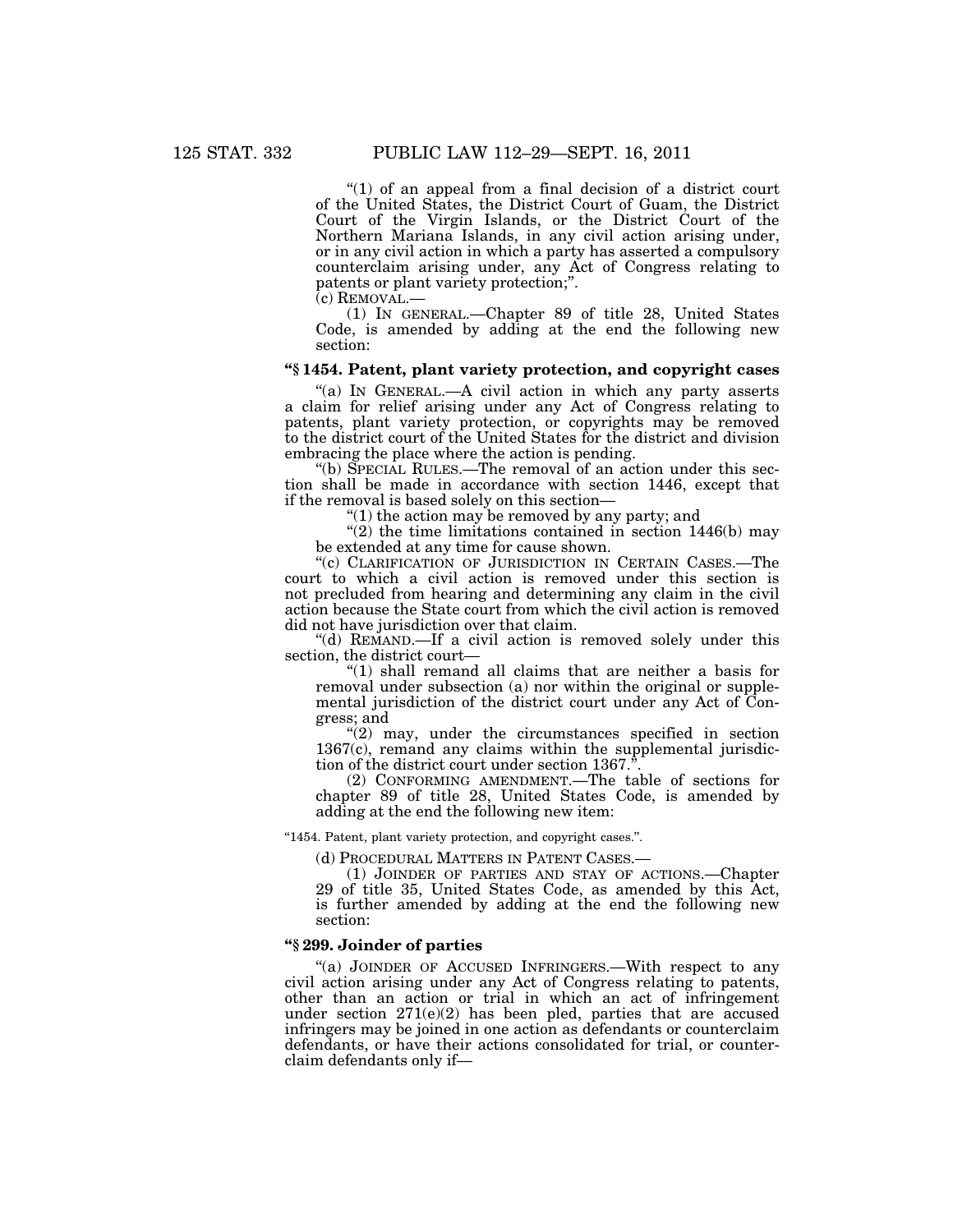" $(1)$  any right to relief is asserted against the parties jointly, severally, or in the alternative with respect to or arising out of the same transaction, occurrence, or series of transactions or occurrences relating to the making, using, importing into the United States, offering for sale, or selling of the same accused product or process; and

"(2) questions of fact common to all defendants or counterclaim defendants will arise in the action.

"(b) ALLEGATIONS INSUFFICIENT FOR JOINDER.—For purposes of this subsection, accused infringers may not be joined in one action as defendants or counterclaim defendants, or have their actions consolidated for trial, based solely on allegations that they each have infringed the patent or patents in suit.

"(c) WAIVER.—A party that is an accused infringer may waive the limitations set forth in this section with respect to that party.''.

(2) CONFORMING AMENDMENT.—The table of sections for chapter 29 of title 35, United States Code, as amended by this Act, is further amended by adding at the end the following new item:

''299. Joinder of parties.''.

(e) EFFECTIVE DATE.—The amendments made by this section shall apply to any civil action commenced on or after the date of the enactment of this Act.

Applicability. 28 USC 1295 note.

#### **SEC. 20. TECHNICAL AMENDMENTS.**

(a) JOINT INVENTIONS.—Section 116 of title 35, United States Code, is amended—

> (1) in the first undesignated paragraph, by striking ''When'' and inserting ''(a) JOINT INVENTIONS.—When'';

> (2) in the second undesignated paragraph, by striking "If a joint inventor" and inserting "(b) OMITTED INVENTOR.—If a joint inventor''; and

(3) in the third undesignated paragraph—

(A) by striking "Whenever" and inserting " $(c)$ CORRECTION OF ERRORS IN APPLICATION.—Whenever''; and

(B) by striking ''and such error arose without any deceptive intention on his part,''.

(b) FILING OF APPLICATION IN FOREIGN COUNTRY.—Section 184 of title 35, United States Code, is amended—

(1) in the first undesignated paragraph—

 $(A)$  by striking "Except when" and inserting "(a) FILING IN FOREIGN COUNTRY.—Except when''; and

(B) by striking ''and without deceptive intent'';

(2) in the second undesignated paragraph, by striking ''The term'' and inserting ''(b) APPLICATION.—The term''; and

(3) in the third undesignated paragraph, by striking ''The scope'' and inserting ''(c) SUBSEQUENT MODIFICATIONS, AMEND-MENTS, AND SUPPLEMENTS.—The scope''.

(c) FILING WITHOUT A LICENSE.—Section 185 of title 35, United States Code, is amended by striking ''and without deceptive intent''.

(d) REISSUE OF DEFECTIVE PATENTS.—Section 251 of title 35, United States Code, is amended—

(1) in the first undesignated paragraph—

(A) by striking ''Whenever'' and inserting ''(a) IN GEN- ERAL.—Whenever''; and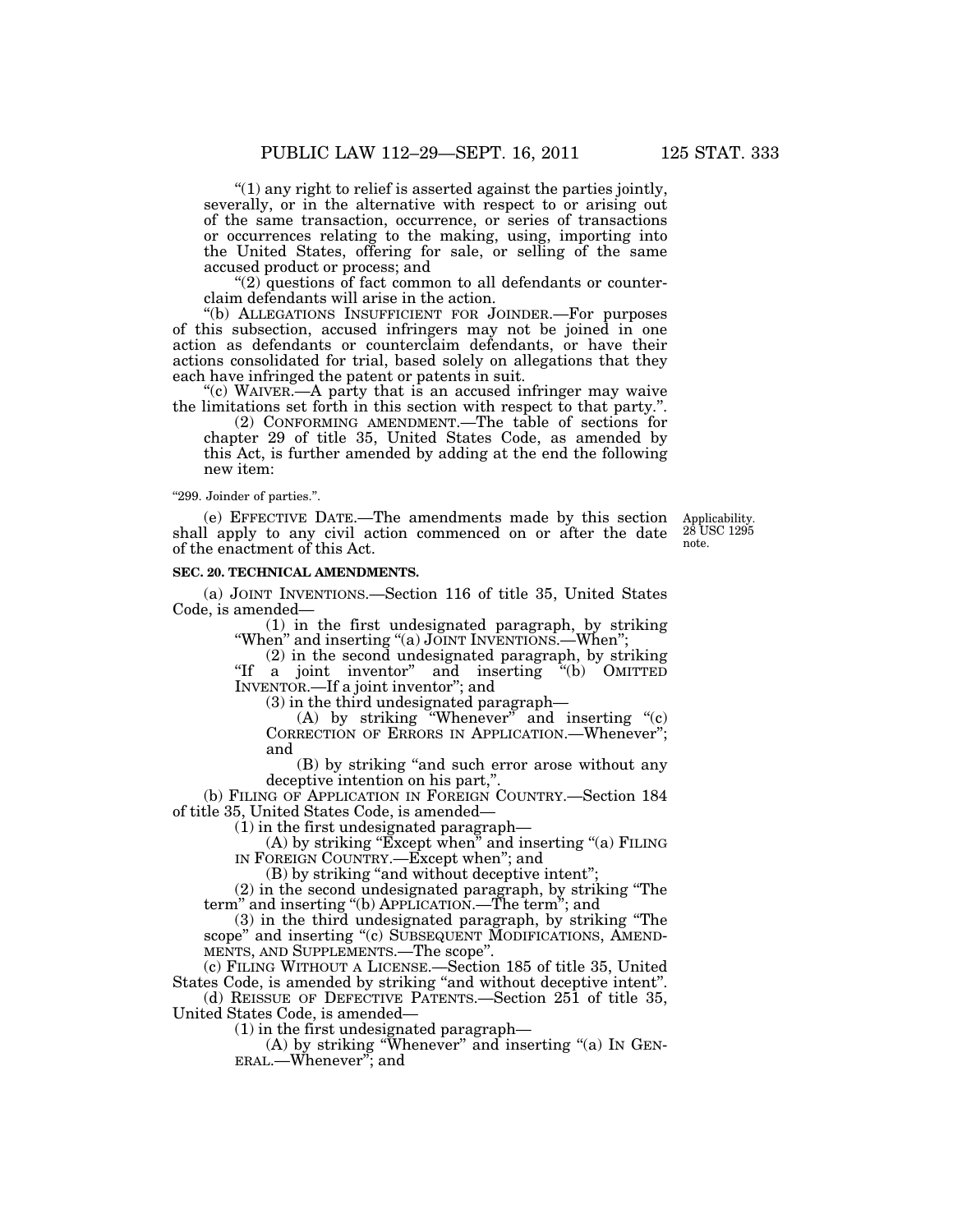(B) by striking ''without any deceptive intention'';

(2) in the second undesignated paragraph, by striking ''The Director" and inserting "(b) MULTIPLE REISSUED PATENTS.— The Director'';

(3) in the third undesignated paragraph, by striking ''The provisions'' and inserting ''(c) APPLICABILITY OF THIS TITLE.— The provisions''; and

(4) in the last undesignated paragraph, by striking ''No reissued patent'' and inserting ''(d) REISSUE PATENT ENLARGING SCOPE OF CLAIMS.—No reissued patent''.

(e) EFFECT OF REISSUE.—Section 253 of title 35, United States Code, is amended—

(1) in the first undesignated paragraph, by striking ''Whenever, without any deceptive intention," and inserting "(a) In GENERAL.—Whenever''; and

(2) in the second undesignated paragraph, by striking ''In like manner'' and inserting ''(b) ADDITIONAL DISCLAIMER OR DEDICATION.—In the manner set forth in subsection (a),".

(f) CORRECTION OF NAMED INVENTOR.—Section 256 of title 35, United States Code, is amended—

(1) in the first undesignated paragraph—

(A) by striking "Whenever" and inserting "(a) CORREC-TION.—Whenever''; and

(B) by striking ''and such error arose without any deceptive intention on his part''; and

(2) in the second undesignated paragraph, by striking ''The error'' and inserting ''(b) PATENT VALID IF ERROR CORRECTED.— The error''.

(g) PRESUMPTION OF VALIDITY.—Section 282 of title 35, United States Code, is amended—

(1) in the first undesignated paragraph—

(A) by striking "A patent" and inserting "(a) IN GEN-ERAL.—A patent''; and

(B) by striking the third sentence;

(2) in the second undesignated paragraph—

(A) by striking "The following" and inserting "(b) DEFENSES.—The following'';

(B) in paragraph (1), by striking ''uneforceability,'' and inserting "unenforceability."; and

(C) in paragraph (2), by striking ''patentability,'' and inserting "patentability."; and

(3) in the third undesignated paragraph—

(A) by striking ''In actions involving the validity or infringement of a patent'' and inserting ''(c) NOTICE OF ACTIONS; ACTIONS DURING EXTENSION OF PATENT TERM.— In an action involving the validity or infringement of a patent''; and

(B) by striking ''Claims Court'' and inserting ''Court of Federal Claims''.

(h) ACTION FOR INFRINGEMENT.—Section 288 of title 35, United States Code, is amended by striking '', without deceptive intention,''. (i) REVISER'S NOTES.—

(1) Section 3(e)(2) of title 35, United States Code, is amended by striking "this Act," and inserting "that Act,"

(2) Section 202 of title 35, United States Code, is amended—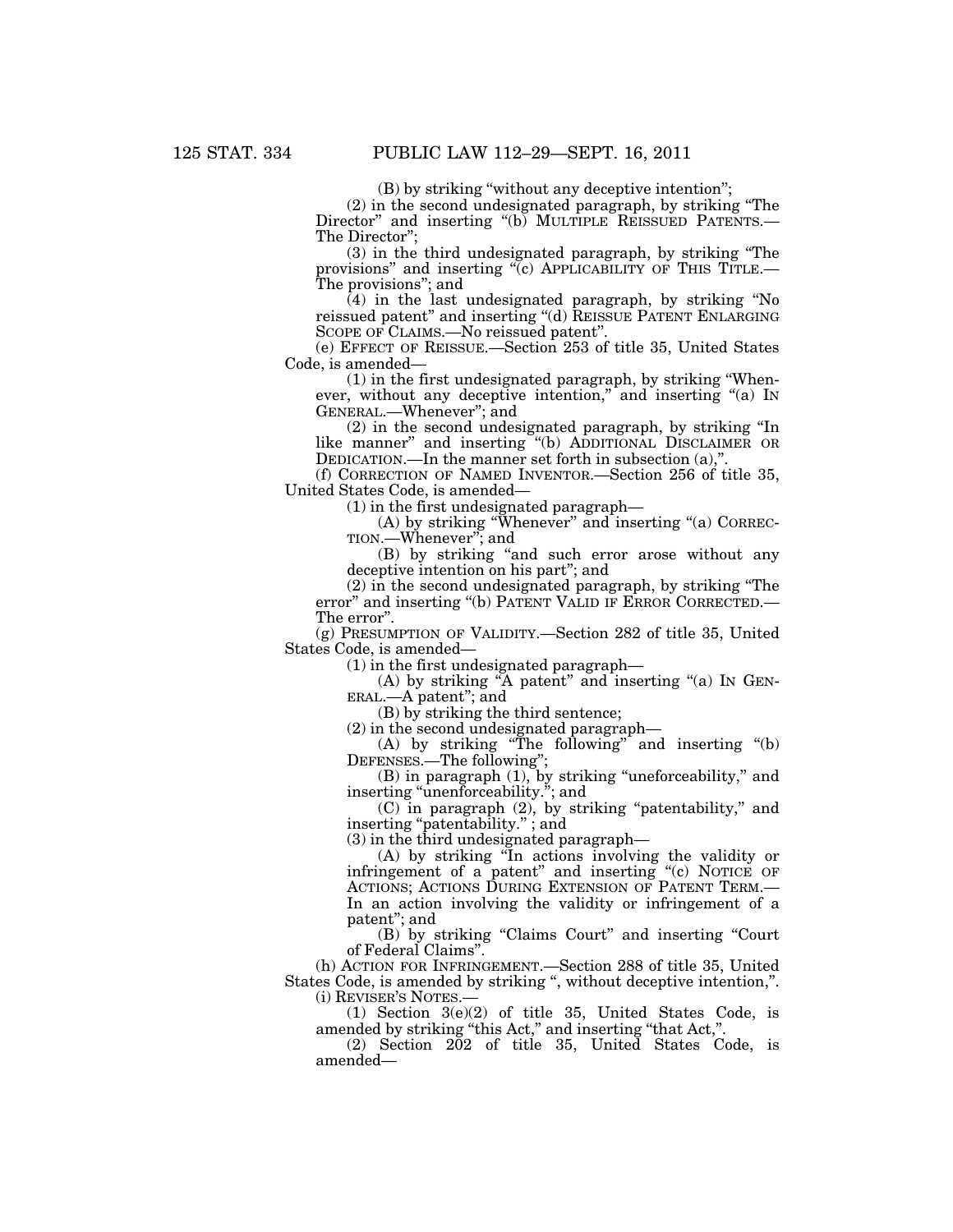$(A)$  in subsection  $(b)(3)$ , by striking "the section  $203(b)$ " and inserting ''section 203(b)''; and

(B) in subsection  $(c)(7)(D)$ , by striking "except where it proves'' and all that follows through ''small business firms; and" and inserting: "except where it is determined to be infeasible following a reasonable inquiry, a preference in the licensing of subject inventions shall be given to small business firms; and".

(3) Section 209(d)(1) of title 35, United States Code, is amended by striking ''nontransferrable'' and inserting ''nontransferable''.

(4) Section 287(c)(2)(G) of title 35, United States Code, is amended by striking "any state" and inserting "any State".

(5) Section 371(b) of title 35, United States Code, is amended by striking ''of the treaty'' and inserting ''of the treaty.''.

(j) UNNECESSARY REFERENCES.—

(1) IN GENERAL.—Title 35, United States Code, is amended by striking ''of this title'' each place that term appears.

(2) EXCEPTION.—The amendment made by paragraph (1) shall not apply to the use of such term in the following sections of title 35, United States Code:

(A) Section 1(c).

(B) Section 101.

(C) Subsections (a) and (b) of section 105.

(D) The first instance of the use of such term in section 111(b)(8).

(E) Section 161.

(F) Section 164.

(G) Section 171.

(H) Section 251(c), as so designated by this section.

(I) Section 261.

(J) Subsections (g) and (h) of section 271.

 $(K)$  Section 287(b)(1).

(L) Section 289.

(M) The first instance of the use of such term in section 375(a).

(k) ADDITIONAL TECHNICAL AMENDMENTS.—Sections 155 and 155A of title 35, United States Code, and the items relating to those sections in the table of sections for chapter 14 of such title, are repealed.

(l) EFFECTIVE DATE.—The amendments made by this section shall take effect upon the expiration of the 1-year period beginning on the date of the enactment of this Act and shall apply to proceedings commenced on or after that effective date.

### **SEC. 21. TRAVEL EXPENSES AND PAYMENT OF ADMINISTRATIVE JUDGES.**

(a) AUTHORITY TO COVER CERTAIN TRAVEL RELATED EXPENSES.—Section 2(b)(11) of title 35, United States Code, is amended by inserting '', and the Office is authorized to expend funds to cover the subsistence expenses and travel-related expenses, including per diem, lodging costs, and transportation costs, of persons attending such programs who are not Federal employees'' after ''world''.

Applicability. 35 USC 2 note.

35 USC 2, 12, 32, 41, 103, 104, 111, 119–123, 132, 135, 143, 145, 146, 154, 157, 162, 172, 182–186, 207, 210, 257, 267.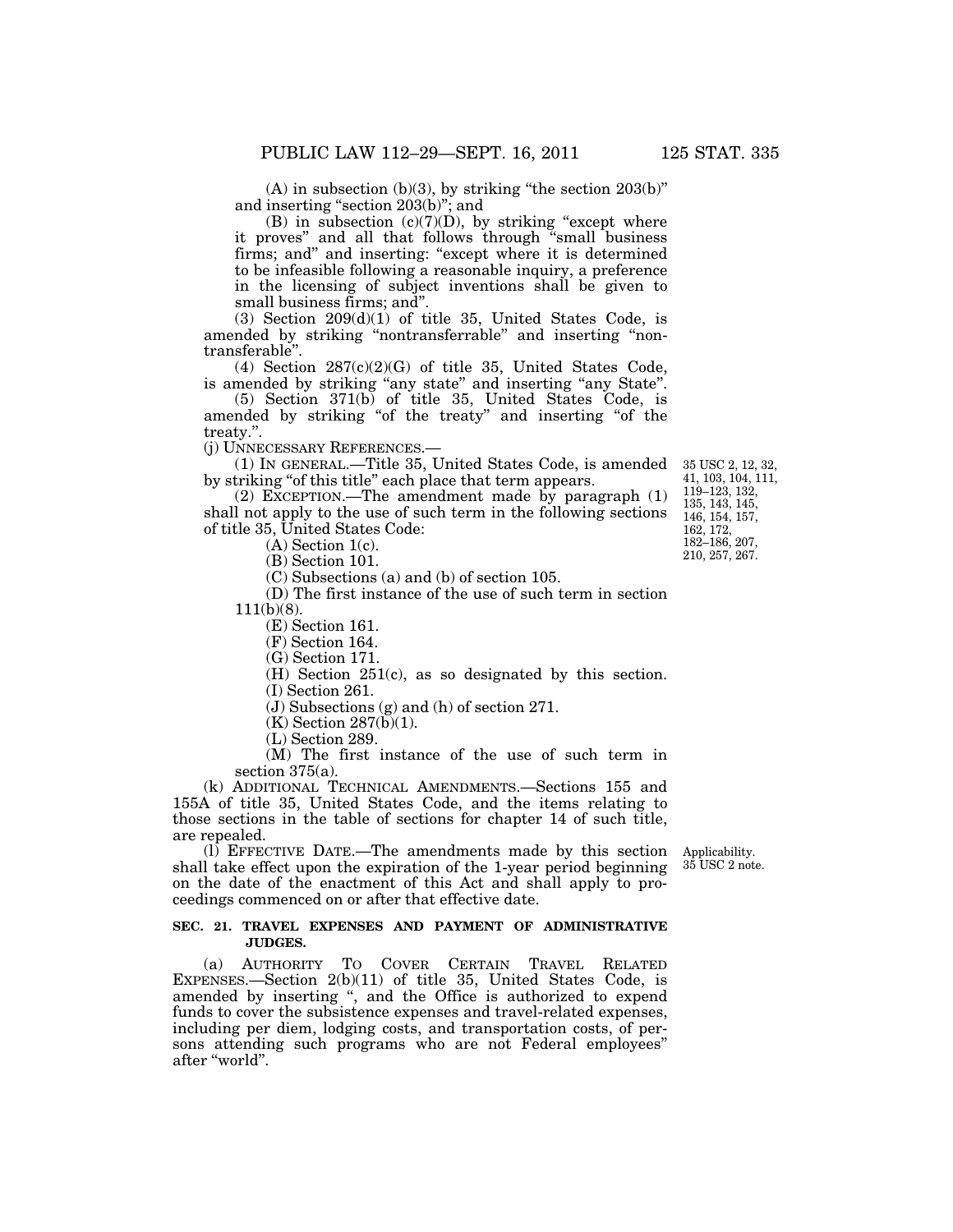(b) PAYMENT OF ADMINISTRATIVE JUDGES.—Section 3(b) of title 35, United States Code, is amended by adding at the end the following:

''(6) ADMINISTRATIVE PATENT JUDGES AND ADMINISTRATIVE TRADEMARK JUDGES.—The Director may fix the rate of basic pay for the administrative patent judges appointed pursuant to section 6 and the administrative trademark judges appointed pursuant to section 17 of the Trademark Act of 1946 (15 U.S.C. 1067) at not greater than the rate of basic pay payable for level III of the Executive Schedule under section 5314 of title 5. The payment of a rate of basic pay under this paragraph shall not be subject to the pay limitation under section  $5\overline{3}06\overline{6}$ ) or 5373 of title 5.''.

# **SEC. 22. PATENT AND TRADEMARK OFFICE FUNDING.**

(a) IN GENERAL.—Section 42(c) of title 35, United States Code, is amended—

(1) by striking "(c)" and inserting " $(c)(1)$ ";

(2) in the first sentence, by striking ''shall be available'' and inserting "shall, subject to paragraph (3), be available";

(3) by striking the second sentence; and

(4) by adding at the end the following:

"(2) There is established in the Treasury a Patent and Trademark Fee Reserve Fund. If fee collections by the Patent and Trademark Office for a fiscal year exceed the amount appropriated to the Office for that fiscal year, fees collected in excess of the appropriated amount shall be deposited in the Patent and Trademark Fee Reserve Fund. To the extent and in the amounts provided in appropriations Acts, amounts in the Fund shall be made available until expended only for obligation and expenditure by the Office in accordance with paragraph (3).

 $^{\prime\prime}(3)$ (A) Any fees that are collected under sections 41, 42, and 376, and any surcharges on such fees, may only be used for expenses of the Office relating to the processing of patent applications and for other activities, services, and materials relating to patents and to cover a share of the administrative costs of the Office relating to patents.

"(B) Any fees that are collected under section 31 of the Trademark Act of 1946, and any surcharges on such fees, may only be used for expenses of the Office relating to the processing of trademark registrations and for other activities, services, and materials relating to trademarks and to cover a share of the administrative costs of the Office relating to trademarks.''.

(b) EFFECTIVE DATE.—The amendments made by this section shall take effect on October 1, 2011.

# **SEC. 23. SATELLITE OFFICES.**

(a) ESTABLISHMENT.—Subject to available resources, the Director shall, by not later than the date that is 3 years after the date of the enactment of this Act, establish 3 or more satellite offices in the United States to carry out the responsibilities of the Office.

(b) PURPOSES.—The purposes of the satellite offices established under subsection (a) are to—

(1) increase outreach activities to better connect patent filers and innovators with the Office;

(2) enhance patent examiner retention;

(3) improve recruitment of patent examiners;

35 USC 142 note.

Deadline. 35 USC 1 note.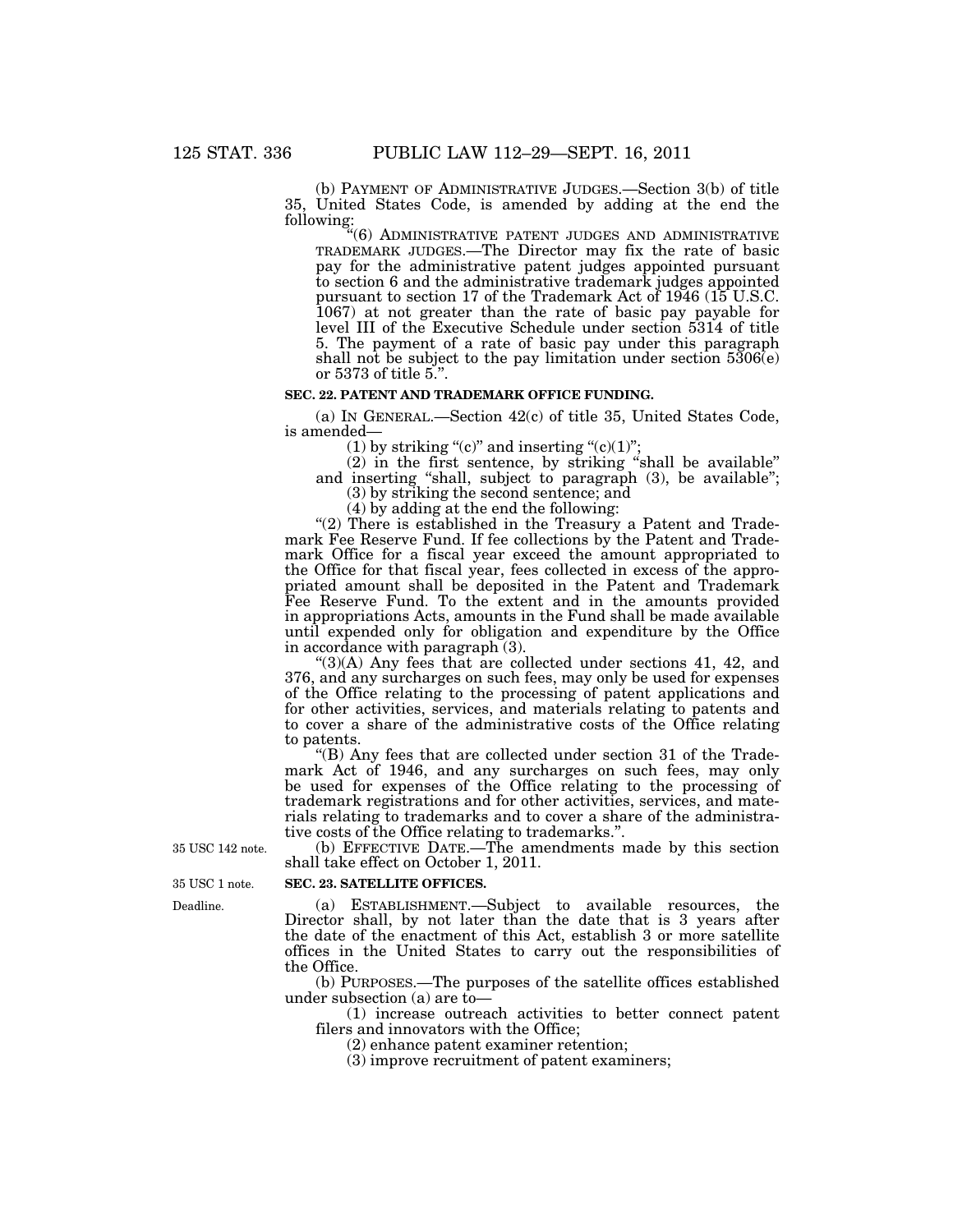(4) decrease the number of patent applications waiting for examination; and

(5) improve the quality of patent examination.

 $(1)$  In GENERAL.—In selecting the location of each satellite office to be established under subsection (a), the Director—

(A) shall ensure geographic diversity among the offices, including by ensuring that such offices are established in different States and regions throughout the Nation;

(B) may rely upon any previous evaluations by the Office of potential locales for satellite offices, including any evaluations prepared as part of the Office's Nationwide Workforce Program that resulted in the 2010 selection of Detroit, Michigan, as the first satellite office of the Office;

(C) shall evaluate and consider the extent to which the purposes of satellite offices listed under subsection (b) will be achieved;

(D) shall consider the availability of scientific and technically knowledgeable personnel in the region from which to draw new patent examiners at minimal recruitment cost; and

(E) shall consider the economic impact to the region. (2) OPEN SELECTION PROCESS.—Nothing in paragraph (1) shall constrain the Office to only consider its evaluations in selecting the Detroit, Michigan, satellite office.

(d) REPORT TO CONGRESS.—Not later than the end of the third fiscal year that begins after the date of the enactment of this Act, the Director shall submit a report to Congress on—

(1) the rationale of the Director in selecting the location of any satellite office required under subsection (a), including an explanation of how the selected location will achieve the purposes of satellite offices listed under subsection (b) and how the required considerations listed under subsection (c) were met;

(2) the progress of the Director in establishing all such satellite offices; and

(3) whether the operation of existing satellite offices is achieving the purposes under subsection (b).

#### **SEC. 24. DESIGNATION OF DETROIT SATELLITE OFFICE.**

(a) DESIGNATION.—The satellite office of the United States Patent and Trademark Office to be located in Detroit, Michigan, shall be known and designated as the "Elijah J. McCoy United States Patent and Trademark Office''.

(b) REFERENCES.—Any reference in a law, map, regulation, document, paper, or other record of the United States to the satellite office of the United States Patent and Trademark Office to be located in Detroit, Michigan, referred to in subsection (a) shall be deemed to be a reference to the "Elijah J. McCoy United States" Patent and Trademark Office''.

#### **SEC. 25. PRIORITY EXAMINATION FOR IMPORTANT TECHNOLOGIES.**

Section 2(b)(2) of title 35, United States Code, is amended—  $(1)$  in subparagraph  $(E)$ , by striking "and" after the semicolon;

 $(2)$  in subparagraph  $(F)$ , by inserting "and" after the semicolon; and

35 USC 1 note.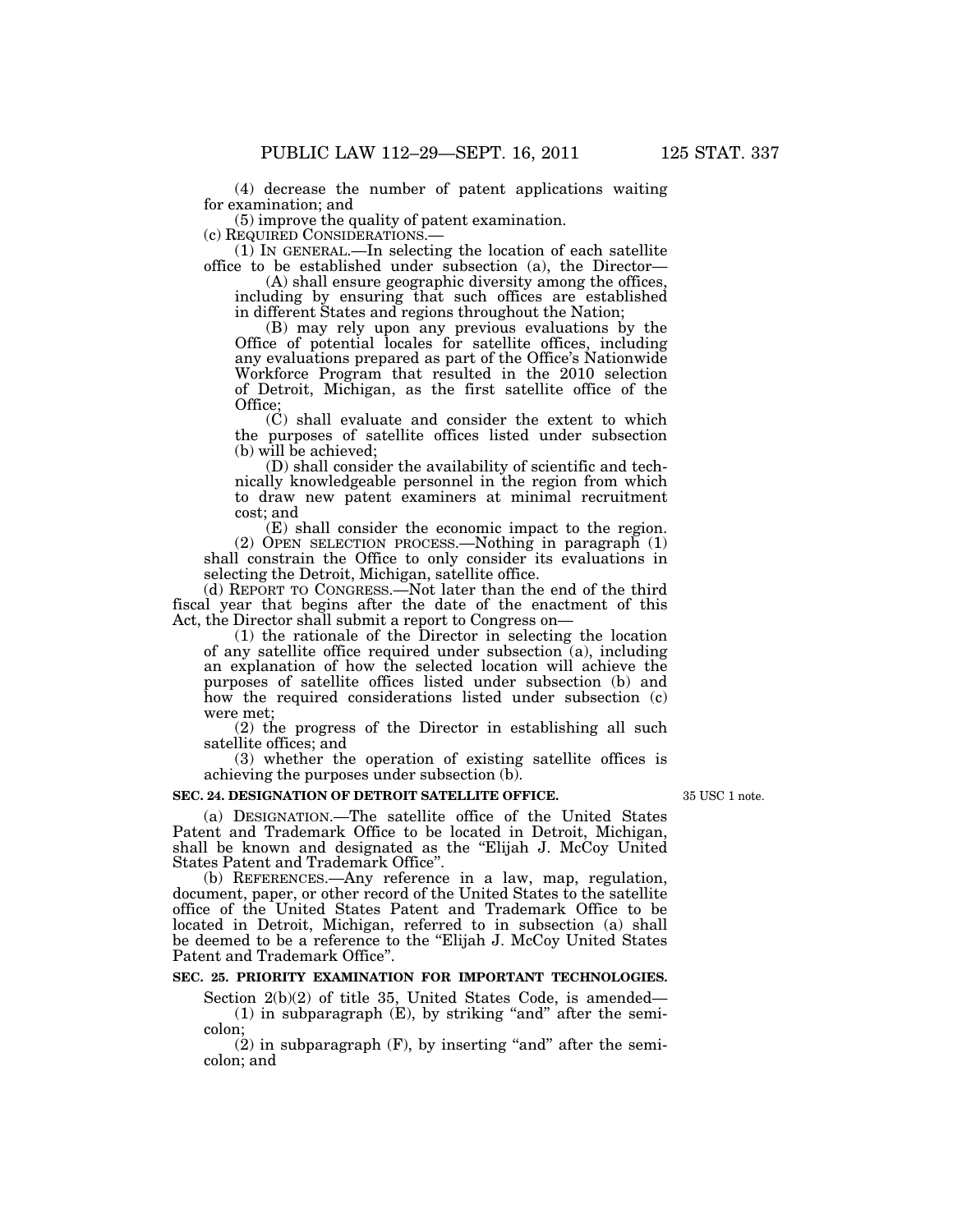(3) by adding at the end the following:

''(G) may, subject to any conditions prescribed by the Director and at the request of the patent applicant, provide for prioritization of examination of applications for products, processes, or technologies that are important to the national economy or national competitiveness without recovering the aggregate extra cost of providing such prioritization, notwithstanding section 41 or any other provision of law;''.

### **SEC. 26. STUDY ON IMPLEMENTATION.**

(a) PTO STUDY.—The Director shall conduct a study on the manner in which this Act and the amendments made by this Act are being implemented by the Office, and on such other aspects of the patent policies and practices of the Federal Government with respect to patent rights, innovation in the United States, competitiveness of United States markets, access by small businesses to capital for investment, and such other issues, as the Director considers appropriate.

(b) REPORT TO CONGRESS.—The Director shall, not later than the date that is 4 years after the date of the enactment of this Act, submit to the Committees on the Judiciary of the House of Representatives and the Senate a report on the results of the study conducted under subsection (a), including recommendations for any changes to laws and regulations that the Director considers appropriate.

#### **SEC. 27. STUDY ON GENETIC TESTING.**

(a) IN GENERAL.—The Director shall conduct a study on effective ways to provide independent, confirming genetic diagnostic test activity where gene patents and exclusive licensing for primary genetic diagnostic tests exist.

(b) ITEMS INCLUDED IN STUDY.—The study shall include an examination of at least the following:

(1) The impact that the current lack of independent second opinion testing has had on the ability to provide the highest level of medical care to patients and recipients of genetic diagnostic testing, and on inhibiting innovation to existing testing and diagnoses.

(2) The effect that providing independent second opinion genetic diagnostic testing would have on the existing patent and license holders of an exclusive genetic test.

(3) The impact that current exclusive licensing and patents on genetic testing activity has on the practice of medicine, including but not limited to: the interpretation of testing results and performance of testing procedures.

(4) The role that cost and insurance coverage have on access to and provision of genetic diagnostic tests.<br>
(c) CONFIRMING GENETIC DIAGNOSTIC TEST

(c) CONFIRMING GENETIC DIAGNOSTIC TEST ACTIVITY DEFINED.—For purposes of this section, the term "confirming" genetic diagnostic test activity'' means the performance of a genetic diagnostic test, by a genetic diagnostic test provider, on an individual solely for the purpose of providing the individual with an independent confirmation of results obtained from another test provider's prior performance of the test on the individual.

(d) REPORT.—Not later than 9 months after the date of enactment of this Act, the Director shall report to the Committee on the Judiciary of the Senate and the Committee on the Judiciary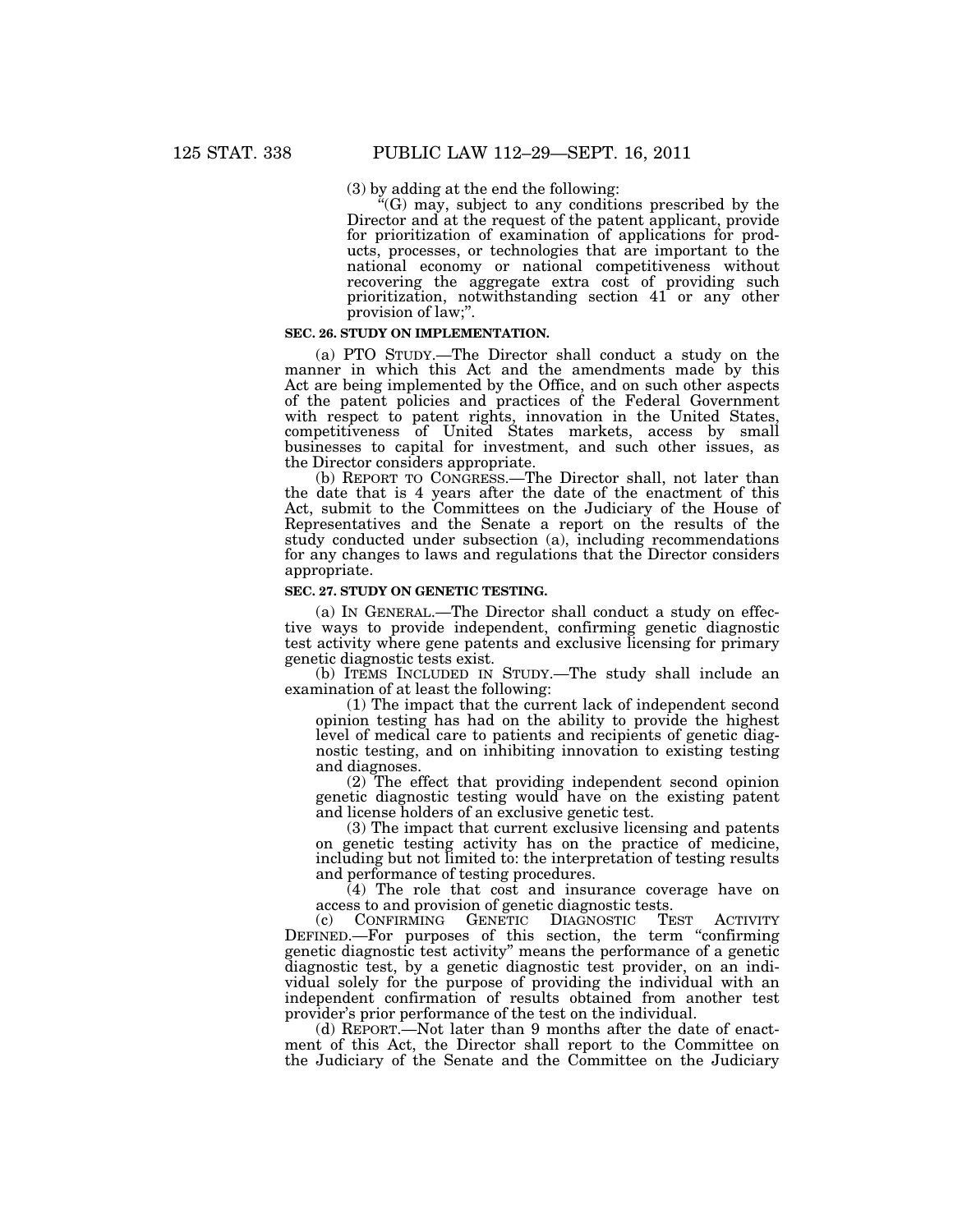of the House of Representatives on the findings of the study and provide recommendations for establishing the availability of such independent confirming genetic diagnostic test activity.

#### **SEC. 28. PATENT OMBUDSMAN PROGRAM FOR SMALL BUSINESS CON-**35 USC 2 note. **CERNS.**

Using available resources, the Director shall establish and maintain in the Office a Patent Ombudsman Program. The duties of the Program's staff shall include providing support and services relating to patent filings to small business concerns and independent inventors.

#### **SEC. 29. ESTABLISHMENT OF METHODS FOR STUDYING THE DIVER-** Deadline. **SITY OF APPLICANTS.**

The Director shall, not later than the end of the 6-month period beginning on the date of the enactment of this Act, establish methods for studying the diversity of patent applicants, including those applicants who are minorities, women, or veterans. The Director shall not use the results of such study to provide any preferential treatment to patent applicants.

#### **SEC. 30. SENSE OF CONGRESS.**

It is the sense of Congress that the patent system should promote industries to continue to develop new technologies that spur growth and create jobs across the country which includes protecting the rights of small businesses and inventors from predatory behavior that could result in the cutting off of innovation.

#### **SEC. 31. USPTO STUDY ON INTERNATIONAL PATENT PROTECTIONS FOR SMALL BUSINESSES.**

(a) STUDY REQUIRED.—The Director, in consultation with the Secretary of Commerce and the Administrator of the Small Business Administration, shall, using the existing resources of the Office, carry out a study—

(1) to determine how the Office, in coordination with other Federal departments and agencies, can best help small businesses with international patent protection; and

(2) whether, in order to help small businesses pay for the costs of filing, maintaining, and enforcing international patent applications, there should be established either—

(A) a revolving fund loan program to make loans to small businesses to defray the costs of such applications, maintenance, and enforcement and related technical assistance; or

(B) a grant program to defray the costs of such applications, maintenance, and enforcement and related technical assistance.

(b) REPORT.—Not later than 120 days after the date of the enactment of this Act, the Director shall issue a report to the Congress containing—

(1) all findings and determinations made in carrying out the study required under subsection (a);

(2) a statement of whether the determination was made that—

(A) a revolving fund loan program described under subsection  $(a)(2)(A)$  should be established;

(B) a grant program described under subsection  $(a)(2)(B)$  should be established; or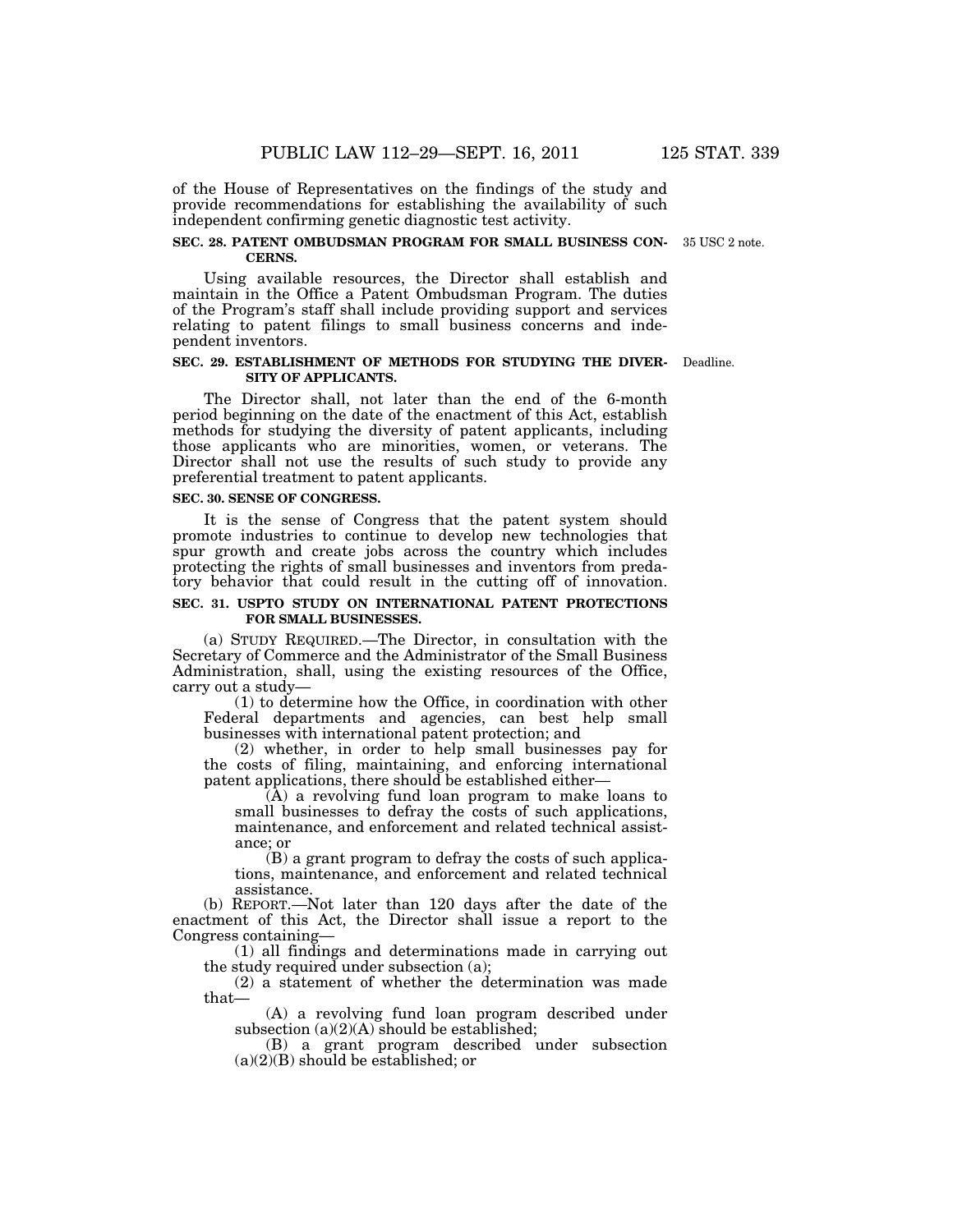(C) neither such program should be established; and (3) any legislative recommendations the Director may have developed in carrying out such study.

35 USC 2 note.

# **SEC. 32. PRO BONO PROGRAM.**

(a) IN GENERAL.—The Director shall work with and support intellectual property law associations across the country in the establishment of pro bono programs designed to assist financially under-resourced independent inventors and small businesses.

(b) EFFECTIVE DATE.—This section shall take effect on the date of the enactment of this Act.

35 USC 101 note.

# **SEC. 33. LIMITATION ON ISSUANCE OF PATENTS.**

(a) LIMITATION.—Notwithstanding any other provision of law, no patent may issue on a claim directed to or encompassing a human organism.

(b) EFFECTIVE DATE.—

(1) IN GENERAL.—Subsection (a) shall apply to any application for patent that is pending on, or filed on or after, the date of the enactment of this Act.

(2) PRIOR APPLICATIONS.—Subsection (a) shall not affect the validity of any patent issued on an application to which paragraph (1) does not apply.

### **SEC. 34. STUDY OF PATENT LITIGATION.**

(a) GAO STUDY.—The Comptroller General of the United States shall conduct a study of the consequences of litigation by nonpracticing entities, or by patent assertion entities, related to patent claims made under title 35, United States Code, and regulations authorized by that title.

(b) CONTENTS OF STUDY.—The study conducted under this section shall include the following:

(1) The annual volume of litigation described in subsection (a) over the 20-year period ending on the date of the enactment of this Act.

(2) The volume of cases comprising such litigation that are found to be without merit after judicial review.

(3) The impacts of such litigation on the time required to resolve patent claims.

(4) The estimated costs, including the estimated cost of defense, associated with such litigation for patent holders, patent licensors, patent licensees, and inventors, and for users of alternate or competing innovations.

(5) The economic impact of such litigation on the economy of the United States, including the impact on inventors, job creation, employers, employees, and consumers.

(6) The benefit to commerce, if any, supplied by non-practicing entities or patent assertion entities that prosecute such litigation.

(c) REPORT TO CONGRESS.—The Comptroller General shall, not later than the date that is 1 year after the date of the enactment of this Act, submit to the Committee on the Judiciary of the House of Representatives and the Committee on the Judiciary of the Senate a report on the results of the study required under this section, including recommendations for any changes to laws and regulations that will minimize any negative impact of patent litigation that was the subject of such study.

Applicability.